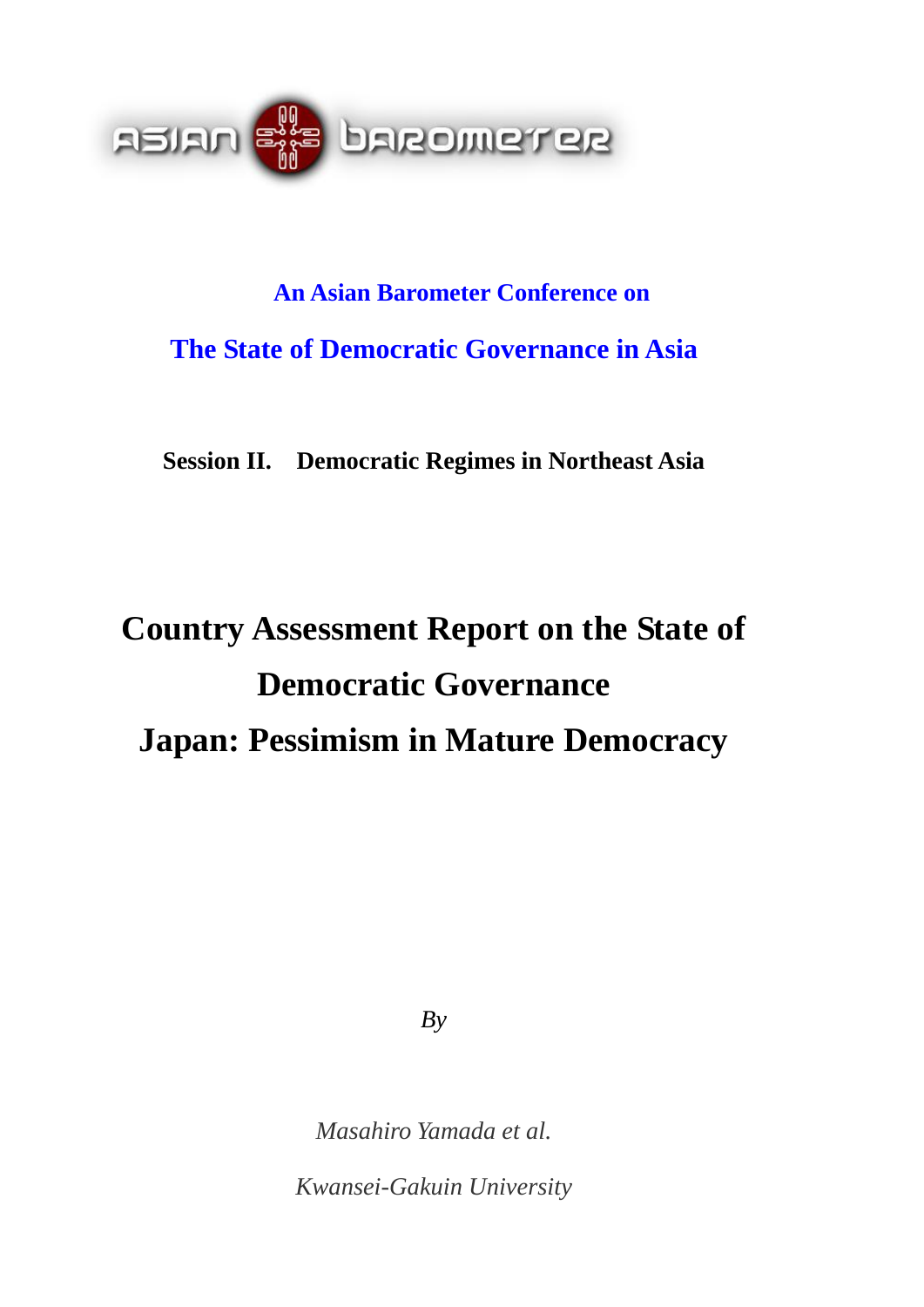Country Assessment Report on the State of Democratic Governance

# **JAPAN: Pessimism in Mature Democracy**

Masahiro Yamada[\\*](#page-1-0) , Gill Steel, Kazunori Inamasu, Ken'ichi Ikeda, and Naoko Taniguchi

# **I. Introduction and summary**

 Japan experienced democratic governance after World War II. In spite of experiencing a sustained democracy, citizens' evaluations of governmental performance are low, citizens' have low senses of personal efficacy, low expectations of their government, do not participate much in politics, and are pessimistic about freedom. On the other hand, they are very interested in politics and eagerly follow political news. Analysis suggests that political competition can salvage some sense of democratic optimism.

# **II. Historical background**

In 1867, the rule of the samurai (military) class under the Tokugawa clan ended, and Japan began to rebuild its polity under an Emperor. In 1889, the Meiji Constitution was promulgated, and Japan became a constitutional monarchy. In 1890, the first national election for the House of Representatives (HR) was held; suffrage was limited to men who paid high taxes, who comprised just over 1 percent of the population.

1

<span id="page-1-0"></span><sup>\*</sup> Corresponding author Tel.: +81 798 546415.

E-mail address: myamada@kwansei.ac.jp (M. Yamada).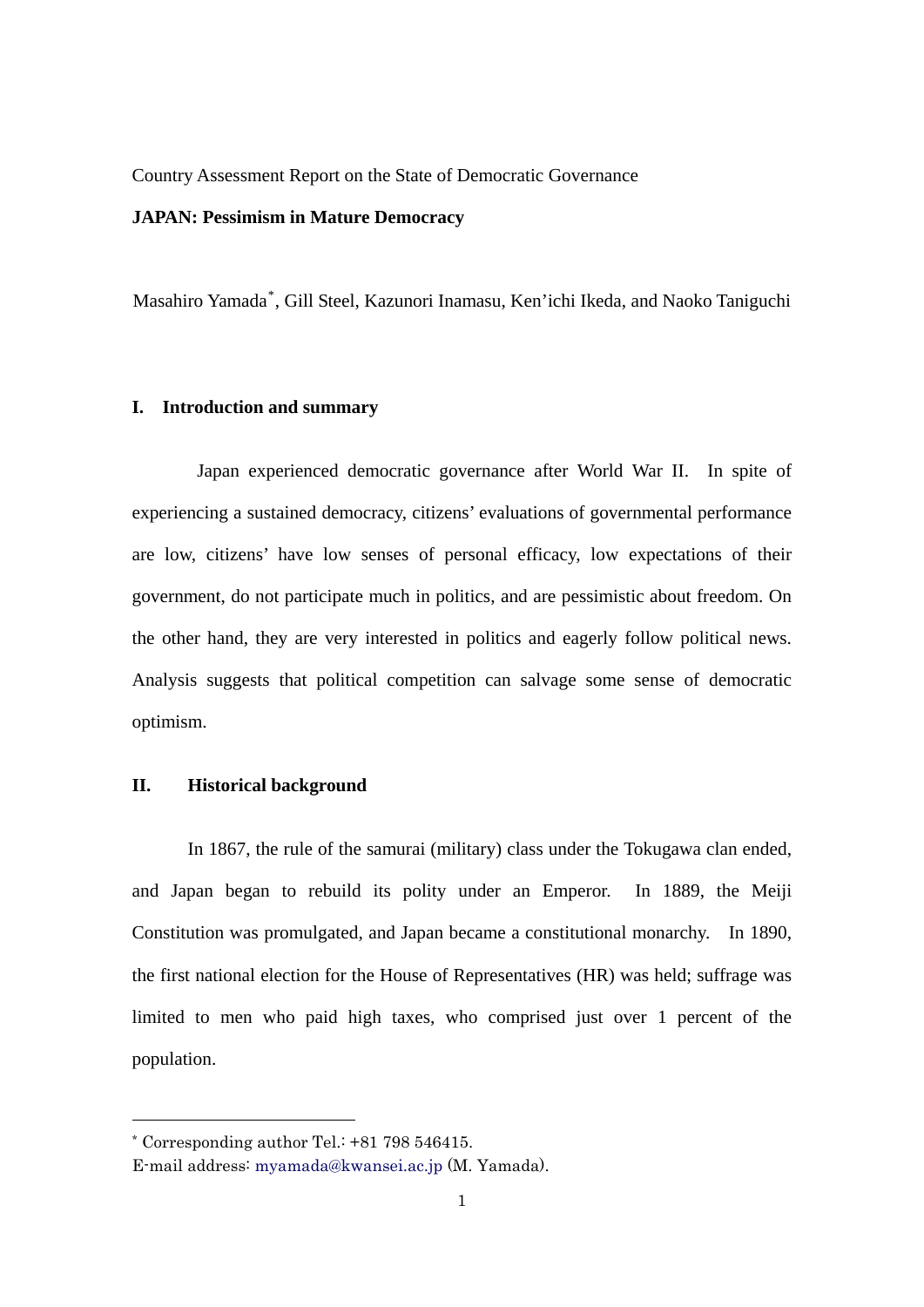Even under these restrictions, Japanese party politics began to develop. Multiple parties competed in elections, and in 1918, the Meiji Emperor appointed Takashi Hara prime minister; the first party leader with a seat in the HR to become prime minister.

By 1925, universal male suffrage was established. Public pro-democracy sentiments and citizen movements had pushed for an expanded electorate and more political rights and culminated in the so-called "Taisho Democracy" of this period.

 Terrorism and an attempted military coup dampened the pro-democracy mood, particularly following the 5.11 incident in 1932 in which Prime Minister Tsuyoshi Inukai was assassinated by some members of the armed forces, after which party leaders with seats in the HR were not appointed as the prime minister, and the power of military rose.

 Full democracy in Japan is generally considered to have begun with the General Headquarters (GHQ) occupation under General Douglas McArthur after the Japanese defeat in World War II in 1945. The postwar reforms under the GHQ produced a democratic regime in which national sovereignty resided with the people, a new constitution guaranteed basic human rights and freedoms, and introduced a new parliamentary system with universal suffrage.

 It is now customary to view the postwar development of Japanese politics as having gone through three historical stages: 1945-1955, 1955 to 1993, and 1993 to the present. For the first decade of the postwar period, Japan's parliamentary democracy represented a typical multiparty system under which several major parties, from both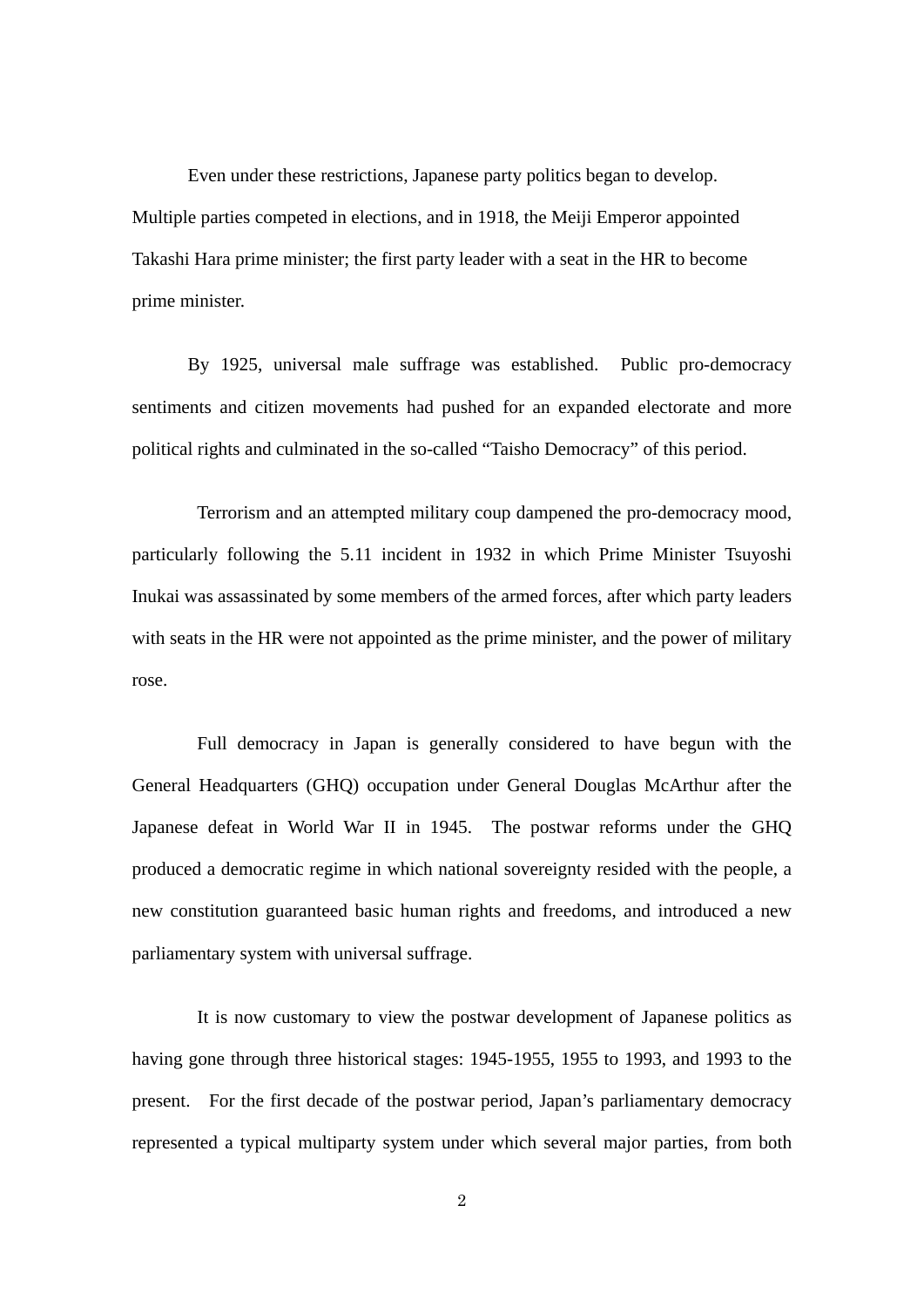conservative and progressive camps, competed for legislative seats and took turns forming government. Most of the governments formed during this period were either coalition or minority governments, and only one (of nine governments formed before 1955) was based on a single-party legislative majority. This early period also witnessed constant party switching by individual politicians and a series of mergers and breakups of political parties, and thus was characterized by a fluid partisan alignment.

Second, the multiparty framework was replaced by a new party system in 1955, when the Liberal Democratic Party (LDP) was established, following the amalgamation of the conservative forces. For the next thirty-eight years, the LDP continuously formed a majority government. The Japan Socialist Party (JSP), also created in 1955, never became a viable alternative to the  $LDP<sup>1</sup>$  $LDP<sup>1</sup>$  $LDP<sup>1</sup>$  The LDP did suffer a long-term decline in its vote share during the 1960s, with the two centrist parties entering the electoral race for the House of Representatives, the more important lower house, namely the Democratic Socialist Party (DSP) and the Komei Party. During the period between 1983 and 1986, the LDP entered a coalition with the New Liberal Club (NLC), a small conservative group that had broken away from the LDP in 1976. But for this exception, however, the LDP consistently formed a series of single-party governments throughout these years. [2](#page-3-1)

The third and current phase began in the early 1990s, when the LDP's regime crumbled owing to sweeping political distrust born out of a series of scandals involving high-profile politicians. In 1993, the largest faction within the LDP broke into two

<span id="page-3-0"></span> <sup>1</sup> In 1991, the party changed its official English name to the Social Democratic Party of Japan. In order to avoid confusion with the Democratic Socialist Party, however, the name Japan Socialist Party is used for this part of the paper.

<span id="page-3-1"></span><sup>2</sup> The coalition with the NLC barely interrupted the LDP dominance, since the two parties were so different in size. A large part of the NLC was absorbed by the LDP after the 1986 election.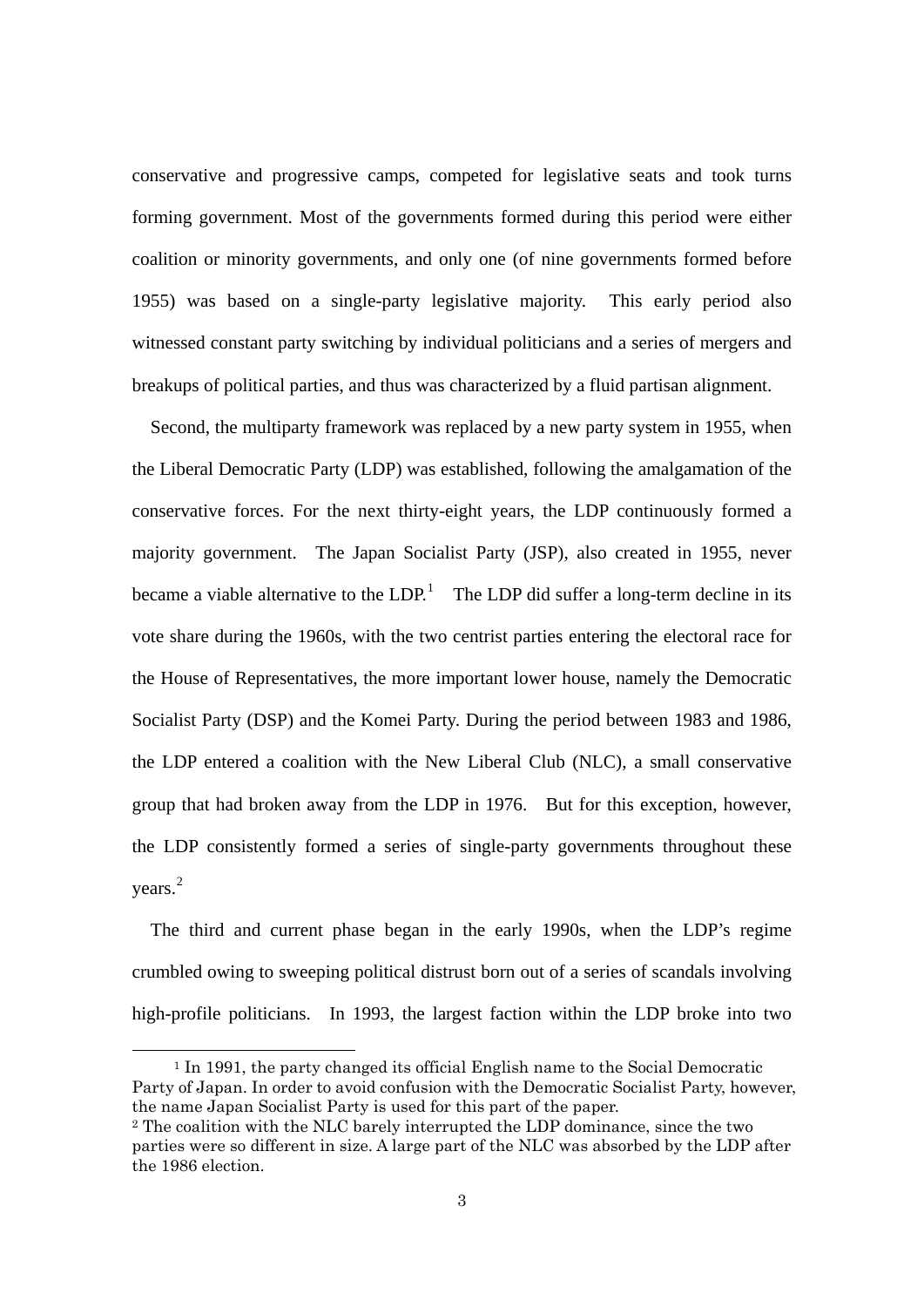groups, one of which eventually joined the opposition in passing a non-confidence bill against the LDP government. In the subsequent election, the LDP failed to obtain a majority and was thus forced to hand over its power to a non-LDP coalition government. However, due to not only the policy difference among various participating parties but also the dissonance of personal nature among their leaders, the non-LDP government collapsed within less than a year. The LDP then managed to form a coalition with its long-time rival, the JSP, and a small party called Sakigake, to establish a majority government. Subsequently, the LDP has survived the next three general elections as the plurality party and has been able to alternate coalition partners at each critical occasion in order to maintain its government. The non-LDP camp, on the other hand, has since suffered a continuous partisan realignment, having so far failed to regain the governing power.

 As is clear from this summary, the most important and unarguable characteristic of postwar Japanese politics is the legislative dominance of a single conservative party, the LDP, during the second period described above. The political success of the LDP was remarkable, considering the fact that over the period the party was in power, Japan underwent radical and continuous change in its socially and economically, including its industrial structures, occupational distribution, and living standards. The LDP was often compared with other dominant parties, such as the Social Democrats in Sweden and the Christian Democrats in Italy, but the LDP's record was truly exceptional in terms of both its longevity and the degree of its dominance. Of course, the LDP's long-standing rule led to much criticism, especially in the late 1980s and early 1990s. Many observers believed that the sources of various problems, such as the LDP's chronic factionalism, its money-driven disposition, and the lack of policy innovations in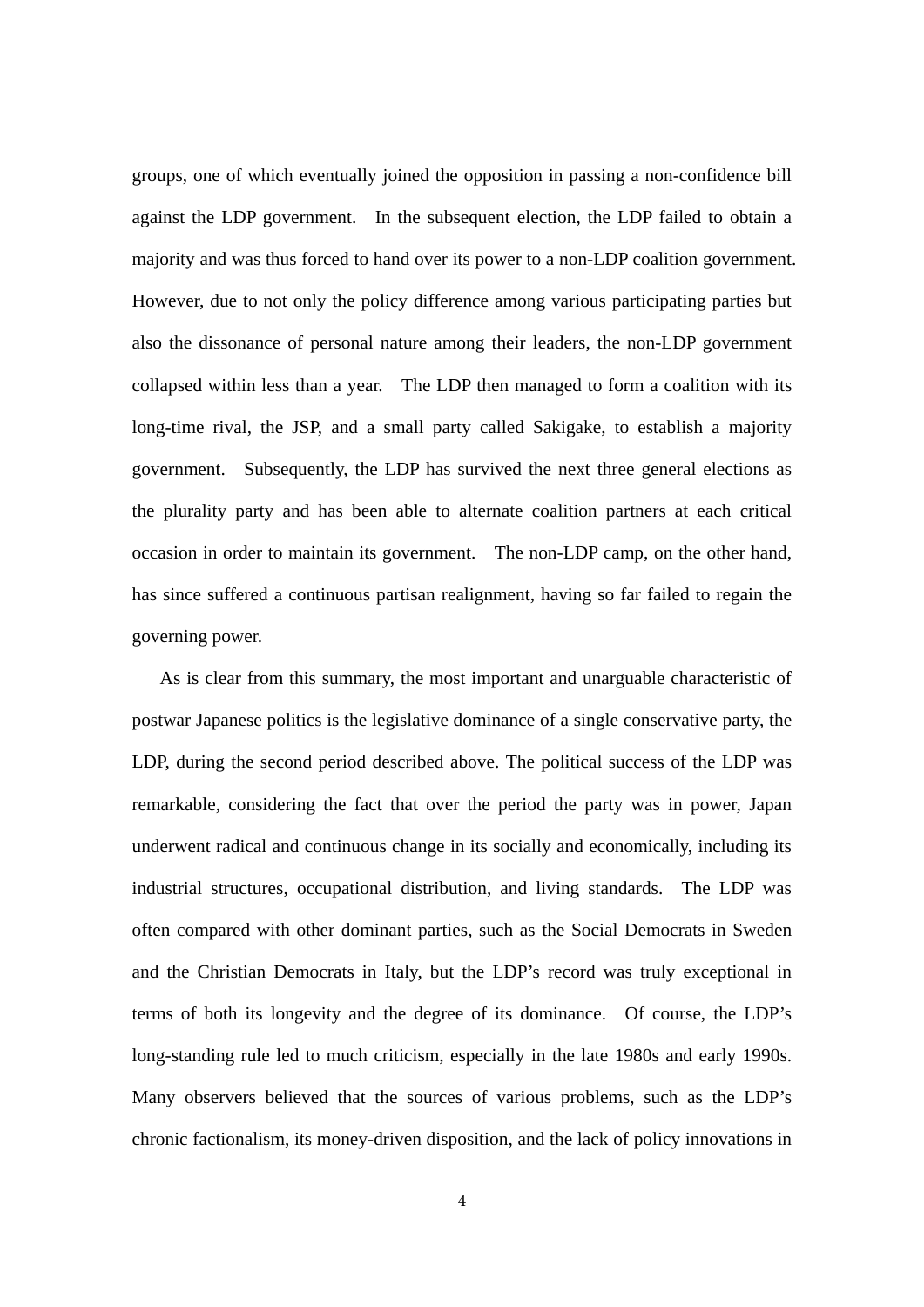the age of globalizing economy, lay in the peculiar electoral system used in Japan since 1947, the multimember, single nontransferable vote system for the House of Representatives.

In this context, the 1993 non-LDP coalition government's top priority was to revise the electoral law. By introducing the single-member district portion of the system under its parallel system called the "Heiritsu-sei", some hoped that a viable two party system would finally emerge in Japan. The establishment of the New Frontier Party (NFP) in December 1994 as an amalgamation of various non-LDP parties further raised these hope, especially since the LDP had already returned to power by then. The hope, however, was short-lived. Even at the time the NFP was created, some parties, including the ever-defiant Japan Communist Party (JCP), remained independent from both the newly established NFP and the LDP. Just before the dissolution of the lower house in 1996, a third party, the Democratic Party of Japan (DPJ) was created and won a non-negligible share of the parliamentary seats in the general election. Meanwhile, the NFP's disappointing performance in the election eventually led to its dissolution, which made hopes of establishing a two-party system seem decreasingly likely. The non-LDP camp, since then, has gone through several more phases of realignment.

By the 2003 general election, the DPJ had established itself as the alternative political force, and was closing the gap in popular support vis-à-vis the LDP. But in the next and latest general election in 2005, the LDP-Komei Coalition won 327 seats (68% of the total HR seats). This number is important because the Constitution contains an override provision: if the upper house (the House of Councilors, HC) rejects a bill that has been approved by the lower house, the bill can then be sent back to the lower house, where if it passes with a two-thirds majority, the bill will become law.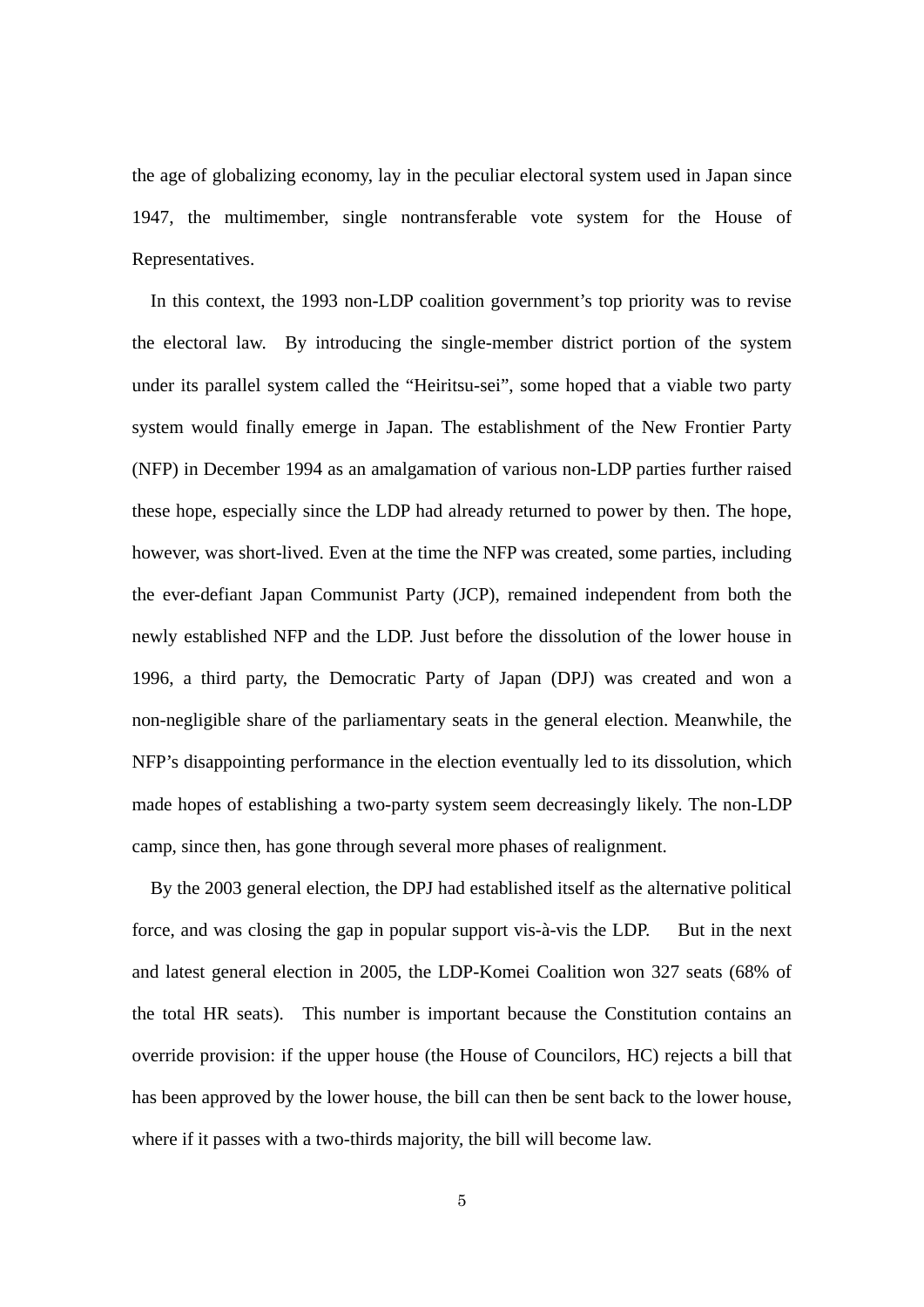In the 2007 upper house election, the LDP and the Komei Party lost control of the house. Although the LDP-Komei coalition still controls the lower house, governing is more problematic with the DPJ controlling the HC. Under Japanese bicameralism, the power of the upper house is comparatively strong (Iio 2007), different parties controlling each house will slow the passage of legislation even more (Tsebelis and Money 1998). In addition, by April 2008, the current cabinet led by Prime Minister Yasuo Fukuda has a mere 20% approval rate, and this is expected to contribute to the fluidity of current party politics in Japan.

 Japanese political behavior and political consciousness have changed. From the end of the World War II to 1970s, major Japanese activism centered on opposition to the Treaty of Mutual Cooperation and Security between the United States and Japan, labor issues, and the anti-pollution movement. But in the 1980s, with most Japanese people enjoying the fruits of economic development, political activism declined. A series of criminal cases concerning political corruption during the 1980s and 1990s prompted party de-alignment and the number of independents increased, voter turnout decreased, and political apathy grew.

 Nowadays, economic stagnation, the issues associated with the rapid aging of society, and the widening the gap in living standards make Japanese people feel uneasy. But political participation in Japan remains low (Yamada,  $2008$ )<sup>[3](#page-6-0)</sup>.

#### **III. Socio-Political Profile of the Country**

# Economy and National Welfare

-

<span id="page-6-0"></span><sup>3</sup> See Shoppa (2006) for an explanation of company employees' and women's low levels of political activism.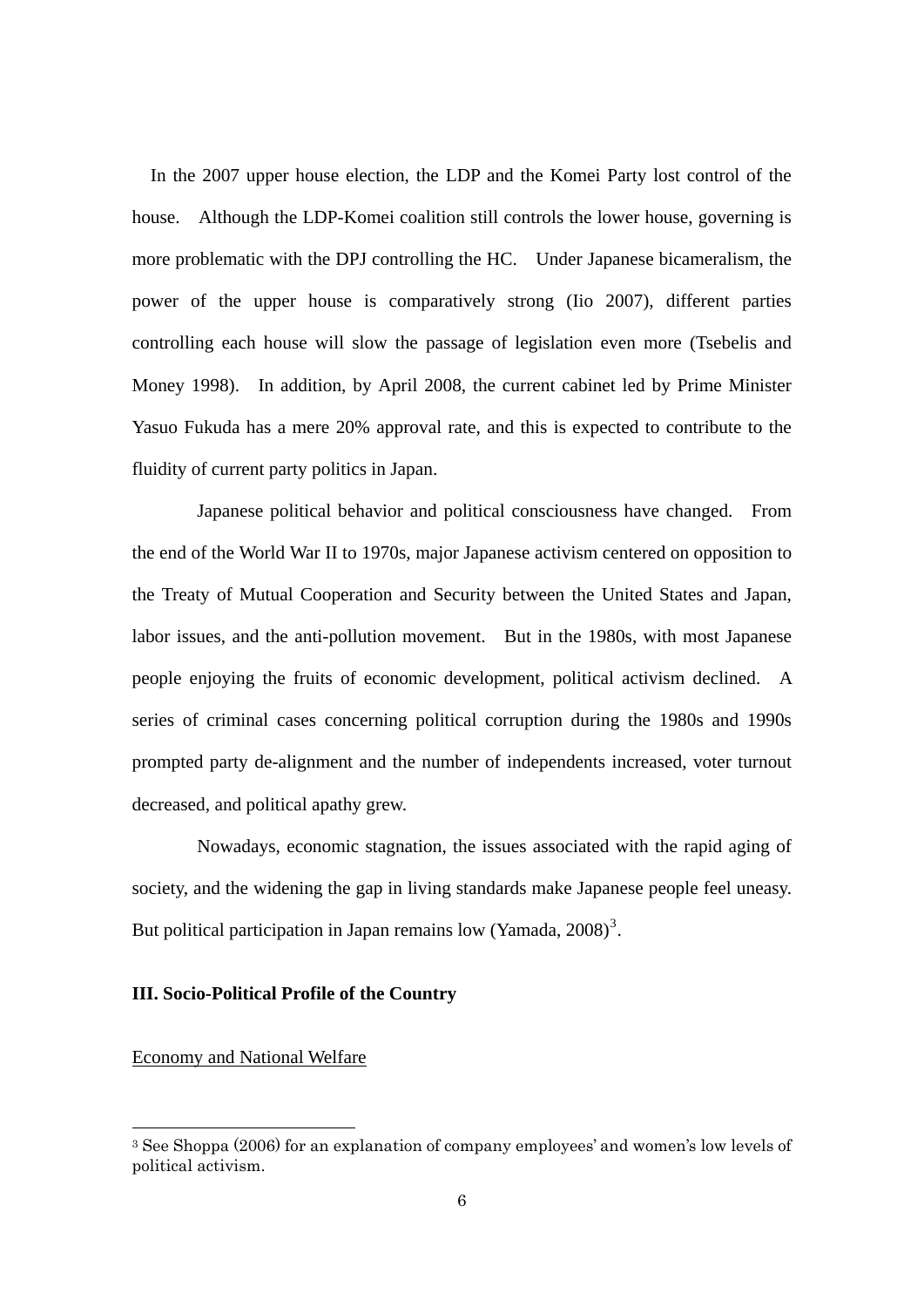Japan is one of wealthy countries: its GDP per capita in 2006 was \$32,385, which is ranked 19th according to "PPP GDP 2006 & Population 2006" in the World Development Indicators database of the World Bank, and is almost double the average among other East Asian countries. But Japan has fallen from 11th place in 2004 in the GDP per capita rankings.

 In terms of income distribution, some economists and sociologists emphasize that the income gap between the rich and the poor is growing (Otake 2006; Tachibanaki and Urakawa 2006). The Gini coefficient has increased steadily since the 1980s, from .25 in 1985 to .28 in 2005 (this is partly a consequence of the rapidly ageing population). Although it is still lower than the average among East Asian countries, many Japanese worry about the growing gap between the rich and the poor.

In addition, the press reported that the Social Insurance Agency had lost track of 50 million pension payment records, leaving people worried about their future pensions. At around the same time as the media publicized a string of financial and other scandals involving members of the cabinet.

#### Number of Effective Parties

 The number of effective parties in the last lower house (the House of Representatives) election in 2005 was 3.72. In that election, the LDP won 63% of the seats with 48% of the votes in the SMDs and 38% of the votes in the PR portion. The LDP-Komei Party coalition government won 70% of the seats in the lower house, which, as we discussed above, gives the governing coalition in the lower house an override in cases of disagreement between the houses.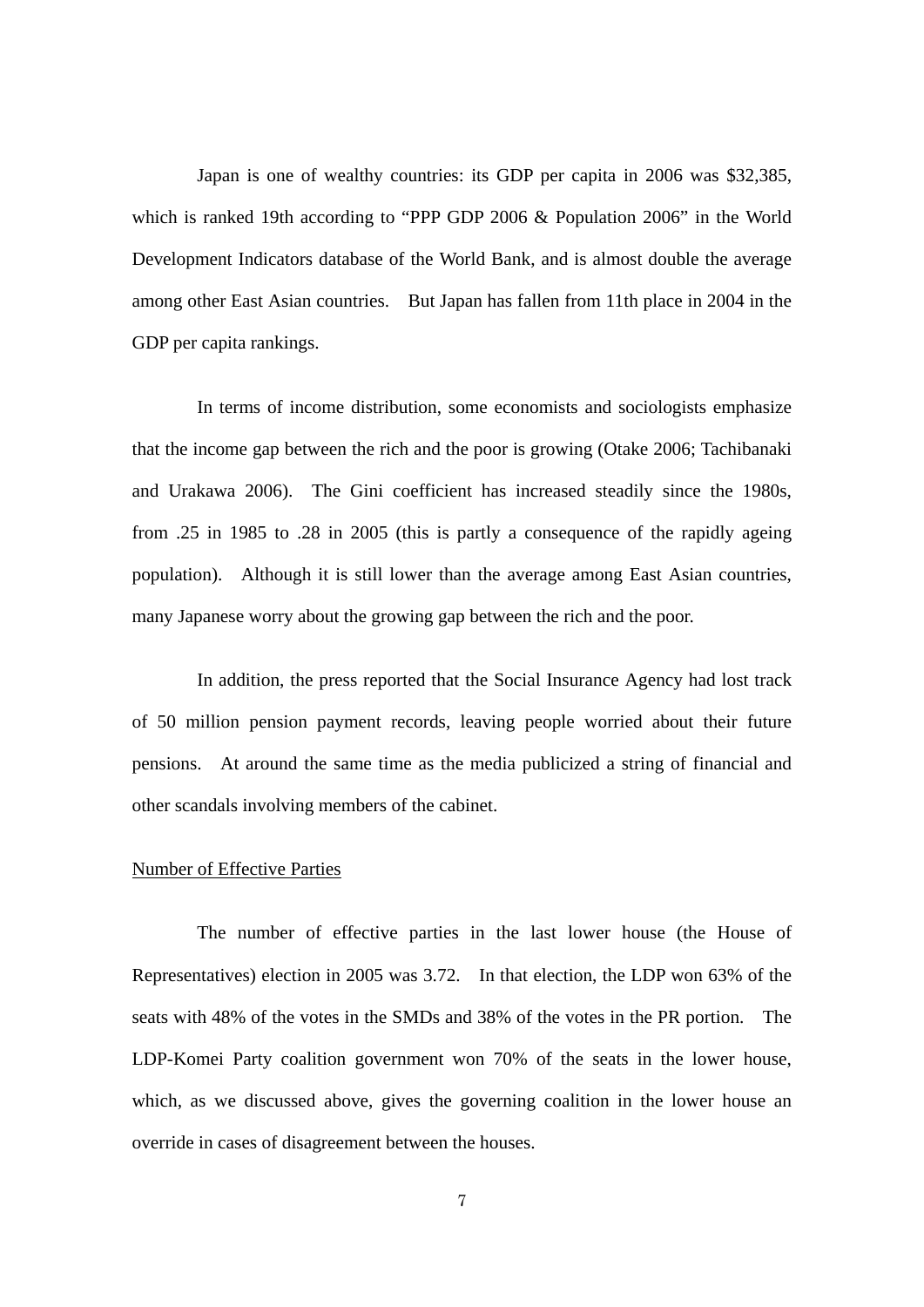The opposition parties, the DPJ, the JCP, the SDP, the People's New Party, and the New Party Nippon and independents have 30% of the seats in the  $HR<sup>4</sup>$  $HR<sup>4</sup>$  $HR<sup>4</sup>$ . The DPJ the largest opposition party - has 24% of the seats in the HR.

# Freedom House Scores

 Freedom House rates political rights and civil liberties in Japan highly: both scores have been stable and high (1 or 2) since 1976. In 2006, the political rights score was 1 and the civil liberties score 2. The lower civil liberties score is a result of the press clubs, which are viewed as an obstacle to press freedom, prison officials who use physical and psychological intimidation to enforce discipline or elicit confessions, and some kinds of discrimination<sup>[5](#page-8-1)</sup>.

# World Bank Governance Indicator (WBGI)

 On the four World Bank Governance Indicators: the Rule of Law, Government Effectiveness, Voice and Accountability, and Control of Corruption, Japan was higher than the East Asian average on all four, and scored the highest in the region on Voice and Accountability.

# **IV. The Asian Barometer Survey (ABS) in Japan**

-

The first wave in the Japan survey (EAB 2003) was conducted by the Department of Social Psychology, University of Tokyo, in January and February 2003.

<span id="page-8-0"></span><sup>4</sup> This number is at the time of January 22, 2008 from the website of the HR. The URL is; http://www.shugiin.go.jp/index.nsf/html/index\_kousei.htm.

<span id="page-8-1"></span><sup>5</sup> Discrimination by gender, ethnic minority, foreigners, and the descendants of feudal-era outcasts are reported

<sup>(</sup>http://www.freedomhouse.org/template.cfm?page=22&year=2007&country=7202).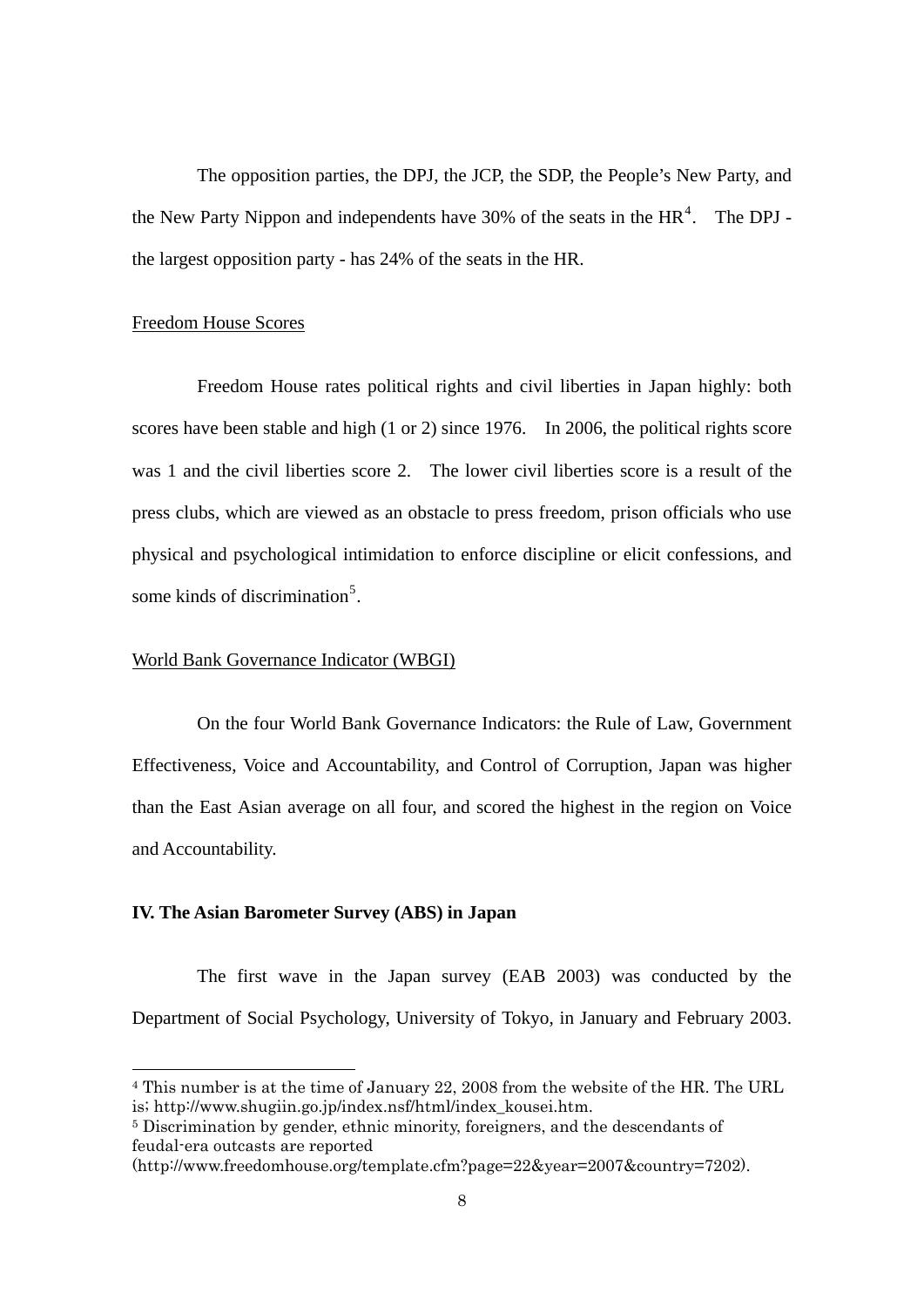It yielded 1,418 valid cases out of 2,000 sampled cases, giving a response rate of 70.9%. The target population was the voting age population in all forty-seven prefectures. The method was a two-stage random sample from the population of individual males and females twenty years and older throughout Japan. Fieldwork was undertaken by regularly employed interviewers of Central Research Services, a marketing and public opinion research firm.

The second wave of the ABS in Japan was conducted between February and March 2007 and yielded 1,067 valid cases from a sample of 2,500 cases yielding a response rate of 42.7%. On both surveys, we used additional sub-sampling which also followed the same two-stage random sampling procedure. The response rate for Japan was lower than it has been on the EAB 2003 (the first wave of the ABS).<sup>[6](#page-9-0)</sup>

First, the survey environment worsened in the fall of 2006 following changes in the law regulating survey research that banned commercial surveys from using the voters' lists or resident registries. This was widely known and many people misunderstood and thought that the restriction applied to academic surveys. Second, many hoax "surveys" were widely reported, these purported to be surveys, but were actually tools to sell consumer goods. Third, the questionnaire for the 2nd round of the ABS was quite long, the average time the respondents needed to finish was 50 minutes (as shown below) which is 10 minutes longer than the 2003 survey. Reflecting this situation, even the successful interviewees often seemed irritated (22%) and 9% refused to answer at least part of the questionnaire. In order to deal with these difficulties, we relied on the additional sub-sampling (5 each for metropolitan city districts and 3 for

-

<span id="page-9-0"></span><sup>6</sup> We display the summary tables on gender, age, and education as an appendix.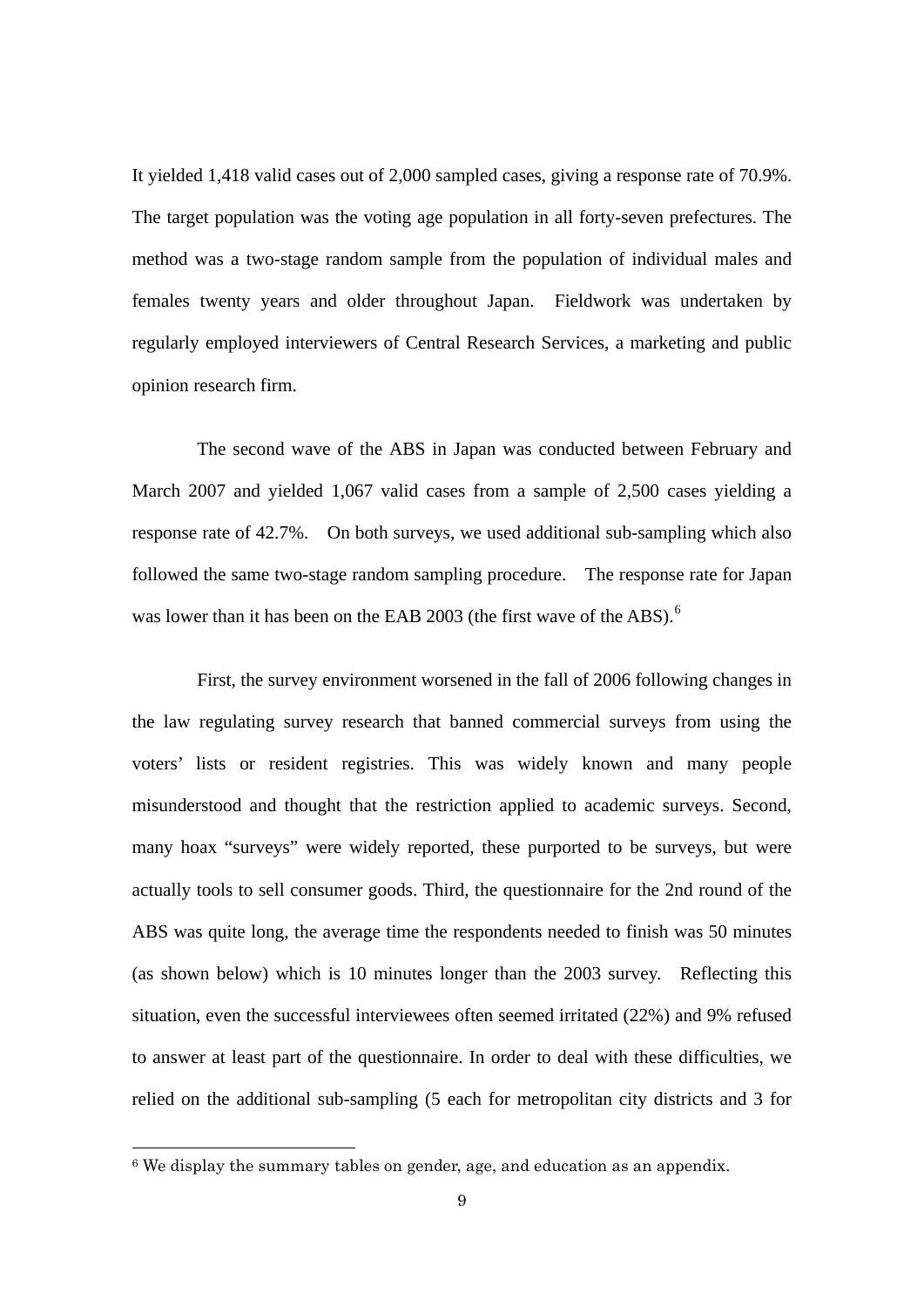other districts, yielding a total of 709) and used 611 of these as a substitute sample, if the original target was inaccessible due to a change of address, death, or long-term absence.

The interviews were also conducted by Central Research Services interviewers. Though the interviewers were skilled at this kind of fieldwork, they were still required to participate in an orientation training session for these particular interviews. Interviews were conducted in Japanese. The mean length of the interviews was 50.3 minutes, with a range from 19 to 178 minutes (the SD was 16.2). The survey was exclusively for the 2nd round of the ABS.

A. Rule of Law

-

# Law-abiding Government

First, regarding perceptions of the rule of law, Table 1 shows that people are suspicious. Less than 50% people agree with the statement, "Our current courts always punish the guilty, even if they are high-ranking officials". Only 13.5% strongly agreed with this statement. These values are the second lowest among the 11 Asian countries in the survey (the lowest is Taiwan)<sup>[7](#page-10-0)</sup>. When we combine those who agree strongly with those who somewhat agree, still less than half agree (48.7%), which is also the second lowest (again, Taiwan is lowest). In sum, almost half of the Japanese public believes that courts are not neutral and the justice system works in the favor of high-ranking officials.

<span id="page-10-0"></span><sup>7</sup> The 11 countries are Taiwan, Mongolia, Philippines, Thailand, Korea, Singapore, Indonesia, Malaysia, Vietnam, Hong Kong, and Japan.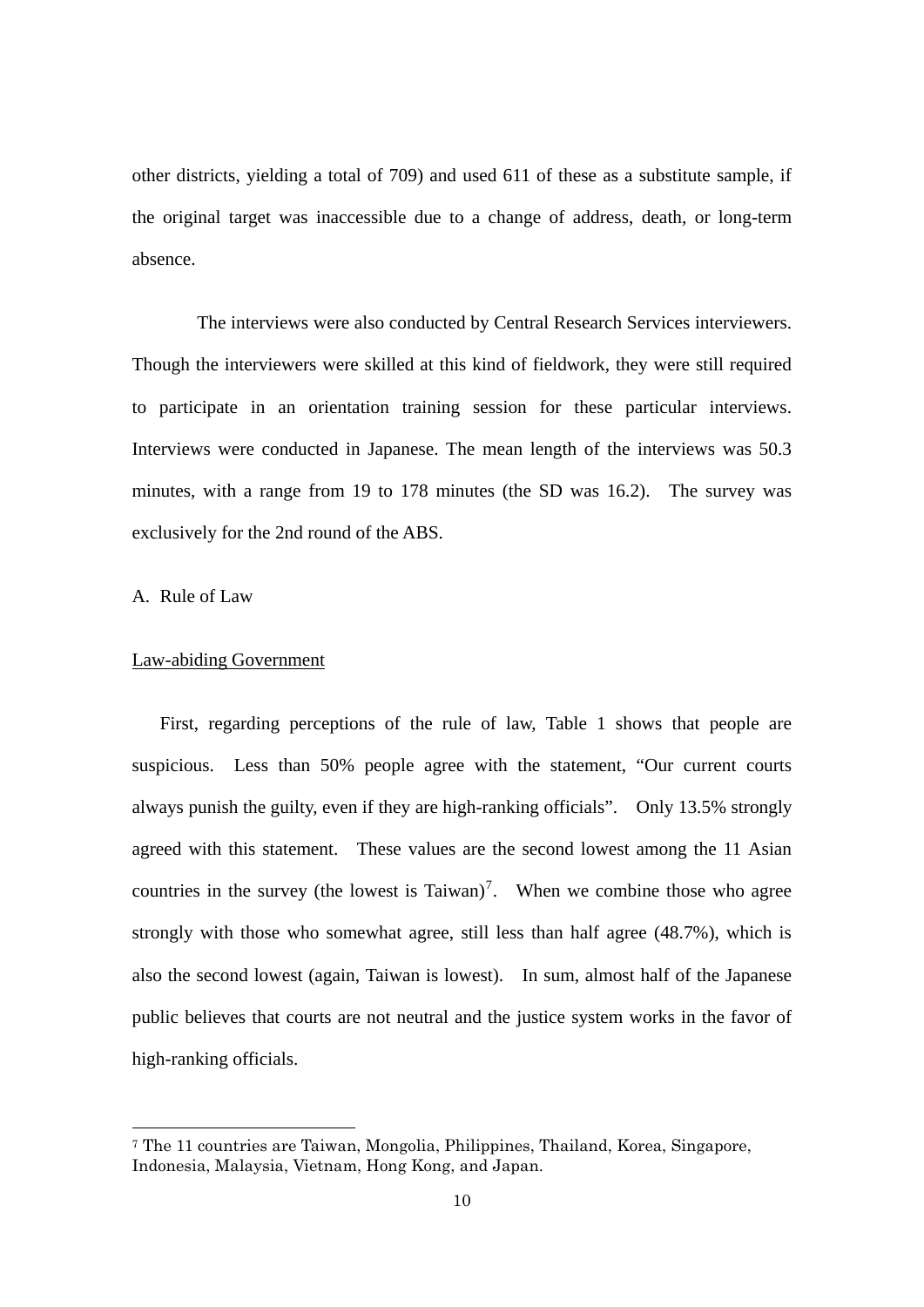#### (Table 1 about here)

Moreover, only 1.5% believe that national government officials always abide by the law. This is the worst rate among the other countries. Even when we combine those who believe they always do with those who believe they do most of the time, only 37.7% believe this. And even at less than half the population, this is the third highest among the countries.

These two results together show how poorly Japanese people evaluate the law-abiding nature of their government and how highly suspicious of the fairness of their own government and the courts most people are.

# Controlling Corruption

The survey also asks about perceptions of political corruption. One of these questions is: "How widespread do you think corruption and bribe-taking are in your local/municipal government?" and the other is "How widespread do you think corruption and bribe-taking are in the national government?" Table 2 compares the responses in 2003 with those in 2007. People now evaluate the national government more highly than they did in 2003, but that is not the case with local government. For local government, although the view "almost everyone is corrupt" decreased from 9.0% to 3.7%, the view that "most officials are corrupt" increased from 28.1% to 34.3%. Almost half (48%) think "most officials are corrupt". But this value itself is not prominent among the East Asian countries (the shape of the distribution in Japan is most similar to Korea).

# (Table 2 about here)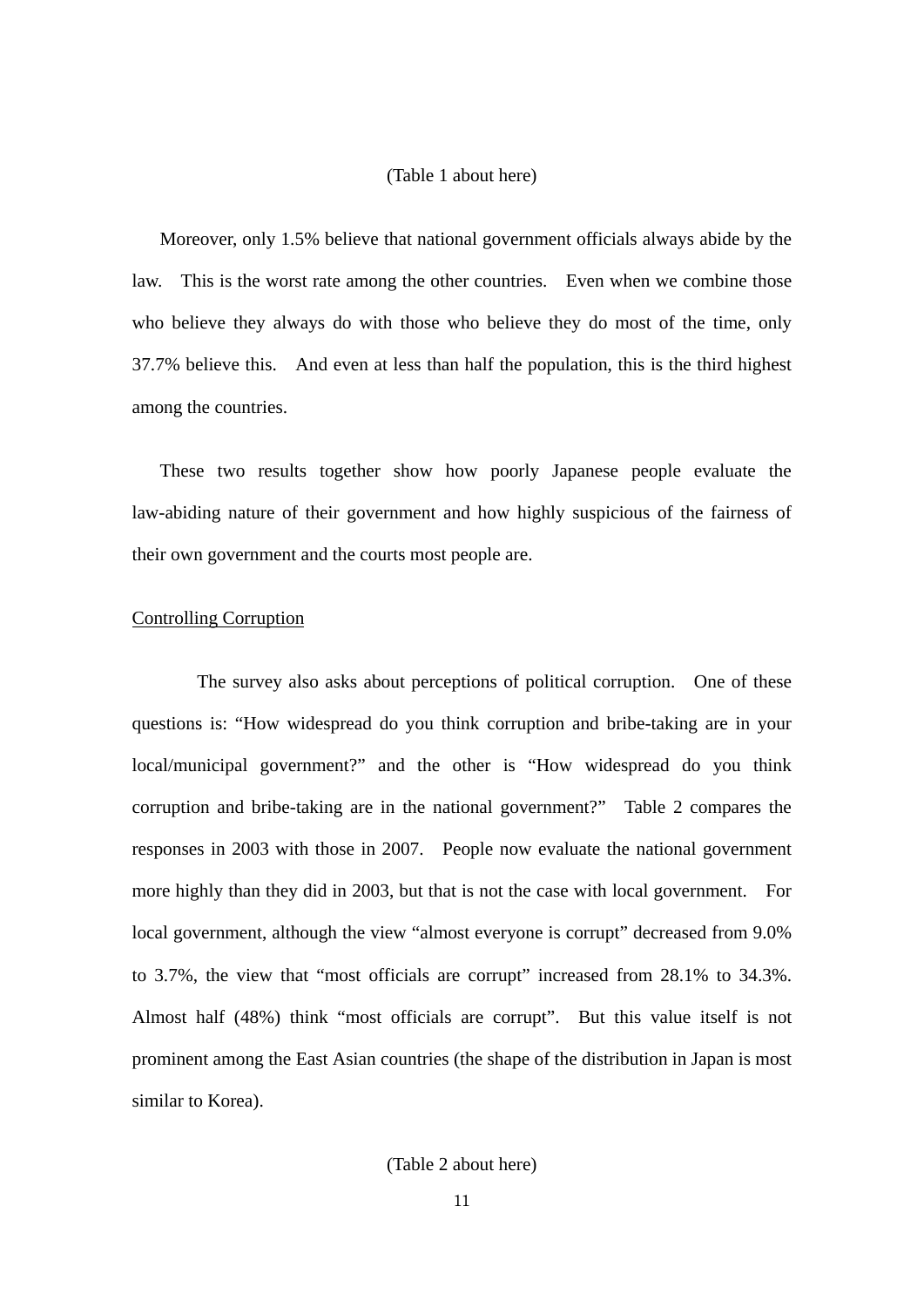Table 3 presents people's perceptions about controlling political corruption comparing current and past regimes. In Japanese survey in 2003, we asked the respondents to compare the current regime with the war time regime, as this was more than 60 years ago, many respondents did not live at that time. And in 2007, we asked respondents to evaluate governmental efforts to keep political corruption in check ("In your opinion, is the government working to crackdown corruption and root out bribes?") using a 4-point scale. Here, the evaluations were also low. More than 60% answered that "it is not doing much", or "it is doing nothing", which was the highest among the countries in the survey.

# (Table 3 about here)

When we compare these evaluations with WBGI indicators' or the report by Transparency International, Japanese tend to underestimate cleanness of own government<sup>[8](#page-12-0)</sup>. The reasons for this underestimation should be investigated in further research. In postwar Japan, politicians and bureaucrats have been involved in scandal after scandal. The postwar history of Japanese politics cannot be discussed without reference to bribe-taking by officials. For example, without the Recruit Scandal in 1988, a criminal case in which a company was charged with bribing politicians, bureaucrats, and some intellectuals, the LDP might not have lost its majority in the 1989 upper house election, and the current coalition government might not have been realized.

#### B. Competition

-

<span id="page-12-0"></span><sup>8</sup> The Transparency International report is located at: [http://www.transparency.org/policy\\_research/surveys\\_indices/gcb/2007](http://www.transparency.org/policy_research/surveys_indices/gcb/2007)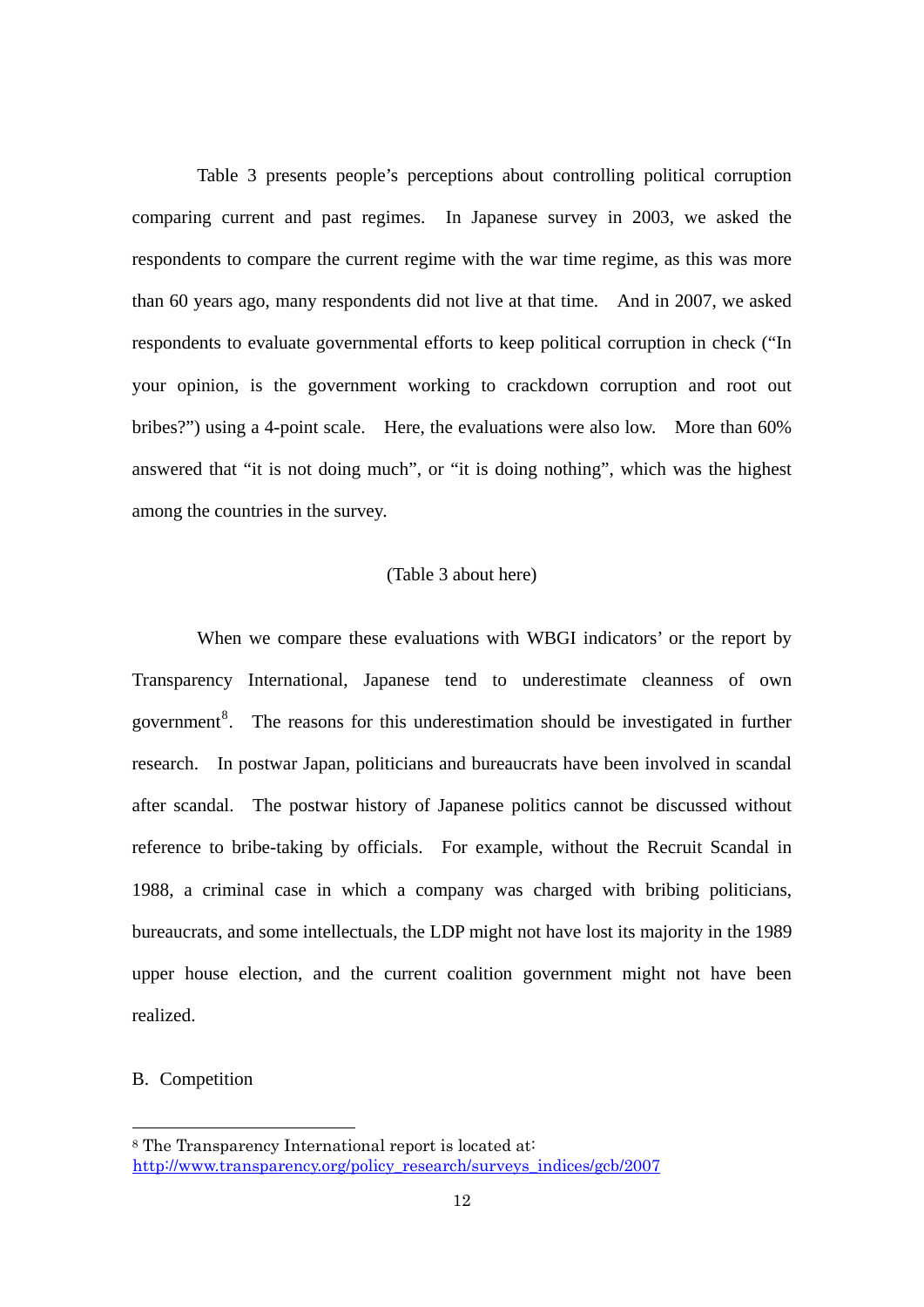Political competition is essential to liberal democracy (Dahl 1971). The ABS asked three questions on political competitiveness. One asks "How often do you think our elections offer the voters a real choice between different parties or candidates?" which in essence asks whether the current system provides real choice to the voters.

Table 4a cross-tabulates the question by partisanship. This table tells us two things. First, that 83.5% think elections offer the voters a real choice, at least occasionally. This is the third highest among the countries included in the survey. However this value was probably lower under the predominant party system in the 1980s. From the 1990s onwards, Japanese politics experienced a power shift and party system change from the predominant system to coalition government. This experience may influence the perceptions of the respondents.

# (Table 4a about here)

The second finding is that this tendency is slightly stronger among partisans than among independents. This may be due to the influence of the power shift and the coalition government discussed above.

 If equal access to the media is not guaranteed during election campaigns, fair competition does not exist. Table 4b shows us that approximately 60% of the people recognize political parties and candidates have equal access, even among the people who voted for parties that lost the election.

# (Table 4b & 4c about here)

Table 4c indicates that most people thought that the last HR election in 2005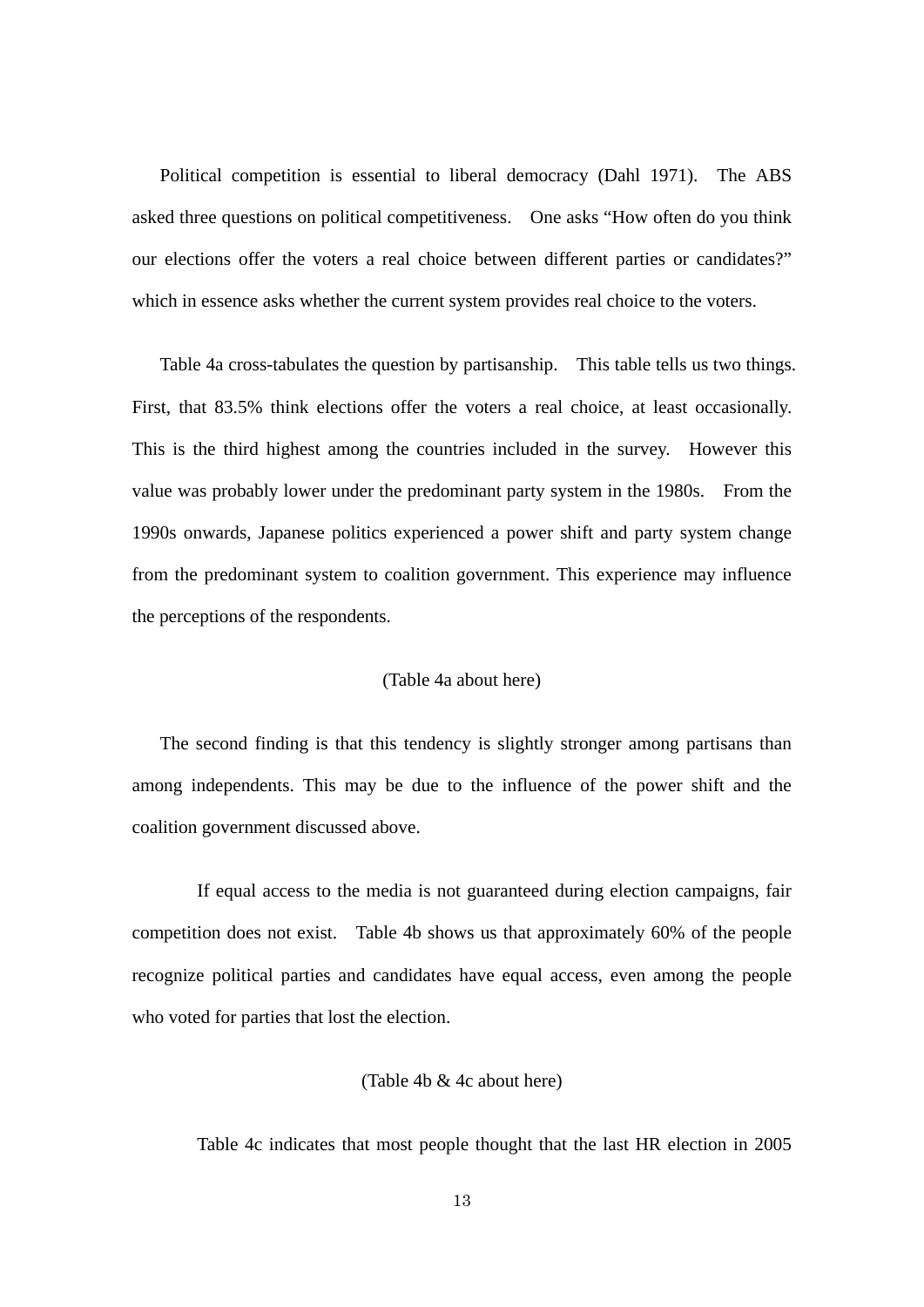was free and fair. With 60% of the public believing this, Japan ranks  $7<sup>th</sup>$  place among the countries in this study. Although, this perception is strongest among people who voted for the winning camp, but even 68% of those who voted for the losing camp shared this view. On the other hand, people who did not vote or who didn't know/whose answers were not available in the dataset were less likely to think this. This may imply that those people are politically alienated.

# C. Participation

-

## Electoral Participation

The level of participation is an important index of the vigor of liberal democracy. Table 5a displays the level of Japanese electoral participation in the 2001 upper house election (the survey was conducted in 2003) and the 2005 lower house election (the survey was conducted in 2007)<sup>[9](#page-14-0)</sup>. From Statistics Bureau data, we know that the actual turnout was 56.4% in 2001 and 67.5% in 2005, hence the self-reported turnout rate on both surveys is higher than the actual rate, and this was particularly the case in the 2001 election.

More people claimed to have attended rallies in 2007 than in 2003 (Table 5a shows that 21.1% attended rallies during last election). This value is not prominent among the countries and almost the same as Korea. On the other hand, the number of people who tried to influence the vote choice of other people is almost the same, and at 6.9%, is comparatively low.

<span id="page-14-0"></span><sup>9</sup> We should be cautious about the quality of the data and the interpretation at this point.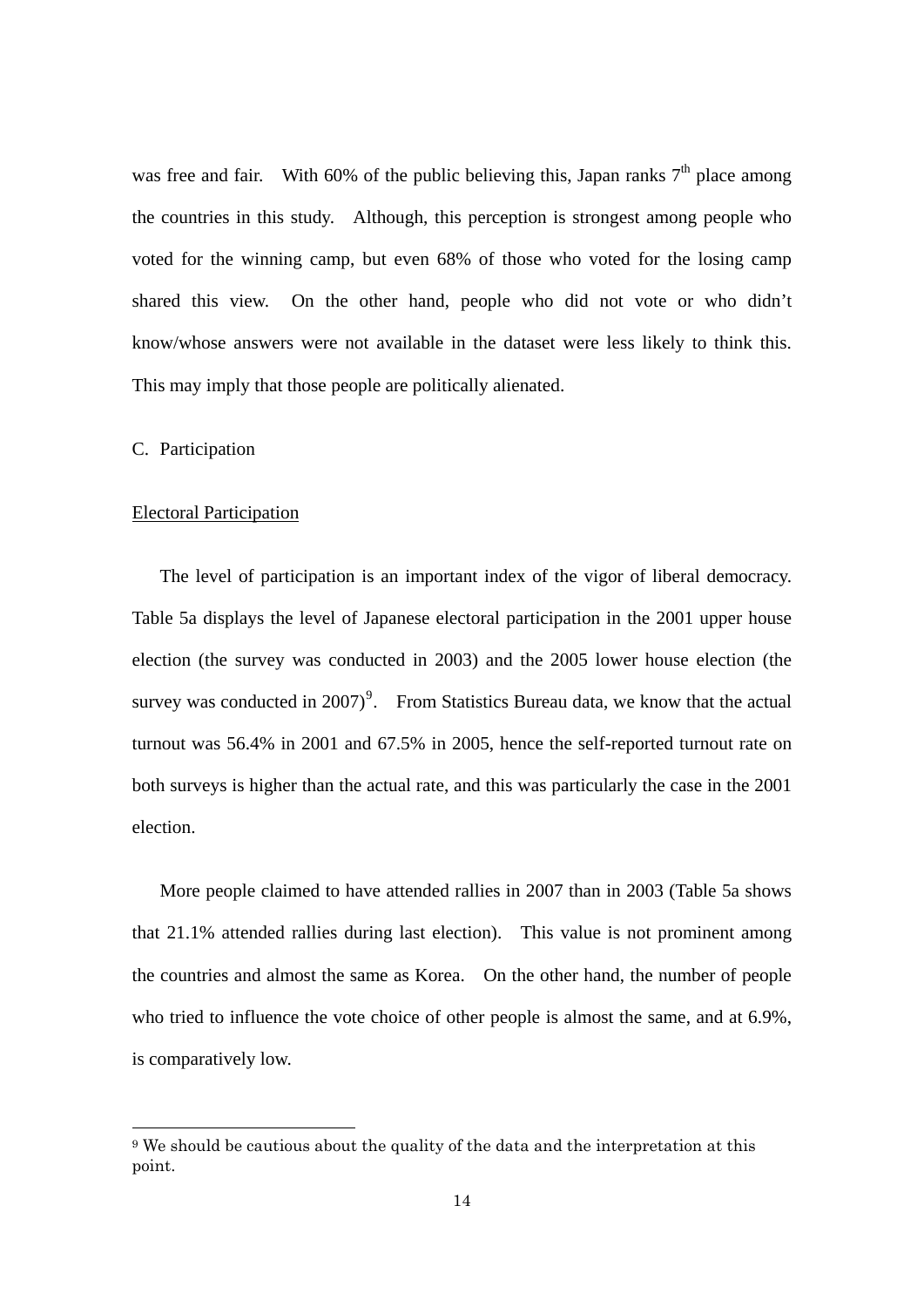#### (Table 5a about here)

Generally speaking, voter turnout in lower house elections is higher than in upper house elections. This may be due to the size of the electoral districts and the necessary number of votes required to ensure election. In the lower house, the SMDs are segments of prefectures and the PR seats are 11 regional blocs. In contrast, the upper house unit of local districts is the prefectures and the PR portion of the system is one single nationwide PR district. Thus, candidates who run in upper house elections need more votes than do lower house candidates. Moreover, lower house elections are directly related to government formation which means that lower house elections are a more serious and exciting game for the voters.

Japanese citizens participate in political activities at comparatively low rates; this conforms to our expectations from previous data and research (the CSES dataset and Nishizawa (2004) and Yamada (2004) indicate that most Japanese majority avoid committing political activities).

 If men and those with socio-economic status participate more in politics, this may introduce a bias in the kinds of voices that are heard, and those that are not, in the democratic process. Men are more likely than women to report voting and attending rallies. But women are very slightly more likely than men to report attempting to influence the vote choice of others.

#### (Table 5b about here)

 Higher education does not influence participation. In voting and attending rallies, the most active cluster is junior high school graduates. Here, as in all types of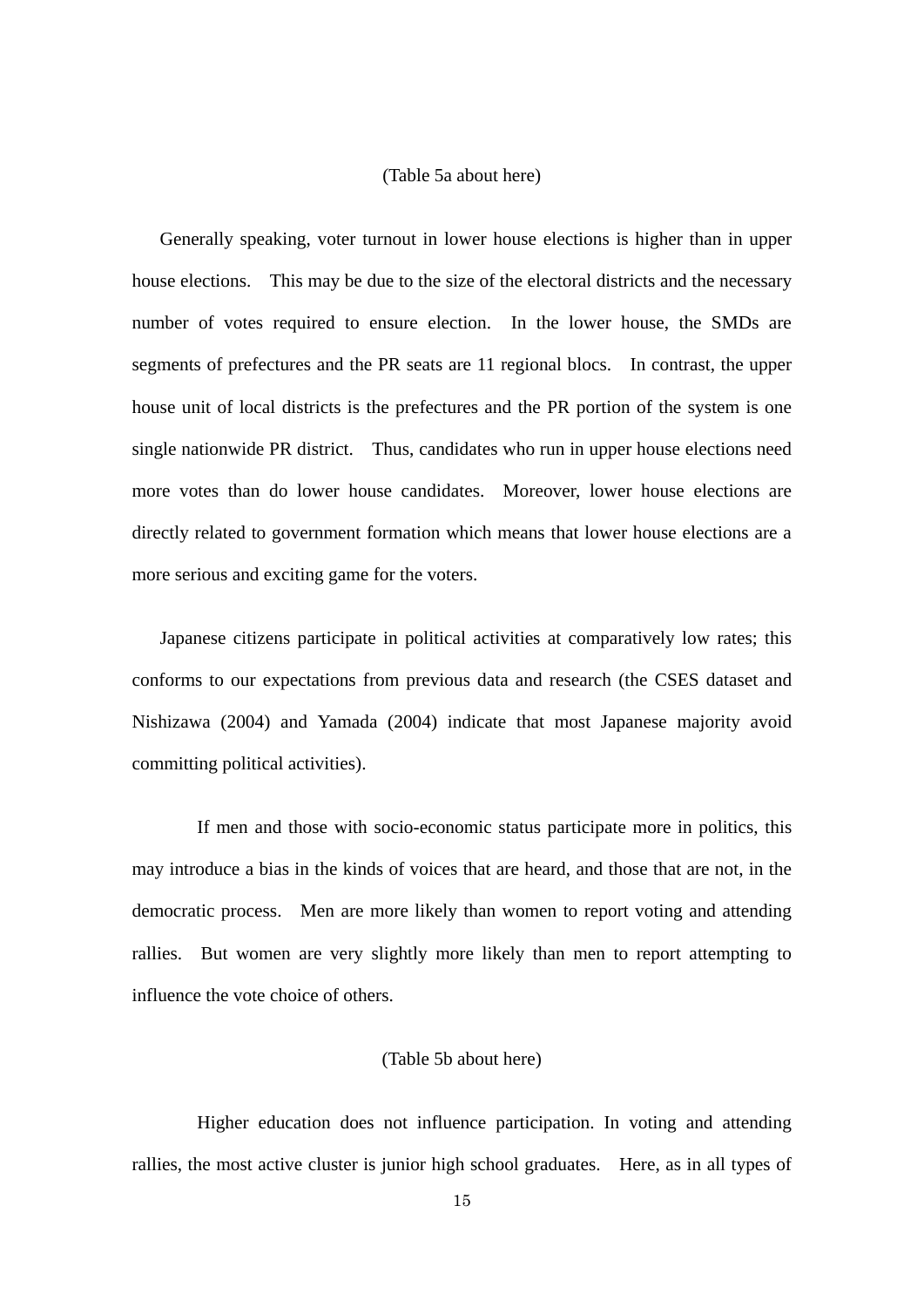participation activities, the most educated cluster participates least. As the average level of education varies with each generation, we created double-cross tabulation tables for three participation variables ("Voted in the last national election", "Attending rallies during the last election", and "Persuaded other people to vote for a particular candidate or party in the last election") by age and education. Few significant relationships exist among these variables $^{10}$  $^{10}$  $^{10}$ .

 To better understand the relationship between participating and socioeconomic categories, we estimated logistic regression models using the three participation variables as dependent variables and the socio-economic variables (age, income quintile of the household, subjective social status, gender, and years of education) as explanatory variables (see Table 5c). Education, age, gender and socio-economic status poorly explain participation. Only age is constantly significant across the three participation variables. Gender and education are insignificant. Income is significant only in the second quintile explained rally attending during the last election. Subjective social status is significant only contributed to explaining the voting in the last national election. These results imply that Japanese enjoy socio-economic neutrality in political participation.

# (Table 5c about here)

# Political Interest

-

Political interest remained about the same from 2003 to 2007, with about 60% of the public expressing interest in politics. The numbers of people who are not

<span id="page-16-0"></span><sup>10</sup> Kabashima (1988) indicates that educational level has no significant effects on participation. See also Bowers (2004).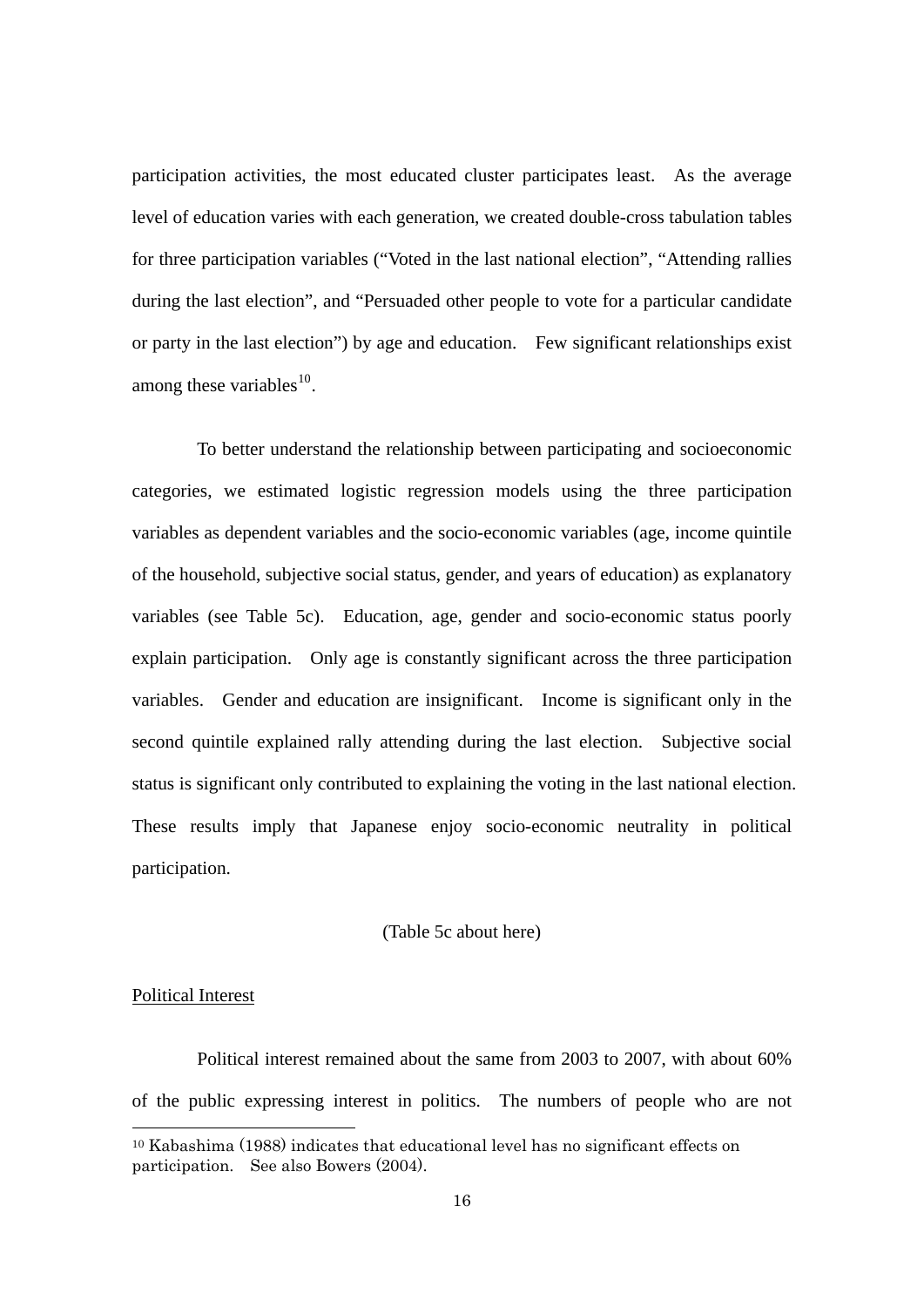interested in politics decreased slightly, but at them same time, the numbers of people who are very interested also are decreased during the three years. The numbers of people who pay attention to political news remained at almost the same high level: about three quarters of the public follow political news every day.

The level of political interest in Japan is comparatively high. There are only four countries in which over 50% of the public is interested in politics, and among these, Japan ranks third. Of the countries in this study, more Japanese than citizens of any other nation follow political news. No other country has more than 70% following political news every day.

# (Table 6a about here)

#### Political Efficacy

 On the other hand, the sense of political efficacy among Japanese people worsened between 2003 and 2006 (see Table 6b). In 2006, less than 20% regarded themselves as able to participate in politics, and more than three-fourths disagreed.

 But the percentage who disagreed with the statement "Sometimes politics and government seems so complicated that a person like me can't really understand what is going on" increased from 27.4% to 34.8%, and the percentage who agreed barely changed. Pessimistic views on political efficacy remain dominant in Japan. Compared with other Asian countries, external efficacy in Japan is lower than average, but the levels of internal efficacy are around the same.

(Table 6b about here)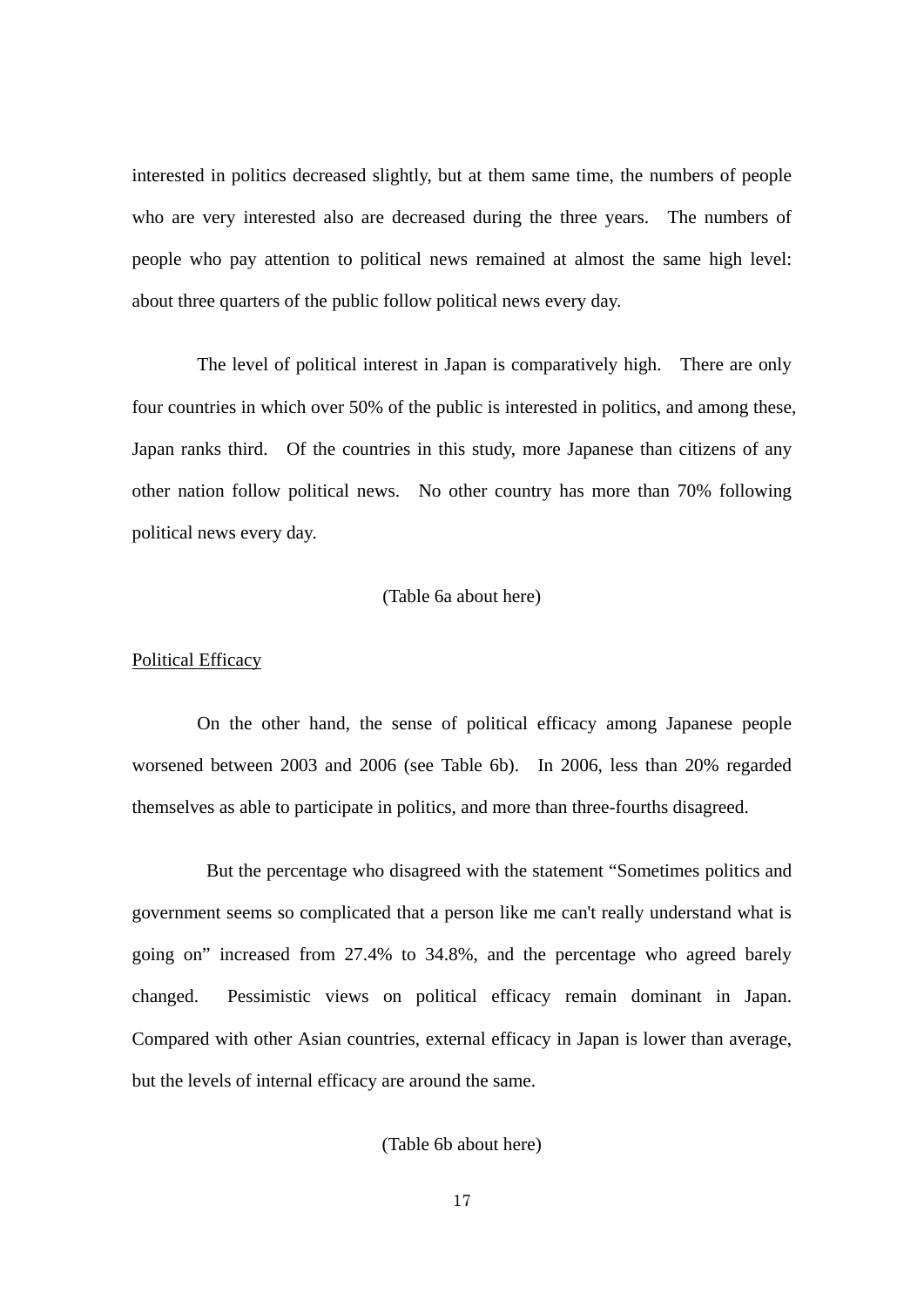Table 6c shows the correlation between the political efficacy index and gender and education. Men and the more educated have a higher sense of political efficacy.

# (Table 6c about here)

# D. Vertical Accountability

Vertical accountability refers to citizens' perceptions of whether the government can be held accountable for its actions. Table 7 shows people's evaluations of the relationship between themselves and their government. Item 1 is a measure of perceptions of people's power vis a vis the government. A majority (56.6%) believe that they can change the government if they do not like it. This is lower than the regional average which is 60.1%.

#### (Table 7 about here)

Item 2 shows evaluations of citizens' oversight of the government between elections. Here, 62.5% agree that "Between elections, the people have no way of holding the government responsible for its actions". This value is the third highest in East Asia (the highest is Mongolia, and the second is Malaysia). This pessimistic feeling must be related with the Japanese low levels of political activity.

 Item 3 measures trust in information disclosure by government officials. 55% of the public think that government officials withhold important information "always" or "most of time" from the public. This is higher than average (44.7%), and ranks fourth among the countries in this study.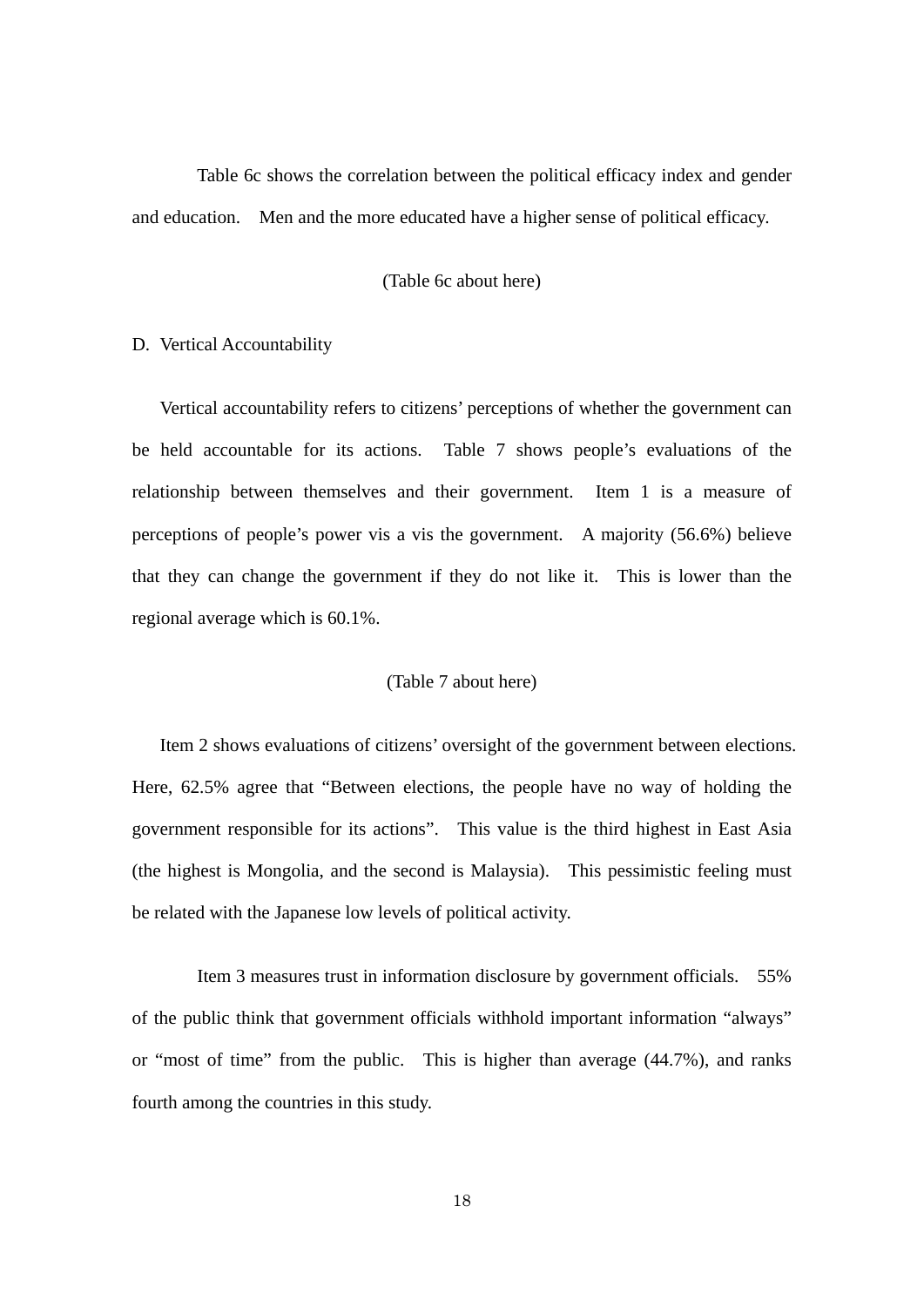# E. Horizontal Accountability

Horizontal accountability is the function of checks-and-balances between the difference branches of government. Table 8 shows the frequency distributions of people's perceptions of horizontal accountability. Item 1 is about the (in)competence of the legal system. 60.0% people believe the legal system to be incompetent. This is higher than average, and second among the countries in the survey (the first is 72.0% in Mongolia)

#### (Table 8 about here)

 Item 2 is about legislative capability. 40.3% of the public responded that the legislature is capable of performing checks on the government. This value is also the second worst comparatively. Thus, many Japanese are pessimistic about the extent to which they are able to hold their own government accountable.

# F. Freedom

Two questions measure perceptions of freedom. One is asks about freedom of speech, and the other, freedom of association. The first wave of the ABS in 2003 asked respondents to compare the two types of freedom under the contemporary system and under the wartime regime: a large majority answered that freedom is "much better" or "better" for both freedom of speech and freedom of association (Table 9).

On the 2007 survey, however, people were simply asked about the current situation. 51.9% people agreed with the statement "People are free to say what they think without fear". This is the second lowest among the countries. Also, "People can join any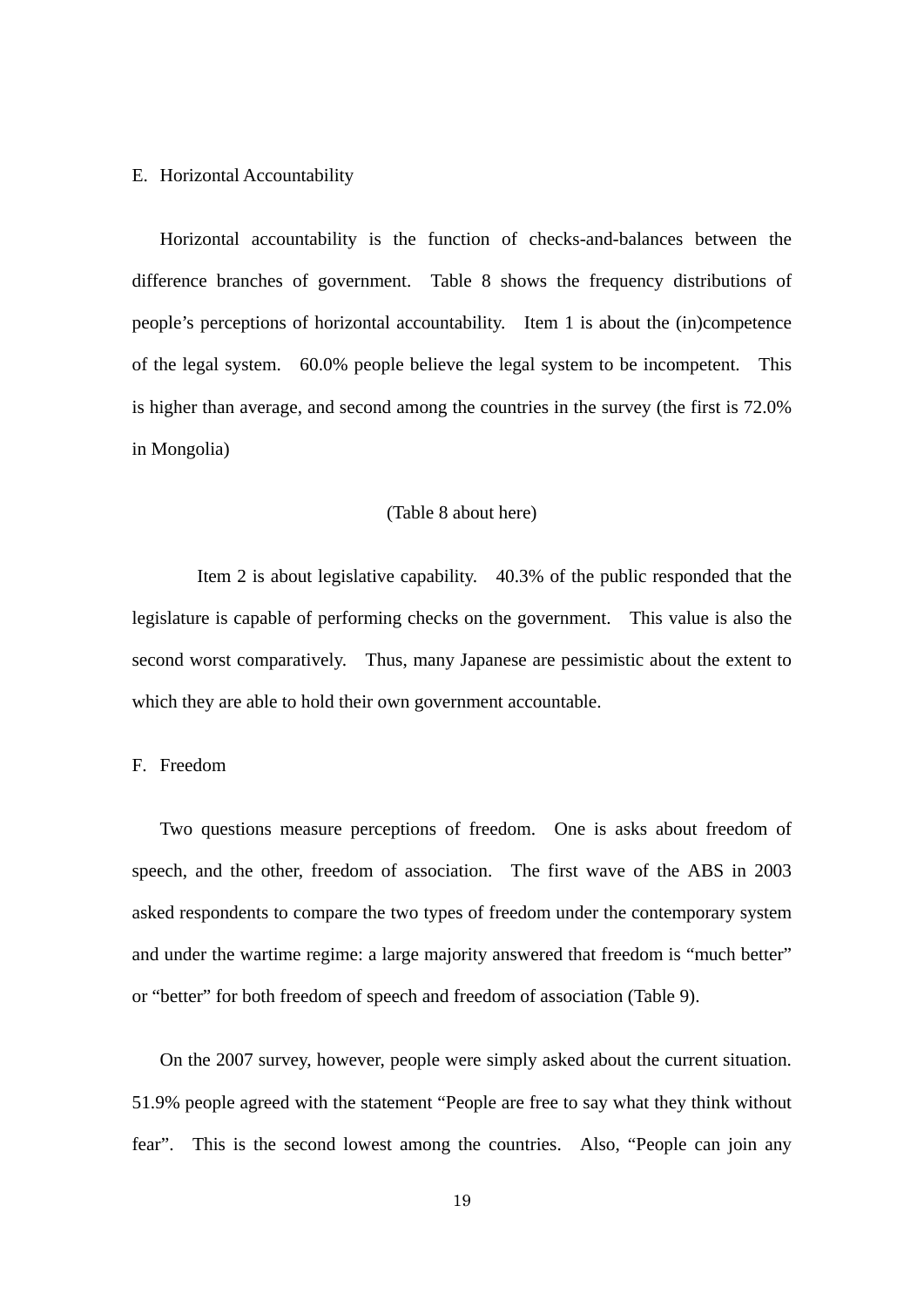organization they like without fear" only 56.5% of the public agreed. This was the third lowest level.

# (Table 9 about here)

Just looking at the responses to these questions doesn't tell us much about what kind of fear people have in speaking or in joining organizations. Even if they do not fear government intervention, they feel social pressure in exercising these freedoms. Clearly, people don't feel that freedom of speech and association are readily available, just because the constitution guarantees them: Japanese are more pessimistic about actually enjoying these freedoms.

# G. Equality

If people think their own government does not treat people equally or fairly, the legitimacy of the government may be suspect. In order to measure people's perceptions of equal treatment, the ABS asks respondents whether they agree that "Everyone is treated equally by the government". Table 10a cross-tabulates the responses with the subjective social status of the respondents. Here, 75.3% feel that the government does not treat everyone equally, and only 19.3% agree with the statement. This is the second lowest among the countries in the ABS (the lowest is Korea), and the distribution is the closest to that of Korea. Those of higher social status have more complaints about equality.

# (Table 10a and 10b about here)

From Table 10b, we can see that 64.8% respondents agree that "People have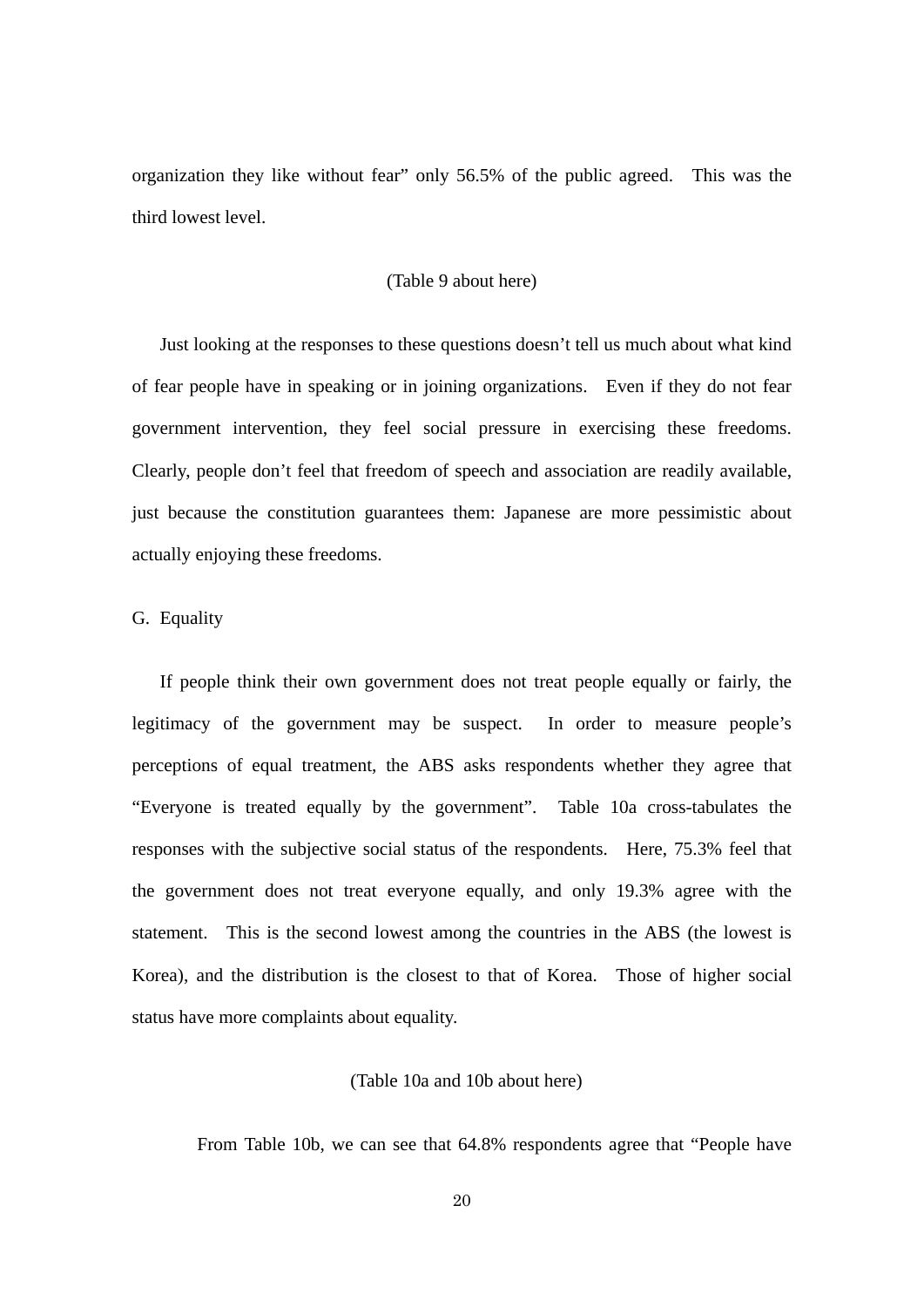basic necessities like food, clothes, and shelter. This value is around average among the countries. As in Table 10a, here also, those who think of themselves as higher in social status than others are less likely to agree and more likely to disagree. These tables show us that people with higher (subjective) social status tend to be more sensitive towards inequality than are others in Japan.

#### H. Responsiveness

The ABS asks two kinds of questions to measure people's evaluations of the responsiveness and expectations of the capability of their own governments. The former is "How well do you think the government responds to what people want?", and the latter is "How likely is it that the government will solve the most important problem you identified within the next five years?"

On the first question on governmental responsiveness, 33.3% people were positive. This percentage is lower than average. Similarly, on the question on the expectations of the capability of the government, 21.6% replied positively (the lowest percentage among the countries). These distributions resemble the Taiwanese. From Table 11, we can observe that lower evaluations of the responsiveness of government correlate with lower expectations of governmental capability.

## (Table 11 about here)

# I. A Summary of Assessments of the Quality of Governance

Figure 1 summarizes citizens' perceptions of the overall quality of governance in Japan in the ABS. All of the values are the mean score of the sample. The salient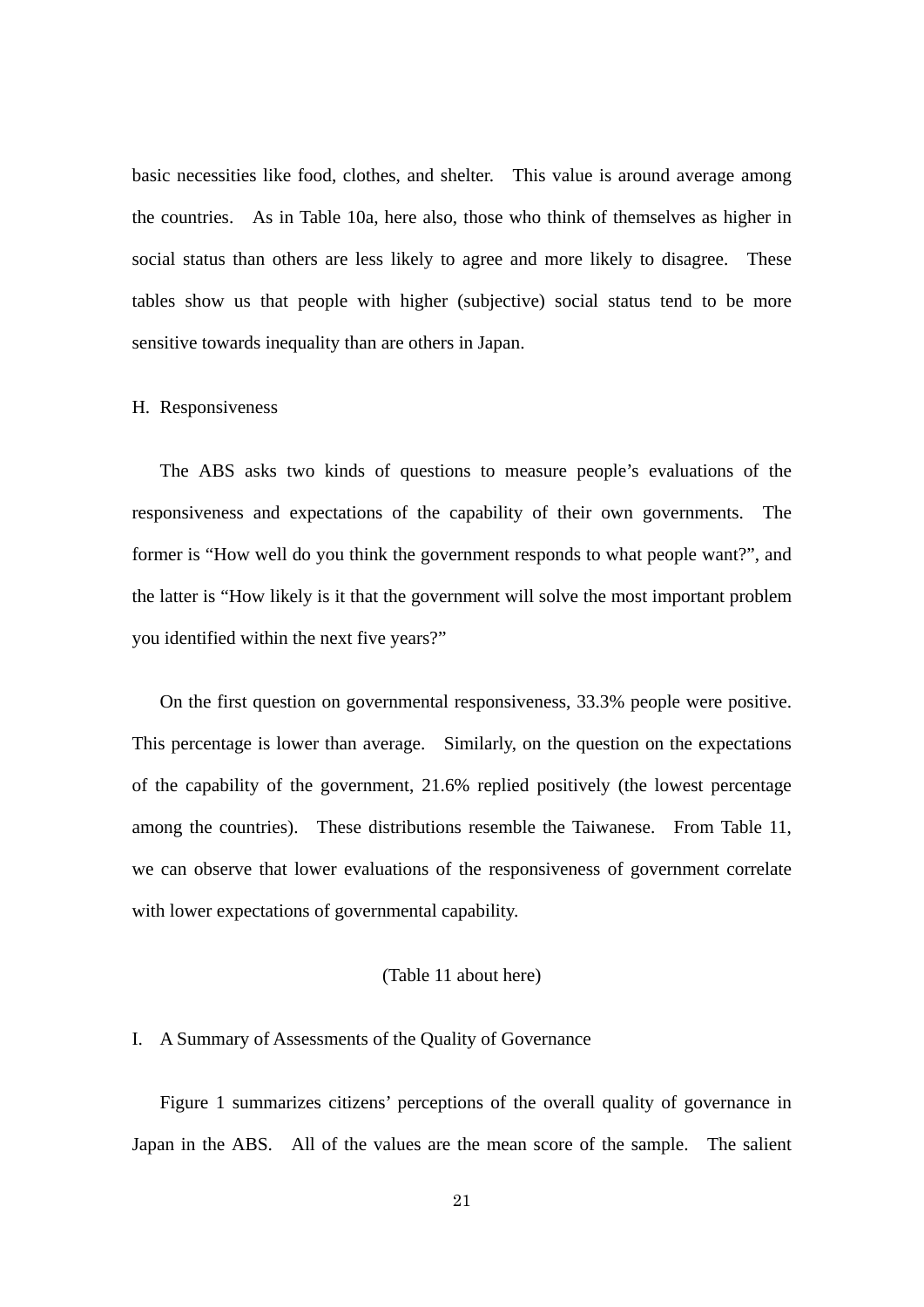features are the high political interest, but low efficacy, low levels of electoral participation, and low evaluations of the responsiveness of government.

# (Figure 1 about here)

J. Quality of Governance and Regime Legitimacy

Table 12 presents four indicators of perceptions of regime legitimacy: satisfaction with democracy, support for democracy, detachment from authoritarianism, and diffuse regime support.

People's satisfaction with democracy is relatively highly correlated with competition (.34), responsiveness (.30), law-abiding government (.27), and equality (.27). At least in Japan, high evaluations of competitiveness, responsiveness, law-abiding government, and equal treatment by the government correlate with, and may contribute to, satisfaction with democracy.

The higher the political interest, the greater the support for democracy. Political interest is also positively correlated (.20) with detachment from authoritarianism, Finally, Diffuse Regime Support correlates positively with responsiveness (.29), equality (.25), competition (.23), law-abiding government (.23), controlling corruption (.21), vertical accountability (.12), and horizontal accountability (.10).

Economic performance can be an important factor for fostering democracy. Table 12a correlates four indicators of legitimacy with two indices of economic performance. Although both economic indices are positively correlated with each legitimacy indicator, they correlate most highly with satisfaction with democracy, the others are weaker.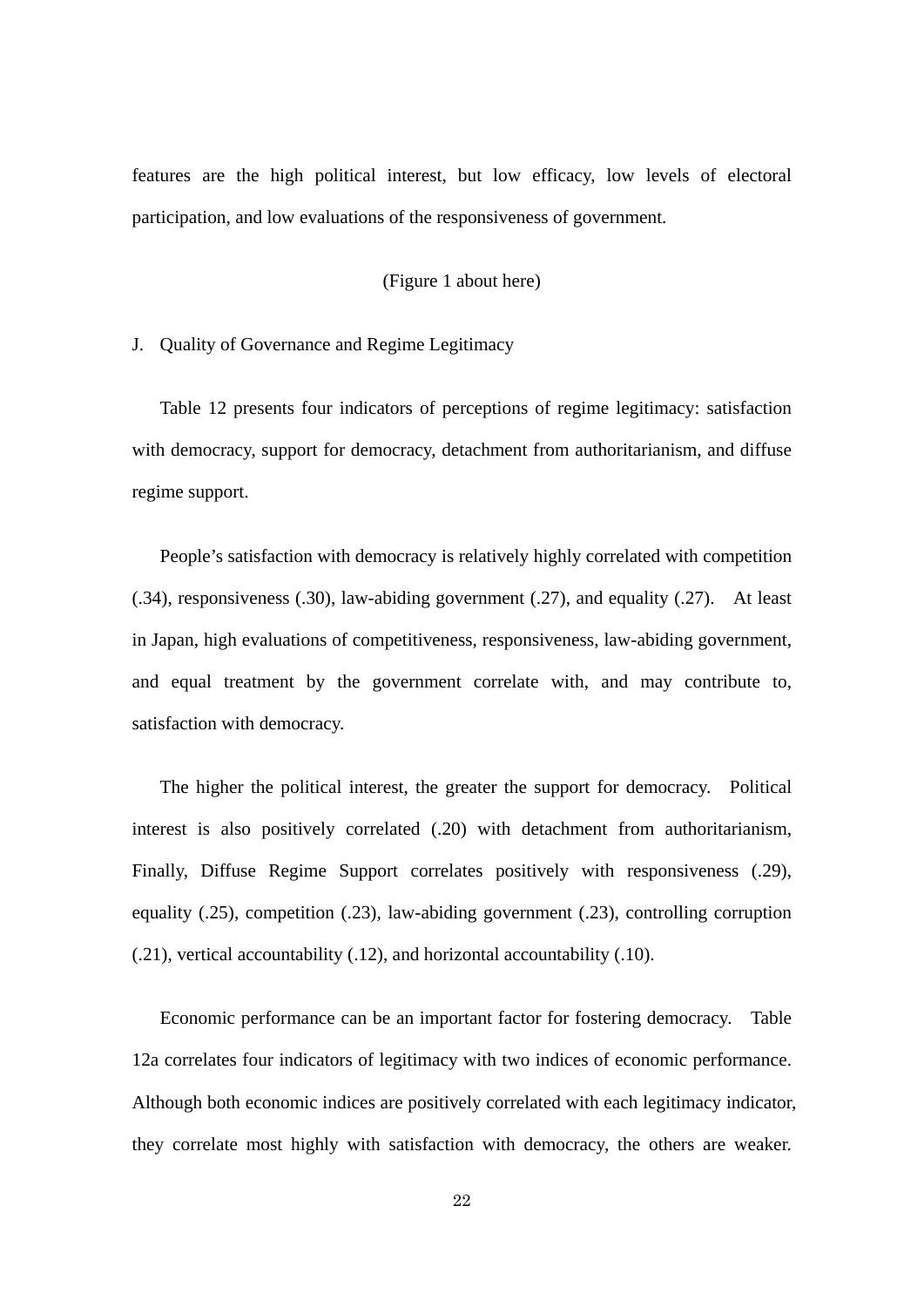Consequently, this table suggests that political factors such as competition and government responsiveness are more important than is economic performance for satisfaction with democracy in contemporary Japan. Similarly, economic performance correlates more weakly with the other indicators of legitimacy. This may be a reflection of economic prosperity in Japan.

# (Table 12a about here)

 To understand what influences perceptions of regime legitimacy, we performed regression analyses in which the dependent variables are the four indicators of regime legitimacy and the explanatory variables are satisfaction with democracy, law-abiding government, competition, freedom, equality, responsiveness, the country's economic condition, and personal economic condition. All are positively associate with regime legitimacy (see Table 12b). The effect of competition is particularly prominent (the value of the beta coefficient is .187). Personal economic condition (.143) and responsiveness (.134) also contribute strongly. These results indicate that competitiveness in the political system, good personal finances, and government responsiveness contribute to satisfaction with democracy in Japan.

We performed similar regression analyses on the other three variables. About support for democracy, controlling corruption, electoral participation, political interest, political efficacy, equality, and country's economic condition are significant variables to explain. Stronger political interest is connected with high support with democracy in Japan. Interestingly, equality is negatively associated with support for democracy. People who regard the current status as equal enough tend to weakly support democracy.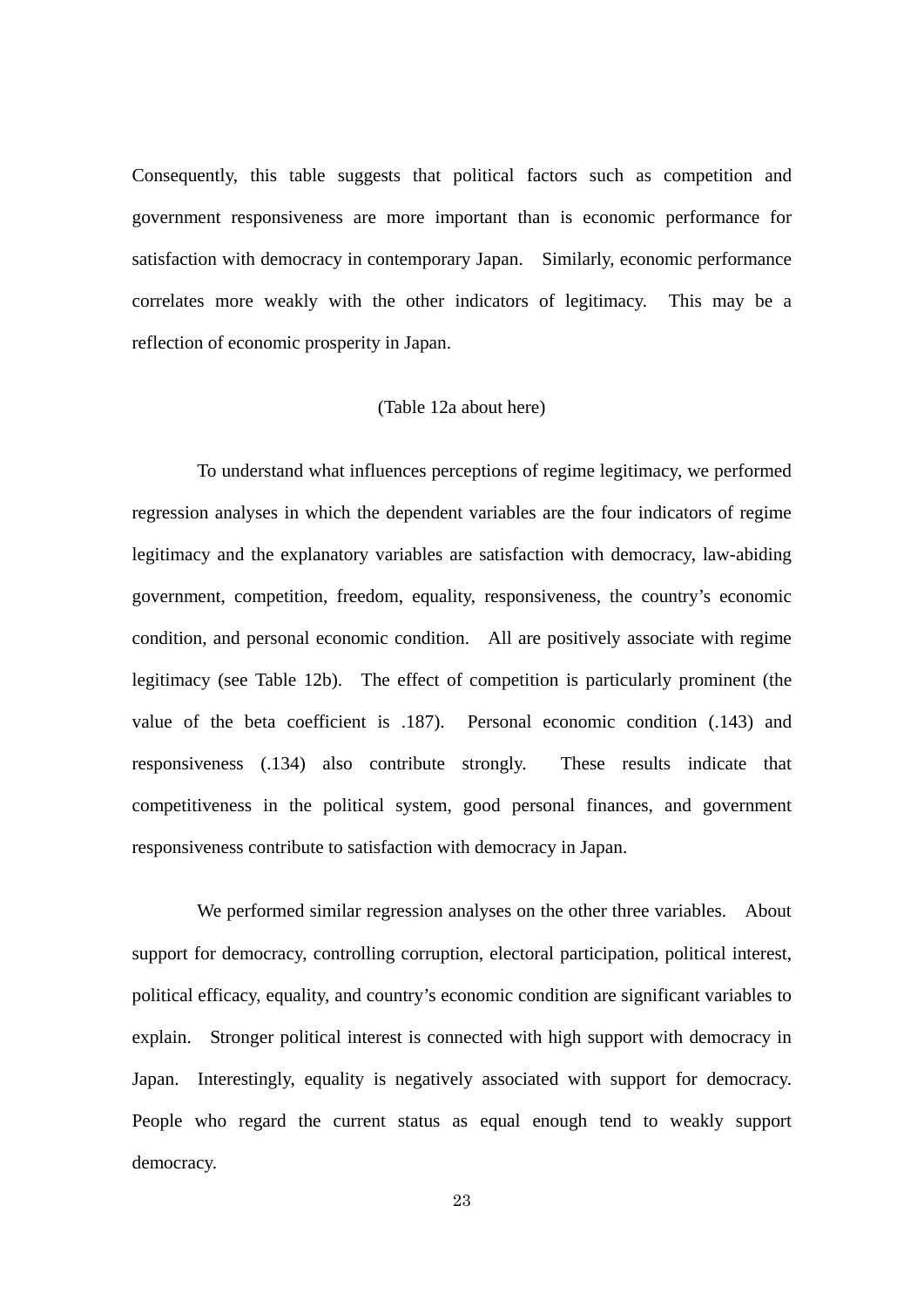# (Table 12b about here)

 Political interest, political efficacy, and equality influence detachment from authoritarianism, among which, political interest is prominent. People who are strongly interested in politics are more detached from authoritarianism. On the other hand, efficacy and equality are negatively related, this means that people who regard the current situation as equal enough and who have stronger efficacy tend to be closer to authoritarianism.

 Finally, we turn to "diffuse regime support", here, law-abiding government, controlling corruption, competition, freedom, equality, responsiveness are all significantly and positively correlated with diffuse regime support. Among these, responsiveness is most strongly related to diffuse regime support, which unsurprisingly means that people who feel their government is responsive government are more likely to support the regime.

# **Conclusion**

 The results of the data analysis show that Japanese people have a low sense of political efficacy and are critical of the performance of their government, but they are highly interested in politics and follow political news regularly. While Japanese democracy has been sustained for more than 60 years, its longevity does not contribute to citizens' confidence in the management of politics or in their levels of trust in the system.

 In their maturing democracy, Japanese people tend to be more critical of the performance of their own democracy than objective measures might indicate. They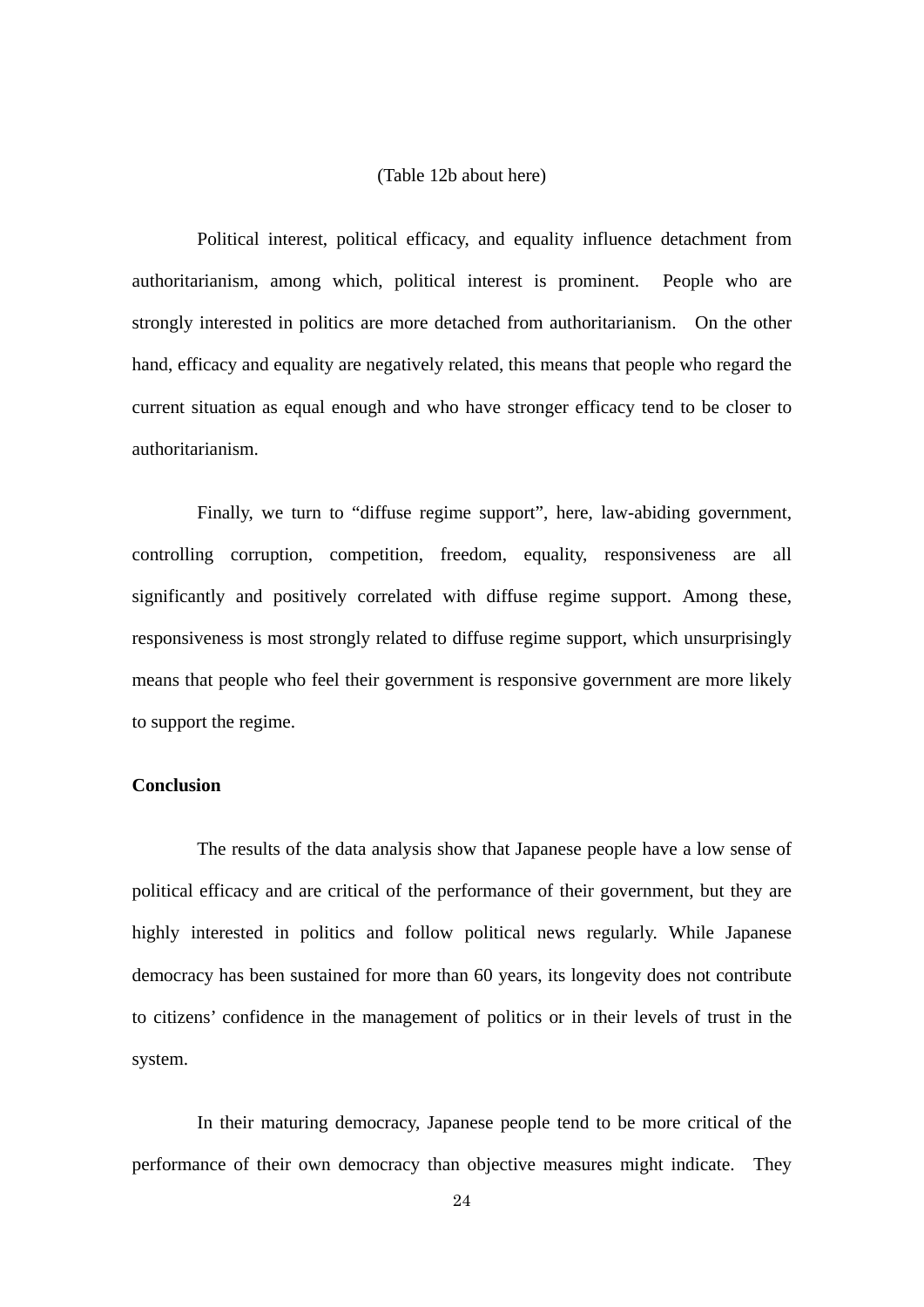<span id="page-25-0"></span>are critical not only of their government, but also of themselves. They evaluate their own sense of efficacy and political competence negatively  $11$ . While they are pessimistic and do not overly participate in politics, at the same time, they follow the news about politics and government regularly. Japanese may have experienced the reality of democratic governance with 60 years experience, but this does not make them hopeful.

 From the findings of our analyses, two are particularly interesting. First, people who regard the current status as equal enough tend to weakly support democracy, and second, people who regard current situation as equal enough also have stronger feelings of efficacy and tend to be closer to authoritarianism. These findings correspond with the argument of Kabashima et al. (2000), that political alienation is comprised of two dimensions, political trust and civic-mindedness. Kabashima et al. also claim that LDP supporters are no more civic-mindedness than average, but are more trusting politically, and the JCP supporters are the reverse.

 A seed of hope about democracy in Japan, may rest with political competition: competition is highly correlated with satisfaction of democracy. Lively political competition may increase people's sense of optimism with their own democracy.

-

<sup>11</sup> Ikeda et al. (2008), using the CSES dataset. finds that political participation promotes efficacious.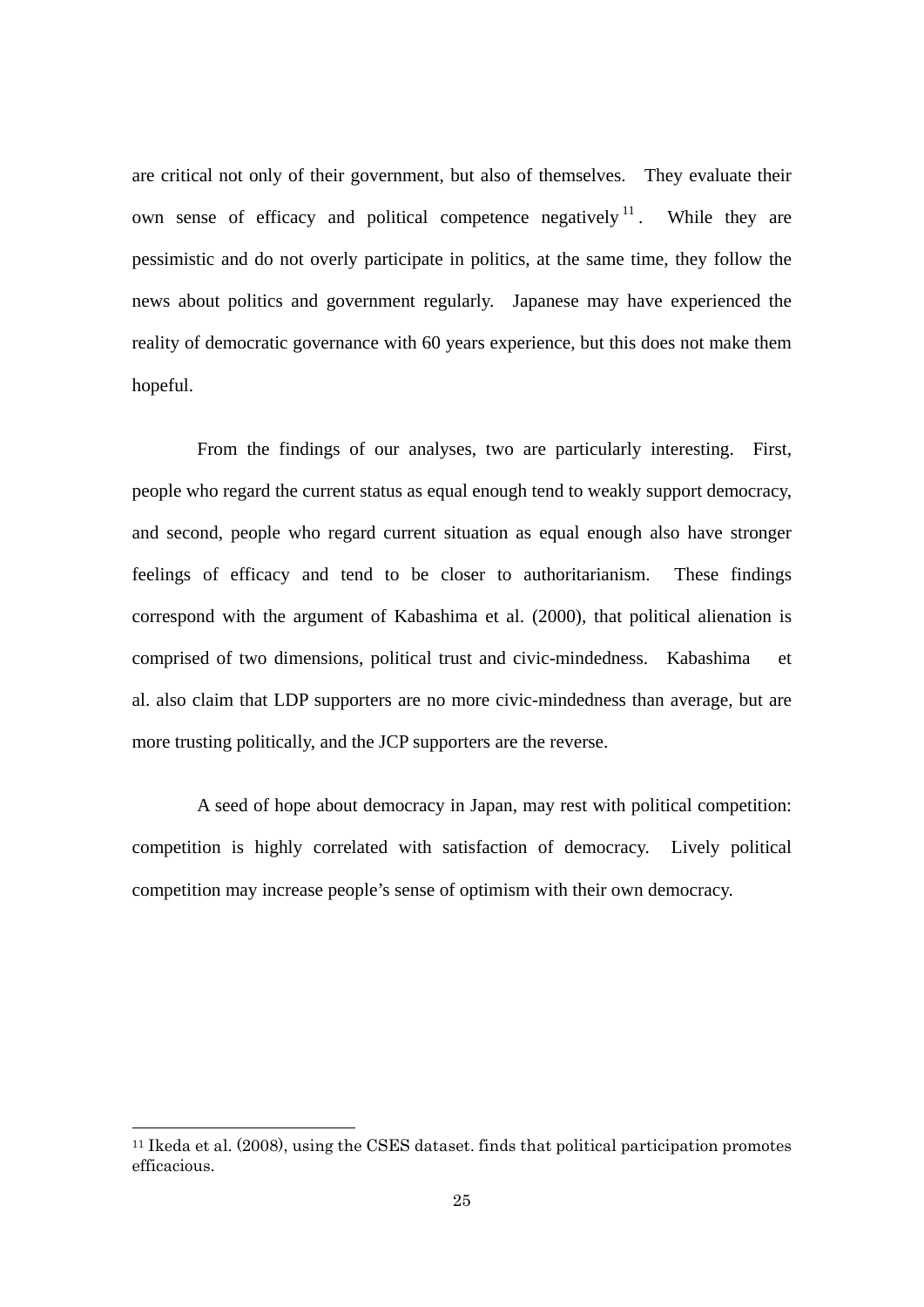# **References**

- Bowers, Jake. 2004. "Using R to Keep it Simple: Exploring Structure in Multilevel Datasets." *The Political Methodologist* (Fall, 2004).
- Dahl, Robert A.. 1971. *Polyarchy: Participation and Opposition.* Yale University Press.
- Hermet, Guy, Richard Rose, and Alain Rouquie. 1978. *Elections without choice.* Macmillan.
- Iio, Jun. 2007. *Nihon no Tochi Kouzou* (The Structure of Governance in Japan). Chu-ou Koron Shinsha, Tokyo, Japan (written in Japanese).
- Ikeda, Ken'ichi, Tetsuro Kobayashi, and Maasa Hoshimoto. 2008. "Does political participation make a difference? The relationship between political choice, civic engagement and political efficacy." *Electoral Studies* (27): 77-88.
- Ikeda, Ken'ichi and Kohno, Masaru (2008, in press) "Japanese Attitudes and Values toward Democracy." (In) Yun-han Chu, Larry Diamond, Andrew J. Nathan, and Doh Chull Shin (Eds.) *How East Asians View Democracy,* Columbia University Press, pp.188-219.
- Kabashima, Ikuo. 1988. *Seiji Sanka* (Political Participation). University of Tokyo Press, Tokyo, Japan. (written in Japanese)
- Ikuo Kabashima, Jonathan Marshall, Takayoshi Uekami and Dae-Song Hyun. 2000. "Casual Cynics or Disillusioned Democrats? Political Alienation in Japan." *Political Psychology* (21; 4): 779-804 .
- Nishizawa, Yoshitaka. 2004. "Seiji Sanka no Niju Kozo to Kakawaritakunai Ishiki: Who said I wanted to participate? " *Doshisha Hougaku* (55; 5): 1-29 (written in Japanese).
- Otake, Fumio. 2005. *Nihon no Fu-Byoudou.* (Inequality in Japan). Nihon Keizai Shimbunsha, Tokyo, Japan (written in Japanese).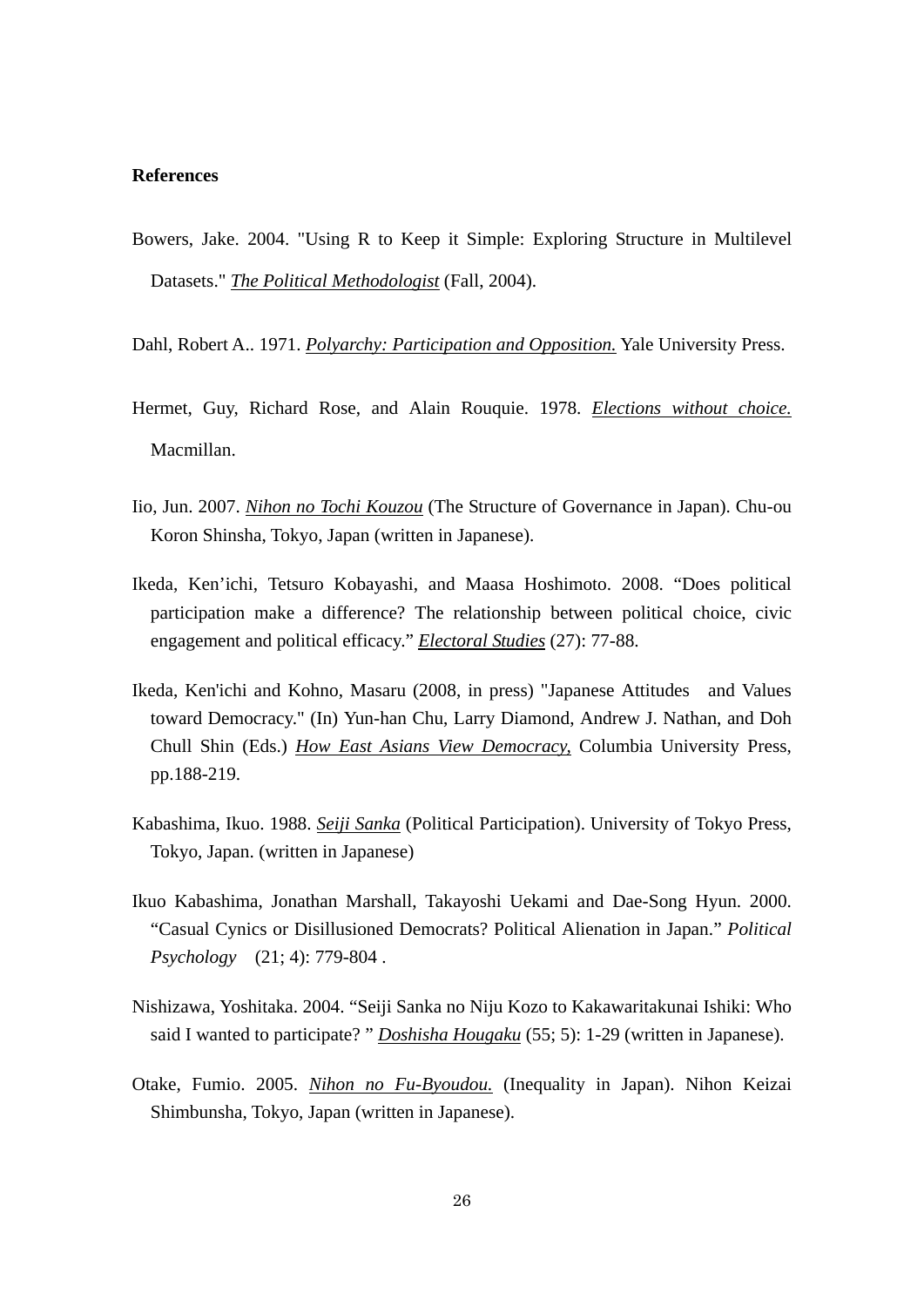- Shoppa, Leonard J.. 2006. *Race for the Exits: The Unraveling of Japan's System of Social Protection.* Cornell University Press.
- Tachibanaki, Toshiaki and Kunio Urakawa. 2006. *Nihon no Hinkon Kenkyu* (Research in the Japanese Poorness). University of Tokyo Press, Tokyo, Japan (written in Japanese).
- Tsebelis, George, and Jeannette Money. 1998. *Bicameralism*. Cambridge University Press.
- Yamada, Masahiro. 2004. "The logic of Political Participation in Japan: Resources, Orientation, Mobilization, Partisanship, and Experience of Participation." *Japanese Journal of Electoral Studies* (19): 85-99 (written in Japanese).
- Yamada, Masahiro. 2008. "Political Participation and Civil Society in Japan from 1976 to 2005." *Hou to Seiji (The Journal of Law and Politics)* Law and Politics Association, Kwansei Gakuin University Vol.58, pp.1015-1042 (written in Japanese).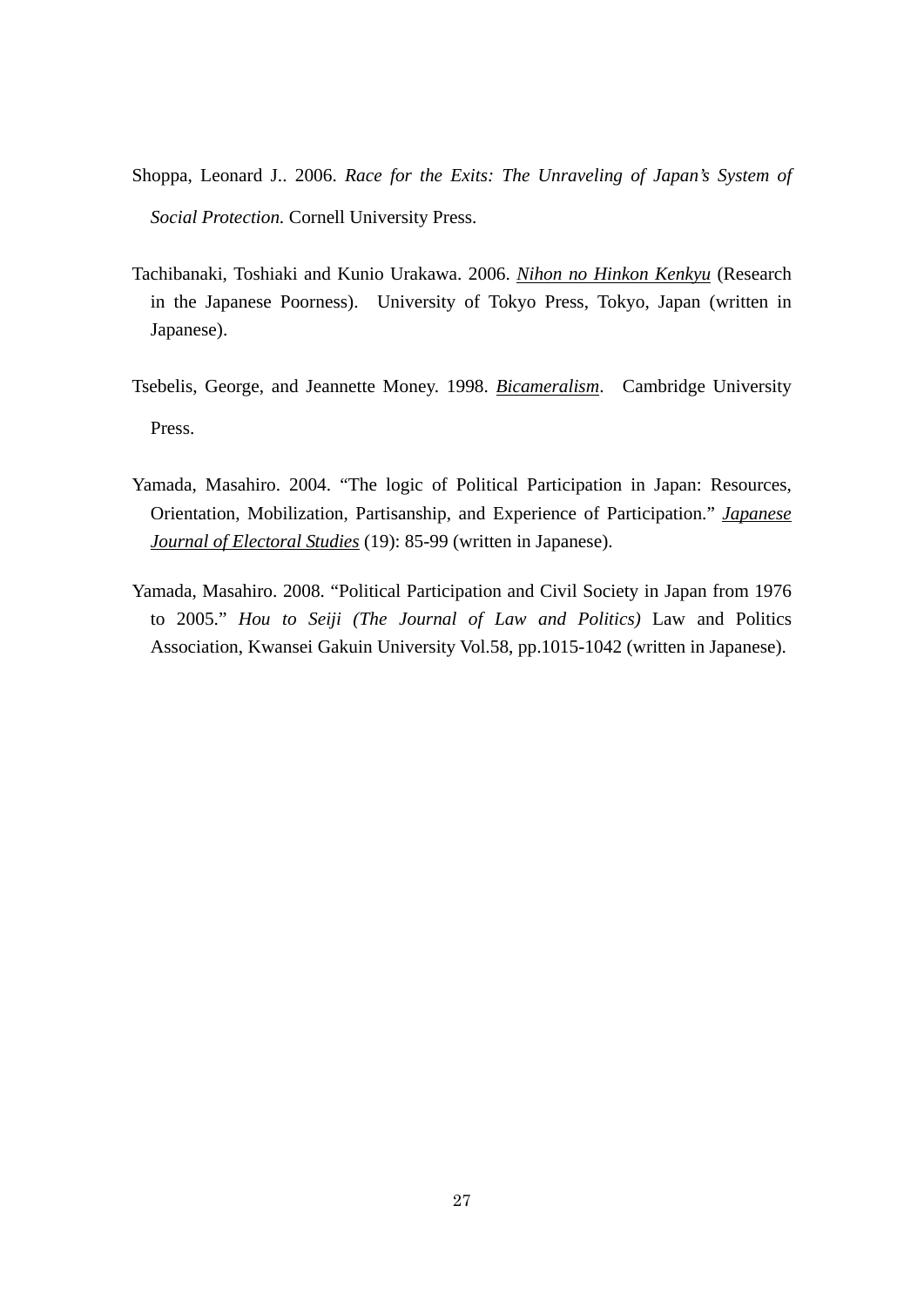| <b>GENDER</b> | 2003  | 2007  | <b>AGE</b> | 2003 | 2007 |
|---------------|-------|-------|------------|------|------|
| male          | 45.3  | 47.3  | 20s        | 10.4 | 8.0  |
| female        | 54.7  | 52.7  | 30s        | 18.8 | 13.8 |
| total         | 100.0 | 100.0 | 40s        | 15.9 | 15.8 |
|               |       |       | 50s        | 20.9 | 19.0 |
|               |       |       | 60s        | 20.9 | 23.9 |
|               |       |       | upper 70s  | 13.1 | 19.5 |
|               |       |       | total      | 100  | 100  |

**Appendix. Frequency Tables of Gender, Age, and Education (%)** 

| 2003                                 |       | 2007                       |      |
|--------------------------------------|-------|----------------------------|------|
| Incomplete elementary<br>school      |       | 5.2 Little or No Education | 0.2  |
| Complete elementary school           | 14.1  | <b>Primary School</b>      | 3.7  |
| Incomplete high school               | 2.5   | Junior High School         | 18.6 |
| Complete high school                 | 44.1  | High School                | 41.7 |
| Some university college<br>education | 16.6  | College or above           | 33.8 |
| University college degree            | 13.4  |                            |      |
| Post graduate degree                 | 1.7   |                            |      |
| Don't know                           | 2.4   | DK/NA                      | 2.0  |
| total                                | 100.0 |                            |      |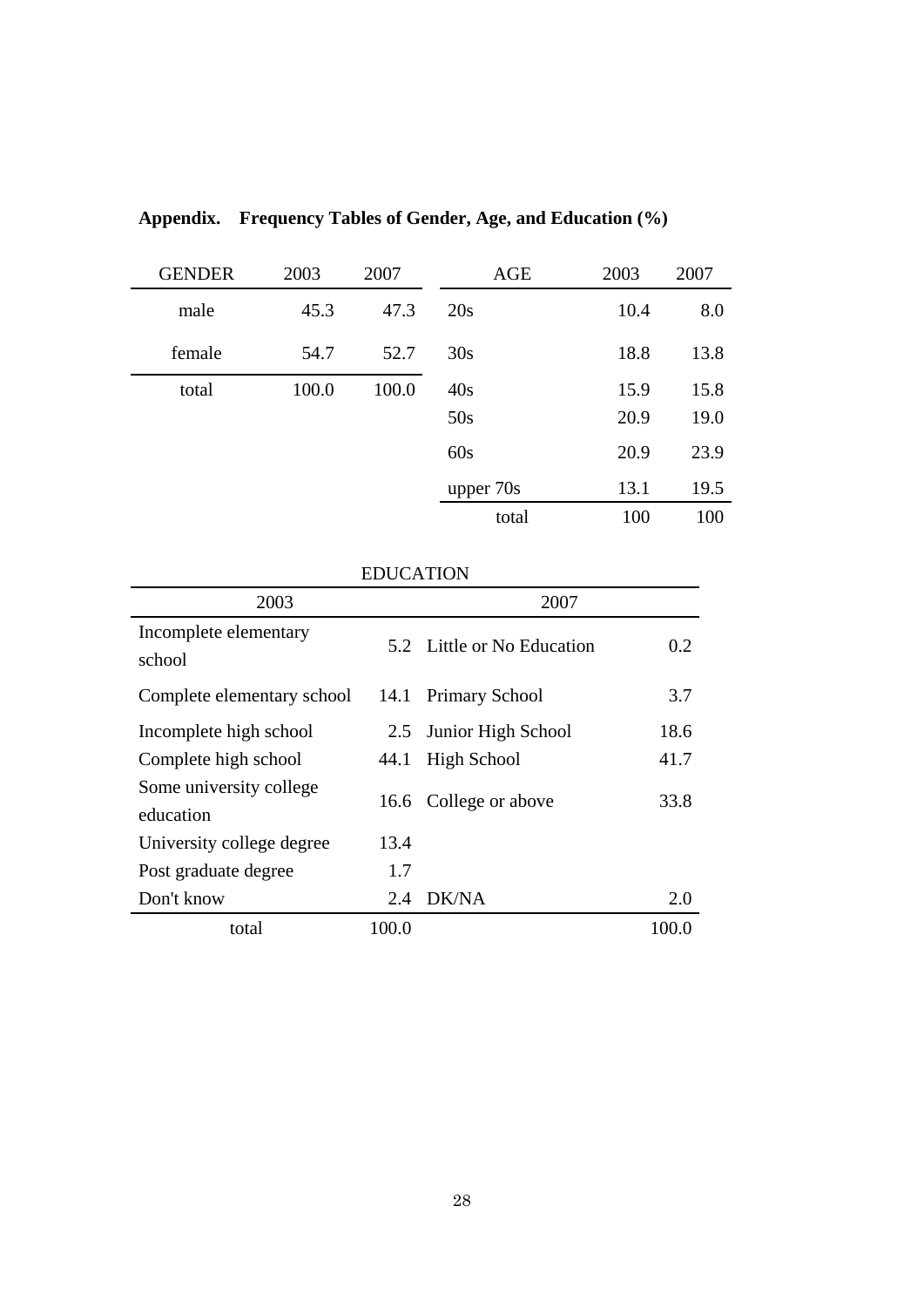| Table 1. Evaluations of Law-Abiding Government: Japan                                      |                           |                     |                                      |                             |       |  |  |  |
|--------------------------------------------------------------------------------------------|---------------------------|---------------------|--------------------------------------|-----------------------------|-------|--|--|--|
|                                                                                            | (Percent of total sample) |                     |                                      |                             |       |  |  |  |
| <b>Items</b>                                                                               |                           | 2007 Survey         |                                      |                             |       |  |  |  |
| Our current courts always punish the<br>guilty even if they are high-ranking<br>officials. | Strongly<br>Agree         | Agree               | Somewhat Somewhat<br><b>Disagree</b> | Strongly<br><b>Disagree</b> | DK/NA |  |  |  |
| Percent                                                                                    | 13.5                      | 35.2                | 35.0                                 | 7.2                         | 9.1   |  |  |  |
| How often do national government<br>officials abide by the law?                            | Always                    | Most of the<br>time | <b>Sometimes</b>                     | Rarely                      | DK/NA |  |  |  |
| Percent                                                                                    | 1.5                       | 36.2                | 43.3                                 | 11.0                        | 8.1   |  |  |  |
| N=1067                                                                                     |                           |                     |                                      |                             |       |  |  |  |
| Notes:                                                                                     |                           |                     |                                      |                             |       |  |  |  |

٦

| Table 2. Perceptions of Political Corruption<br>at the National and Local Levels: Japan in 2003 and 2007<br>(Percent of total sample) |                            |                       |                 |                       |  |  |  |  |
|---------------------------------------------------------------------------------------------------------------------------------------|----------------------------|-----------------------|-----------------|-----------------------|--|--|--|--|
|                                                                                                                                       | 2007 Survey<br>2003 Survey |                       |                 |                       |  |  |  |  |
|                                                                                                                                       | <b>National</b>            | Local                 | <b>National</b> | Local                 |  |  |  |  |
| <b>Level of Government</b>                                                                                                            |                            | Government Government |                 | Government Government |  |  |  |  |
| Hardly anyone is involved                                                                                                             | 1.5                        | 4.2                   | 1.0             | 1.9                   |  |  |  |  |
| Not a lot of officials are involved                                                                                                   | 35.9                       | 47.9                  | 49.6            | 51.9                  |  |  |  |  |
| Most officials are corrupt                                                                                                            | 38.7                       | 28.1                  | 34.4            | 34.3                  |  |  |  |  |
| Almost everyone is corrupt                                                                                                            | 13.5                       | 9.0                   | 4.7             | 3.7                   |  |  |  |  |
| Don't know/no answer                                                                                                                  | 10.3                       | 8.2                   |                 |                       |  |  |  |  |
| Total                                                                                                                                 |                            |                       |                 |                       |  |  |  |  |
| N=1418<br>$N = 1067$                                                                                                                  |                            |                       |                 |                       |  |  |  |  |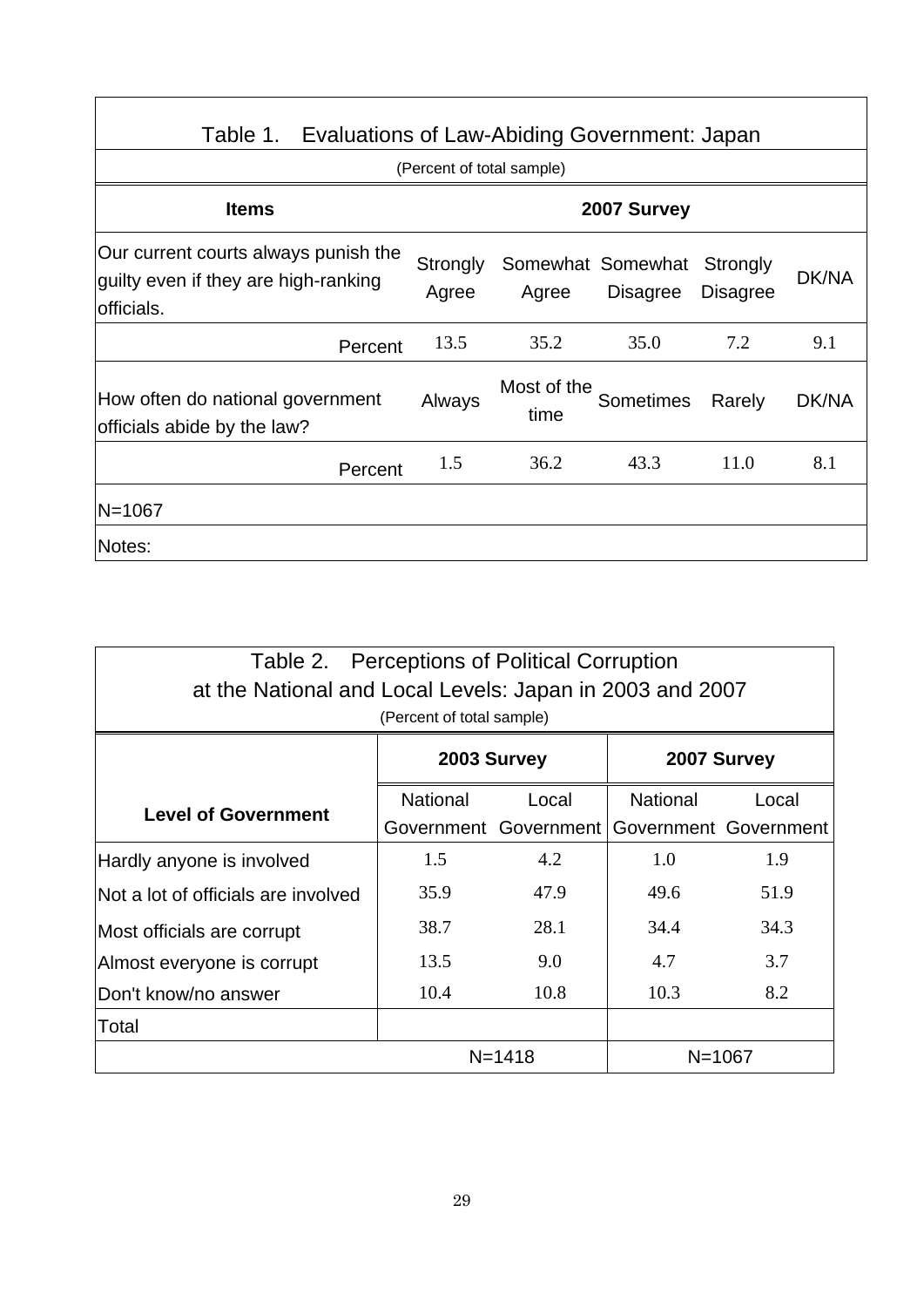| <b>Perceptions of Controlling Political Corruption</b><br>Table 3.                                   |                                         |                                                             |                            |                                     |               |              |  |  |
|------------------------------------------------------------------------------------------------------|-----------------------------------------|-------------------------------------------------------------|----------------------------|-------------------------------------|---------------|--------------|--|--|
| (Percent of total sample)                                                                            |                                         |                                                             |                            |                                     |               |              |  |  |
| 2003 Survey                                                                                          | <b>Martial Law</b>                      | Comparing the current regime with the past regime under the |                            |                                     |               |              |  |  |
| Corruption in politics<br>and government is<br>under control.                                        | Much<br>better<br>than<br><b>Before</b> | t Better                                                    | Same                       | Somewha Much the Somewha<br>t Worse | Much<br>Worse | <b>DK/NA</b> |  |  |
| Percent                                                                                              | 3.9                                     | 22.1                                                        | 22.1                       | 23.0                                | 18.6          | 10.2         |  |  |
| $N = 1418$                                                                                           |                                         |                                                             |                            |                                     |               |              |  |  |
| 2007 Survey                                                                                          |                                         |                                                             |                            |                                     |               |              |  |  |
| In your opinion, is the<br>government working<br>lto crackdown<br>corruption and root out<br>bribes? | It is doing<br>its best                 | It is doing<br>somethin<br>g                                | It is not<br>doing<br>much | It is doing<br>nothing              | DK/NA         |              |  |  |
| Percent                                                                                              | 3.5                                     | 28.8                                                        | 48.7                       | 13.1                                | 5.9           |              |  |  |
| N=1067                                                                                               |                                         |                                                             |                            |                                     |               |              |  |  |
| Notes:                                                                                               |                                         |                                                             |                            |                                     |               |              |  |  |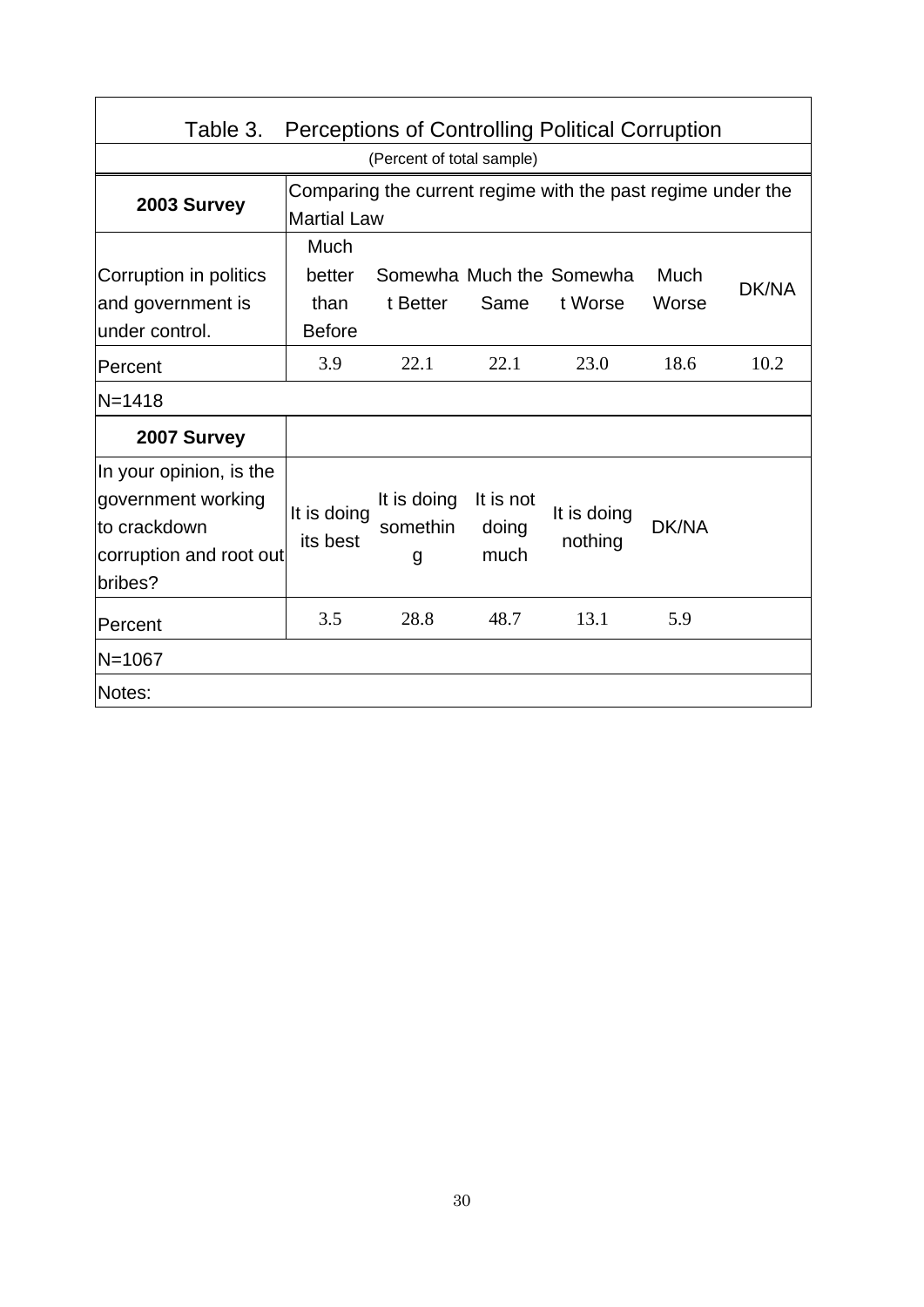|                                            | Partisanship and Quality of Electoral Choice: Japan 2007<br>Table 4a. |           |                                                                                                               |                                    |        |           |                   |  |  |
|--------------------------------------------|-----------------------------------------------------------------------|-----------|---------------------------------------------------------------------------------------------------------------|------------------------------------|--------|-----------|-------------------|--|--|
|                                            | Survey                                                                |           |                                                                                                               |                                    |        |           |                   |  |  |
|                                            |                                                                       |           |                                                                                                               | <b>Quality of Electoral Choice</b> |        |           |                   |  |  |
|                                            |                                                                       |           | How often do your think our elections offer the voters a real<br>choice between different parties/candidates? |                                    |        |           |                   |  |  |
| Partisanship                               |                                                                       | Always    | Most of<br>the time                                                                                           | Sometim<br>es                      | Rarely | DK/NA     | Total             |  |  |
| Among the                                  | Feel close to<br>a particular<br>party                                | 3.6       | 44.6                                                                                                          | 38.7                               | 7.8    | 5.4       | 760<br>$(71.2\%)$ |  |  |
| political<br>parties listed<br>here, which | Do not feel<br>close to any<br>party                                  | 1.6       | 34.8                                                                                                          | 40.1                               | 11.3   | 12.1      | 247<br>$(23.1\%)$ |  |  |
| party if any<br>do you feel<br>closest to? | DK/NA                                                                 | 0.0       | 25.0                                                                                                          | 45.0                               | 10.0   | 20.0      | 60<br>$(5.6\%)$   |  |  |
|                                            | Total                                                                 | 31        | 440                                                                                                           | 420                                | 93     | 83        | 1067              |  |  |
|                                            |                                                                       | $(2.9\%)$ | $(41.2\%)$                                                                                                    | $(39.4\%)$                         | (8.7%) | $(7.8\%)$ | $(100\%)$         |  |  |
| N=1067                                     |                                                                       |           |                                                                                                               |                                    |        |           |                   |  |  |
| Notes:                                     |                                                                       |           |                                                                                                               |                                    |        |           |                   |  |  |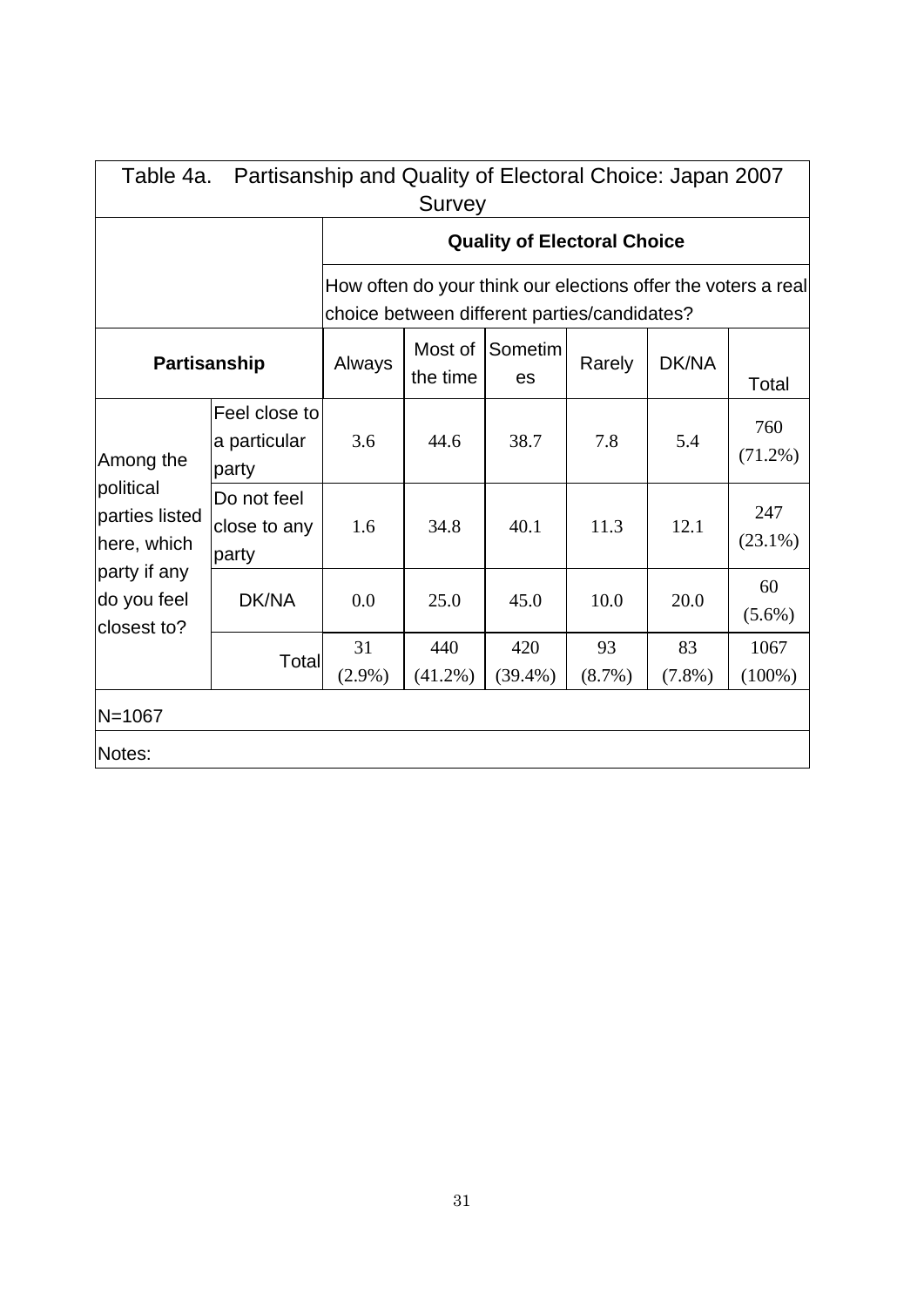| Table 4b. Partisan Choice and Perceptions of Media Access: Japan<br>2007 Survey |                                              |                   |                                                                                                                   |                                 |                                    |                   |                   |  |  |  |
|---------------------------------------------------------------------------------|----------------------------------------------|-------------------|-------------------------------------------------------------------------------------------------------------------|---------------------------------|------------------------------------|-------------------|-------------------|--|--|--|
|                                                                                 |                                              |                   |                                                                                                                   |                                 | <b>Equal Access to Media</b>       |                   |                   |  |  |  |
|                                                                                 |                                              |                   | Political parties or candidates in our country have equal<br>access to the mass media during the election period. |                                 |                                    |                   |                   |  |  |  |
| <b>Partisan Choice</b>                                                          |                                              | Strongly<br>Agree | Somewh<br>at Agree                                                                                                | Somewh<br>at<br><b>Disagree</b> | <b>Strongly</b><br><b>Disagree</b> |                   | Total             |  |  |  |
|                                                                                 | Voted for the<br>winning<br>camp             | 21.3              | 43.0                                                                                                              | 22.8                            | 3.0                                | 9.9               | 395<br>$(37.0\%)$ |  |  |  |
| in the 2005<br>general                                                          | Vote choice Voted for the<br>loosing<br>camp | 14.7              | 42.2                                                                                                              | 29.0                            | 7.5                                | 6.6               | 348<br>$(32.6\%)$ |  |  |  |
| election                                                                        | Did not vote                                 | 17.8              | 41.7                                                                                                              | 25.2                            | 3.7                                | 11.7              | 163<br>$(15.3\%)$ |  |  |  |
|                                                                                 | DK/NA                                        | 13.0              | 39.8                                                                                                              | 23.6                            | 3.1                                | 20.5              | 161<br>$(15.1\%)$ |  |  |  |
|                                                                                 | Total                                        | 185<br>(17.3%)    | 449<br>$(42.1\%)$                                                                                                 | 270<br>$(25.3\%)$               | 49<br>$(4.6\%)$                    | 114<br>$(10.7\%)$ | 1067<br>$(100\%)$ |  |  |  |
| $N = 1067$<br>Notes:                                                            |                                              |                   |                                                                                                                   |                                 |                                    |                   |                   |  |  |  |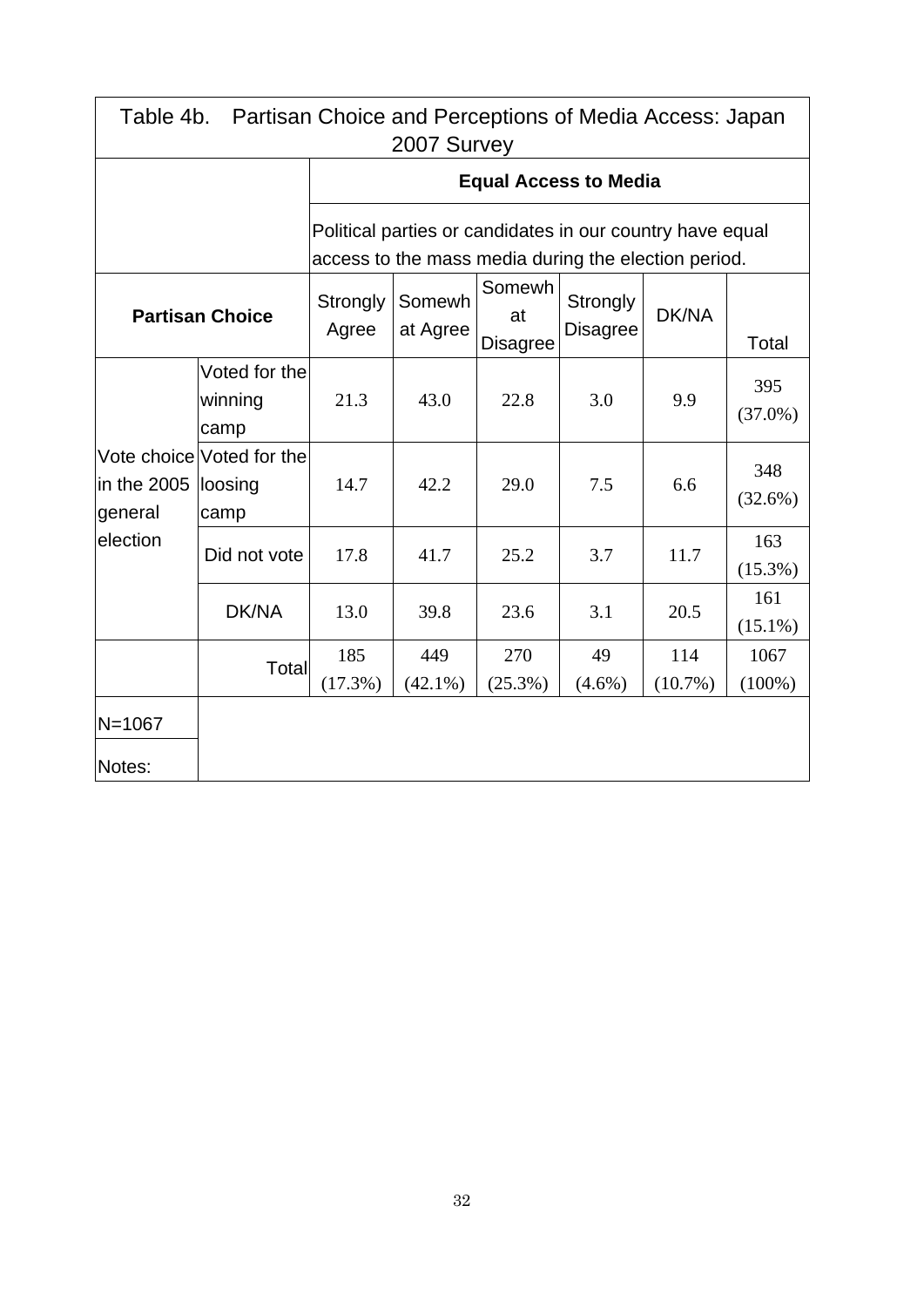|                        | Table 4c. Partisan Choice and Perceptions of Fairness: Japan 2007<br>Survey |                                                                                              |                                                    |                                             |                      |                |                   |  |  |  |
|------------------------|-----------------------------------------------------------------------------|----------------------------------------------------------------------------------------------|----------------------------------------------------|---------------------------------------------|----------------------|----------------|-------------------|--|--|--|
|                        |                                                                             |                                                                                              |                                                    | <b>Free and Fair Election</b>               |                      |                |                   |  |  |  |
|                        |                                                                             | On the whole, how would you rate the freeness and fairness<br>of the last national election? |                                                    |                                             |                      |                |                   |  |  |  |
| <b>Partisan Choice</b> |                                                                             | <b>Completely</b><br>Free and<br>Fair                                                        | Free and<br>fair, but<br>with<br>minor<br>problems | Free and<br>fair, with<br>major<br>problems | Not free<br>and fair | DK/NA          | Total             |  |  |  |
|                        | Voted for the<br>winning<br>camp                                            | 26.8                                                                                         | 47.6                                               | 10.9                                        | 1.5                  | 13.2           | 395<br>$(37.0\%)$ |  |  |  |
| in the 2005<br>general | Vote choice Voted for the<br>loosing<br>camp                                | 21.3                                                                                         | 47.1                                               | 17.0                                        | 3.7                  | 10.9           | 348<br>$(32.6\%)$ |  |  |  |
| election               | Did not vote                                                                | 13.5                                                                                         | 34.4                                               | 17.8                                        | 4.3                  | 30.1           | 163<br>$(15.3\%)$ |  |  |  |
|                        | DK/NA                                                                       | 9.3                                                                                          | 39.1                                               | 19.3                                        | 3.7                  | 28.6           | 161<br>$(15.1\%)$ |  |  |  |
|                        | Total                                                                       | 217<br>$(20.3\%)$                                                                            | 471<br>$(44.1\%)$                                  | 162<br>$(15.7\%)$                           | 32<br>$(3.0\%)$      | 185<br>(17.3%) | 1067<br>$(100\%)$ |  |  |  |
| $N = 1067$             |                                                                             |                                                                                              |                                                    |                                             |                      |                |                   |  |  |  |
| Notes:                 |                                                                             |                                                                                              |                                                    |                                             |                      |                |                   |  |  |  |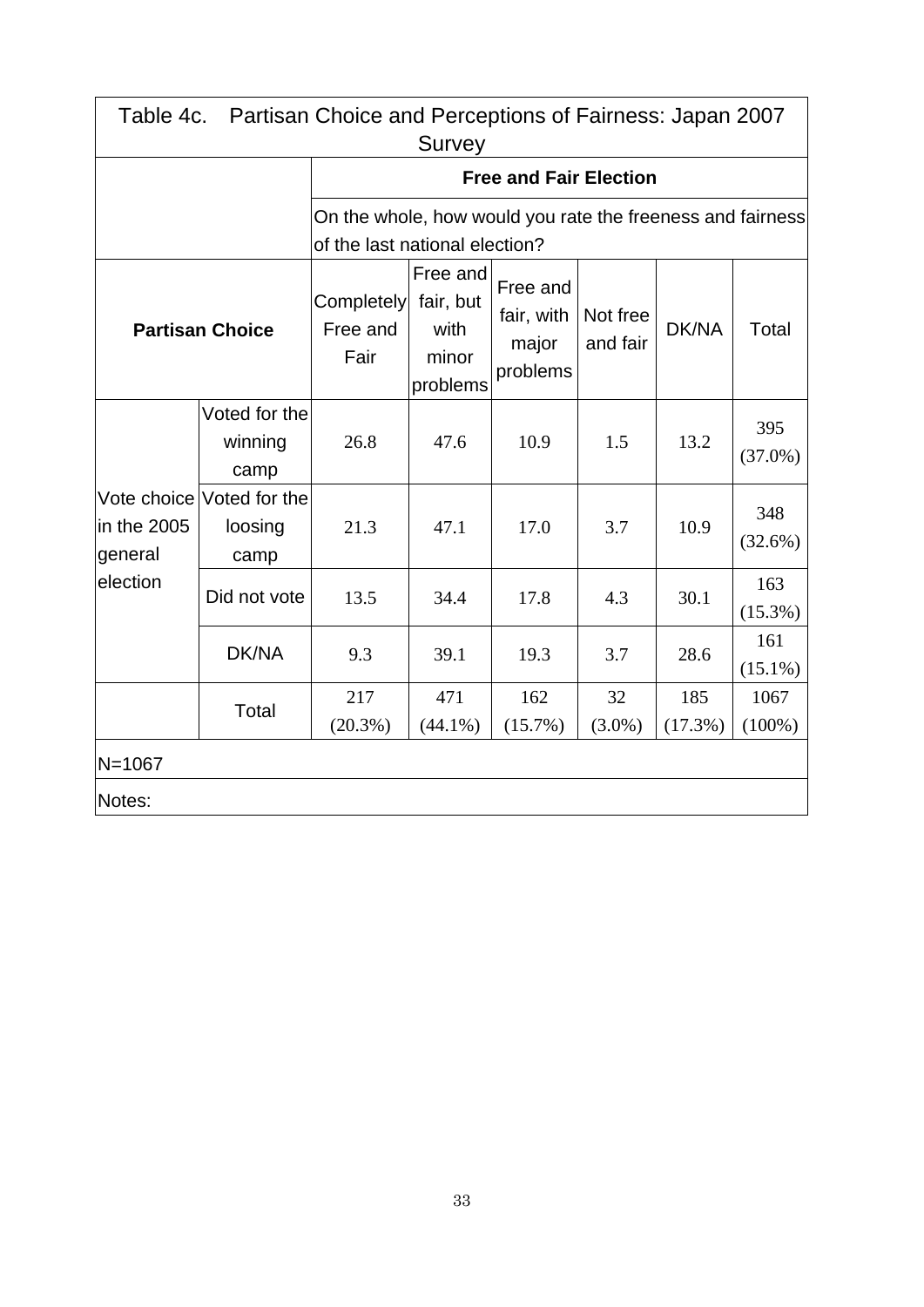| Table 5a. The Level of Electoral Participation in<br>Japan in 2003 and 2007<br>(Percent of total sample) |             |             |  |  |  |  |  |
|----------------------------------------------------------------------------------------------------------|-------------|-------------|--|--|--|--|--|
| <b>Electoral Participation</b>                                                                           | 2003 Survey | 2007 Survey |  |  |  |  |  |
| Voted in the last parliamentary election                                                                 | 74.2        | 69.6        |  |  |  |  |  |
| Attended rallies during the last election                                                                | 14.7        | 21.1        |  |  |  |  |  |
| Persuaded others to vote for a particular<br>candidate or party in the last election                     | 6.5         | 6.9         |  |  |  |  |  |
| Did all of the above                                                                                     | 4.4         | 4.3         |  |  |  |  |  |
|                                                                                                          | $N = 1418$  | $N = 1067$  |  |  |  |  |  |

 $\mathbf{r}$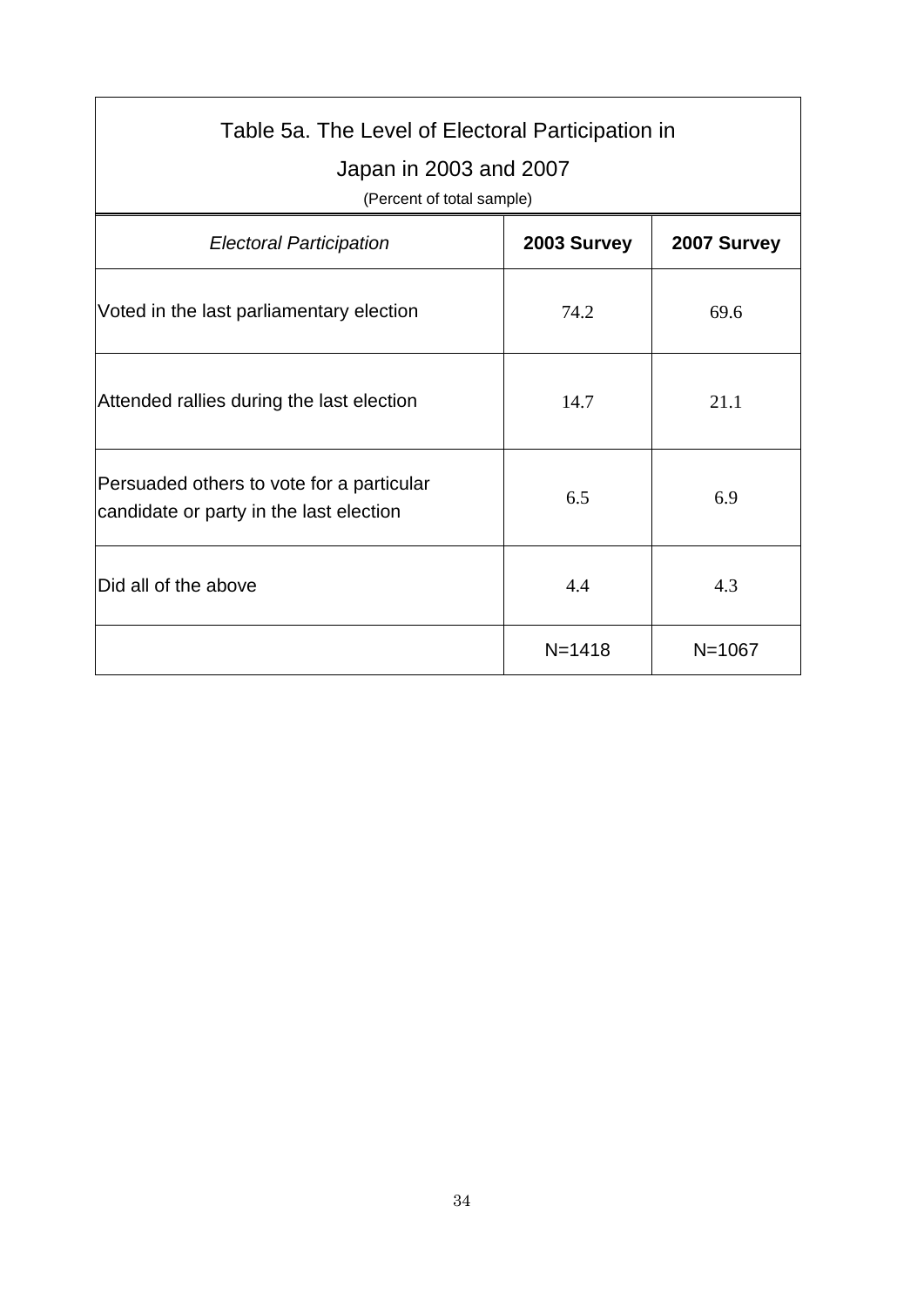| Demographic Background and Electoral Participation: Japan<br>Table 5b.<br>2007 Survey        |      |                              |                            |                              |                          |                 |                                         |       |  |
|----------------------------------------------------------------------------------------------|------|------------------------------|----------------------------|------------------------------|--------------------------|-----------------|-----------------------------------------|-------|--|
| <b>Demographic Background</b>                                                                |      |                              |                            |                              |                          |                 |                                         |       |  |
|                                                                                              |      | Gender                       |                            |                              | <b>Education</b>         |                 |                                         |       |  |
| <b>Electoral</b><br><b>Participation</b>                                                     |      | Male Female                  | College<br>or above School | High                         | Junior<br>High<br>School | Primary         | Little or<br>No<br>School Educatio<br>n | Total |  |
| Voted in the last<br>national election                                                       | 76.6 | 63.3                         | 68.1                       | 71.0                         | 72.7                     | 67.5            | 50.0                                    | 69.6  |  |
| <b>Attended rallies</b><br>during the last<br>election                                       | 22.4 | 19.9                         | 14.4                       | 23.1                         | 28.3                     | 25.0            | 0.0                                     | 21.1  |  |
| Persuaded other to<br>vote for a<br>particular<br>candidate or party<br>in the last election | 6.3  | 7.5                          | 5.5                        | 8.1                          | 7.6                      | 2.5             | 0.0                                     | 6.9   |  |
| Did all of the above                                                                         | 4.4  | 4.3                          | 2.2                        | 5.8                          | 4.5                      | 2.5             | 0.0                                     | 4.3   |  |
| $N = 1067$                                                                                   | 505  | 562<br>$(47.3\%)$ $(52.7\%)$ | 361<br>$(33.8\%)$          | 445<br>$(41.7\%)$ $(18.6\%)$ | 198                      | 40<br>$(3.7\%)$ | $\overline{2}$<br>$(0.2\%)$             | 100%  |  |
| Note:                                                                                        |      |                              |                            |                              |                          |                 |                                         |       |  |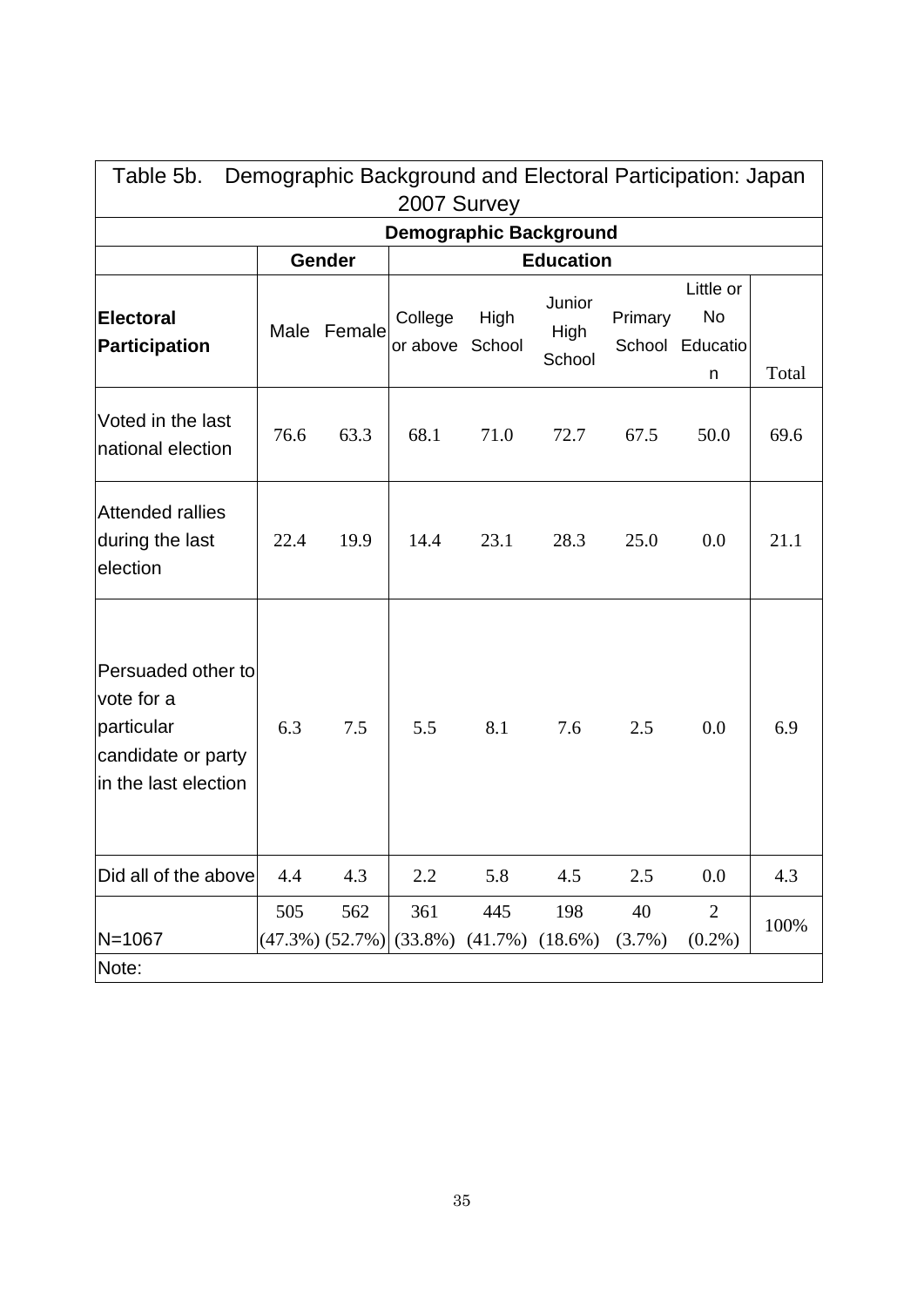| Table 5c. Logistic Regression for Participation Variables |          |                       |        |                      |       |                                           |  |
|-----------------------------------------------------------|----------|-----------------------|--------|----------------------|-------|-------------------------------------------|--|
| explanatory                                               |          |                       |        |                      |       | Voted in the last national election       |  |
| vars.                                                     | В        | std. err.             | Wald   | degree of            | prob. | Exp(B)                                    |  |
|                                                           |          |                       |        | freedom              |       |                                           |  |
| age                                                       | 0.053    | 0.009                 | 34.925 | $\mathbf{1}$         | 0.000 | 1.054                                     |  |
| income                                                    |          |                       | 4.459  | 4                    | 0.347 |                                           |  |
| income(1)                                                 | $-0.275$ | 0.409                 | 0.452  | 1                    | 0.501 | 0.760                                     |  |
| income(2)                                                 | 0.242    | 0.373                 | 0.423  | 1                    | 0.515 | 1.274                                     |  |
| income(3)                                                 | $-0.076$ | 0.364                 | 0.043  | 1                    | 0.835 | 0.927                                     |  |
| income(4)                                                 | 0.462    | 0.365                 | 1.603  | 1                    | 0.205 | 1.588                                     |  |
| status                                                    |          |                       | 7.319  | 4                    | 0.120 |                                           |  |
| status(1)                                                 | 36.838   | 85762235.943          | 0.000  | 1                    | 1.000 | 9971268048418940.000                      |  |
| status(2)                                                 | 1.552    | 0.609                 | 6.490  | $\mathbf{1}$         | 0.011 | 4.723                                     |  |
| status(3)                                                 | 1.169    | 0.472                 | 6.147  | 1                    | 0.013 | 3.220                                     |  |
| status(4)                                                 | 1.140    | 0.536                 | 4.526  | $\mathbf{1}$         | 0.033 | 3.125                                     |  |
| gender:                                                   |          |                       |        |                      |       |                                           |  |
| male=1;                                                   | $-0.419$ | 0.234                 | 3.209  | 1.                   | 0.073 | 0.658                                     |  |
| female=0                                                  |          |                       |        |                      |       |                                           |  |
| years of                                                  | 0.076    | 0.055                 | 1.959  | 1                    | 0.162 | 1.079                                     |  |
| education                                                 |          |                       |        |                      |       |                                           |  |
| constant                                                  | $-2.731$ | 1.141                 | 5.731  | 1.                   | 0.017 | 0.065                                     |  |
|                                                           |          |                       |        | $-2LL$               |       | 520.605                                   |  |
|                                                           |          | Fittness of the model |        | Cox & Snell R-square |       | 0.075                                     |  |
| $n = 758$                                                 |          |                       |        | Nagelkerke R-square  |       | 0.141                                     |  |
|                                                           |          |                       |        |                      |       | Attended rallies during the last election |  |
| explanatory                                               |          | std. err.             | Wald   | degree of            |       |                                           |  |
| vars.                                                     | В        |                       |        | freedom              | prob. | Exp(B)                                    |  |
| age                                                       | 0.038    | 0.007                 | 26.138 | $\mathbf{1}$         | 0.000 | 1.039                                     |  |
| income                                                    |          |                       | 11.948 | $\overline{4}$       | 0.018 |                                           |  |
| income(1)                                                 | $-0.283$ | 0.353                 | 0.644  | 1.                   | 0.422 | 0.753                                     |  |
| income(2)                                                 | 0.590    | 0.296                 | 3.983  | 1                    | 0.046 | 1.804                                     |  |
| income(3)                                                 | 0.490    | 0.325                 | 2.272  | 1.                   | 0.132 | 1.632                                     |  |
| income(4)                                                 | 0.094    | 0.313                 | 0.089  | 1.                   | 0.765 | 1.098                                     |  |
| status                                                    |          |                       | 3.886  | 4                    | 0.422 |                                           |  |
| status $(1)$                                              | $-0.739$ | 1.189                 | 0.387  | 1.                   | 0.534 | 0.477                                     |  |
| status(2)                                                 | 0.380    | 0.517                 | 0.541  | 1                    | 0.462 | 1.463                                     |  |
| status(3)                                                 | $-0.100$ | 0.459                 | 0.048  | 1                    | 0.827 | 0.904                                     |  |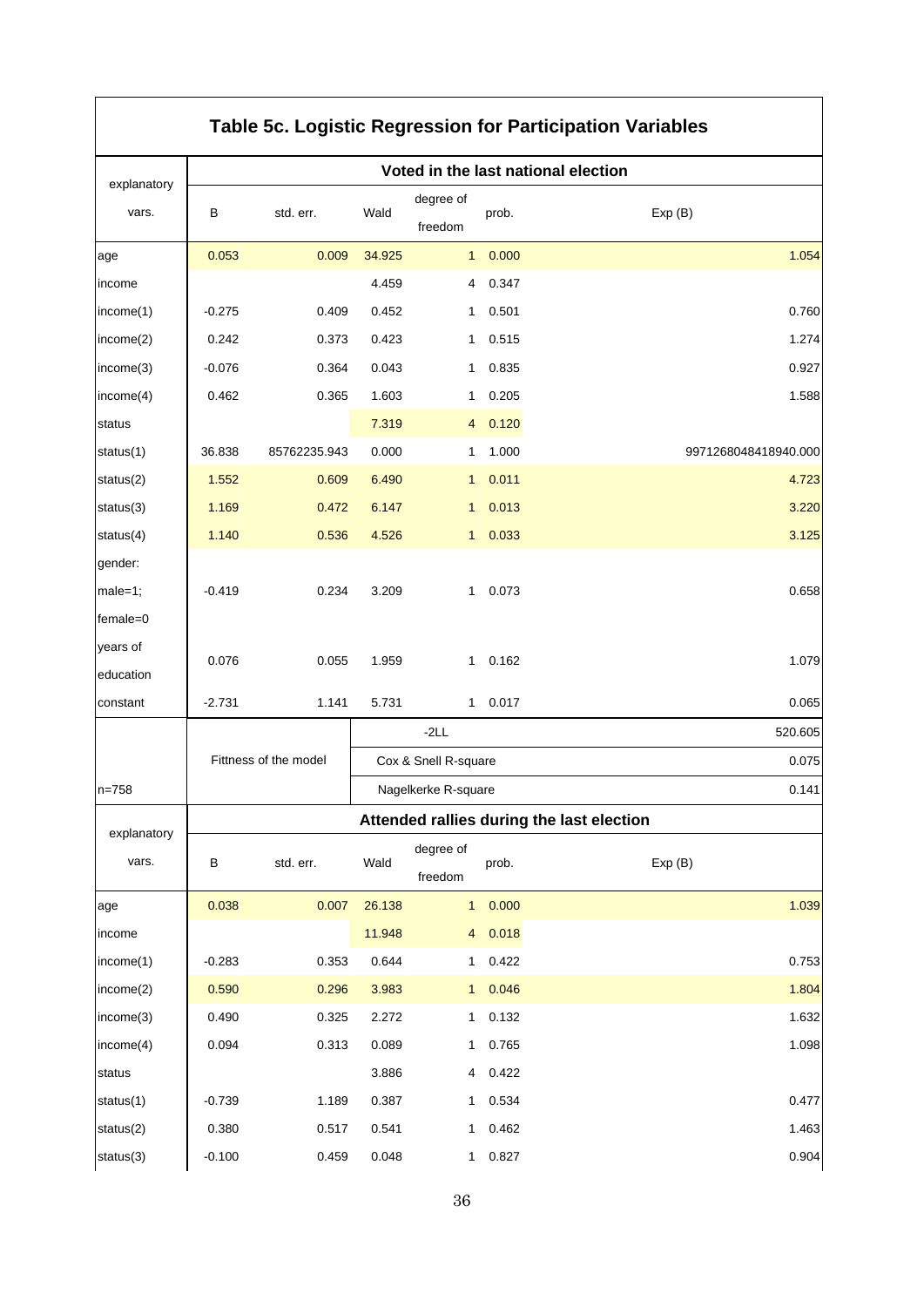| status(4)   | 0.134    | 0.503                 | 0.071  | 1                    | 0.790   | 1.143                                                                            |
|-------------|----------|-----------------------|--------|----------------------|---------|----------------------------------------------------------------------------------|
| gender:     |          |                       |        |                      |         |                                                                                  |
| $male=1;$   | $-0.105$ | 0.191                 | 0.302  | $\mathbf{1}$         | 0.582   | 0.900                                                                            |
| female=0    |          |                       |        |                      |         |                                                                                  |
| years of    | $-0.070$ | 0.041                 | 3.006  | 1                    | 0.083   | 0.932                                                                            |
| education   |          |                       |        |                      |         |                                                                                  |
| constant    | $-2.822$ | 0.921                 | 9.395  | 1                    | 0.002   | 0.060                                                                            |
|             |          |                       |        | $-2LL$               |         | 718.020                                                                          |
|             |          | Fittness of the model |        | Cox & Snell R-square |         | 0.079                                                                            |
| $n = 770$   |          |                       |        | Nagelkerke R-square  |         | 0.124                                                                            |
|             |          |                       |        |                      |         | Persuaded other to vote for a particular candidate or party in the last election |
| explanatory |          |                       |        | degree of            |         |                                                                                  |
| vars.       | B        | std. err.             | Wald   | freedom              | prob.   | Exp(B)                                                                           |
| age         | 0.015    | 0.011                 | 1.976  | 1                    | 0.160   | 1.015                                                                            |
| income      |          |                       | 3.001  | 4                    | 0.558   |                                                                                  |
| income(1)   | 0.798    | 0.531                 | 2.257  | 1                    | 0.133   | 2.221                                                                            |
| income(2)   | 0.605    | 0.479                 | 1.595  | 1                    | 0.207   | 1.831                                                                            |
| income(3)   | 0.776    | 0.509                 | 2.324  | 1                    | 0.127   | 2.172                                                                            |
| income(4)   | 0.418    | 0.479                 | 0.759  | 1                    | 0.384   | 1.518                                                                            |
| status      |          |                       | 8.754  | 4                    | 0.068   |                                                                                  |
| status(1)   | 0.892    | 1.323                 | 0.455  | 1                    | 0.500   | 2.440                                                                            |
| status(2)   | 1.116    | 0.824                 | 1.833  | 1                    | 0.176   | 3.051                                                                            |
| status(3)   | 0.077    | 0.768                 | 0.010  | 1                    | 0.920   | 1.080                                                                            |
| status(4)   | 0.615    | 0.810                 | 0.577  | 1                    | 0.448   | 1.850                                                                            |
| gender:     |          |                       |        |                      |         |                                                                                  |
| $male=1;$   | 0.255    | 0.289                 | 0.779  |                      | 1 0.377 | 1.291                                                                            |
| female=0    |          |                       |        |                      |         |                                                                                  |
| years of    | 0.043    | 0.062                 | 0.485  | $\mathbf{1}$         | 0.486   | 1.044                                                                            |
| education   |          |                       |        |                      |         |                                                                                  |
| constant    | $-4.938$ | 1.451                 | 11.583 | 1                    | 0.001   | 0.007                                                                            |
|             |          |                       |        | $-2LL$               |         | 387.813                                                                          |
|             |          | Fittness of the model |        | Cox & Snell R-square |         | 0.017                                                                            |
| $n = 770$   |          |                       |        | Nagelkerke R-square  |         | 0.043                                                                            |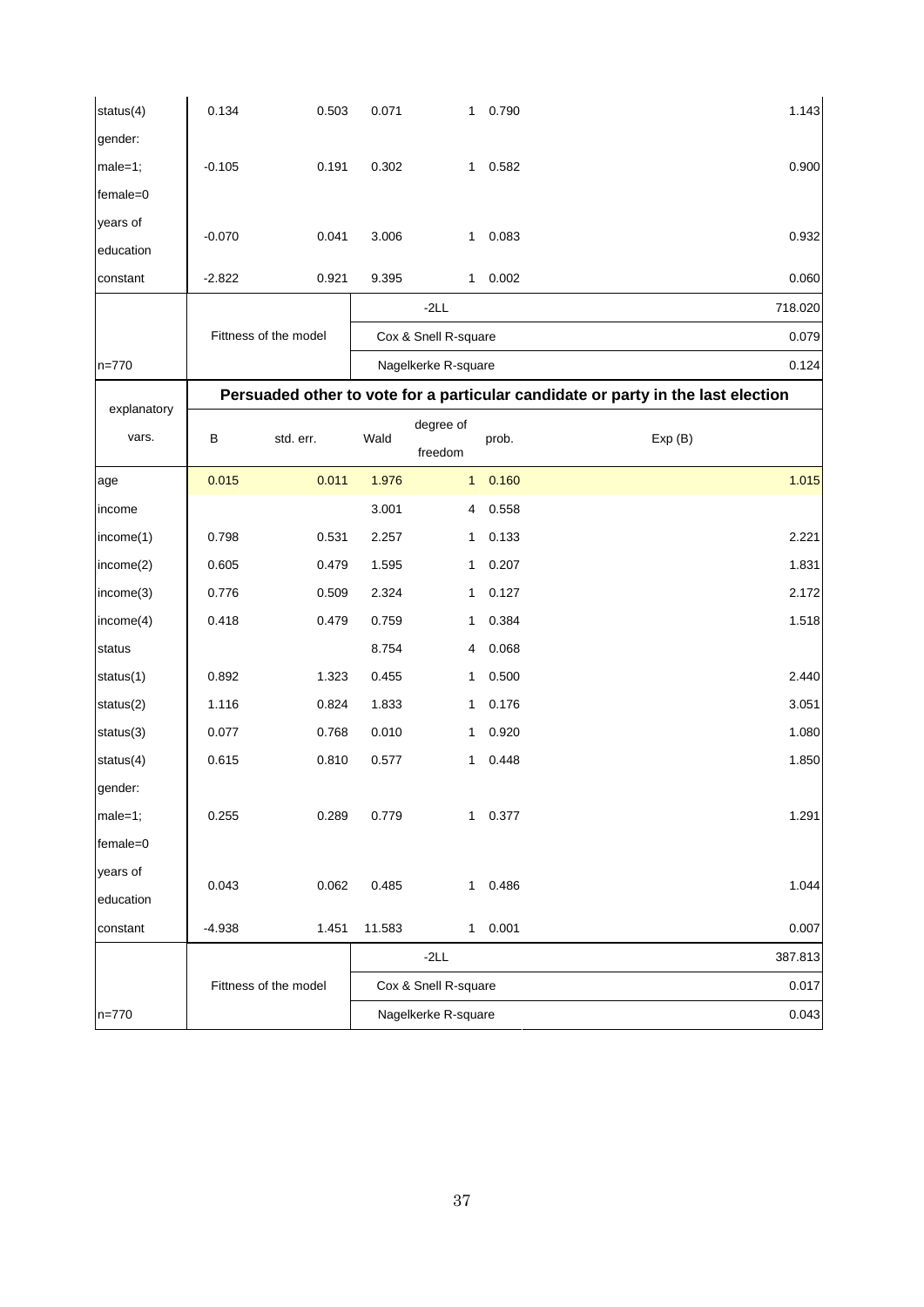| Table 6a.                 |                    |                                                      |      |                            | Levels of Political Interest: Japan in 2003 and 2007           |                      |       |
|---------------------------|--------------------|------------------------------------------------------|------|----------------------------|----------------------------------------------------------------|----------------------|-------|
|                           |                    | (Percent of total sample)                            |      |                            |                                                                |                      |       |
|                           |                    | 1. How interested would you say you are in politics? |      |                            |                                                                |                      |       |
|                           | Very<br>interested | Somewhat<br>interested                               |      | Not very<br>interested     | Not at all<br>interested                                       |                      | DK/NA |
| 2003 Survey<br>$(N=1418)$ | 19.6               | 44.9                                                 | 28.8 |                            | 6.3                                                            |                      | 0.4   |
| 2007 Survey<br>$(N=1067)$ | 14.1               | 54.6                                                 |      | 27.6                       | 3.2                                                            |                      | 0.5   |
|                           |                    |                                                      |      |                            | 2. How often do you follow news about politics and government? |                      |       |
|                           | Everyday           | Several times a<br>week                              |      | Once or<br>twice a<br>week | Not even<br>once a<br>week                                     | Practically<br>never | DK/NA |
| 2003 Survey<br>$(N=1418)$ | 75.5               | 14.0                                                 |      | 6.1                        | 2.1                                                            | 2.1                  | 0.2   |
| 2007 Survey<br>$(N=1067)$ | 73.6               | 15.0                                                 |      | 6.8                        | 1.8                                                            | 2.6                  | 0.2   |
| Notes:                    |                    |                                                      |      |                            |                                                                |                      |       |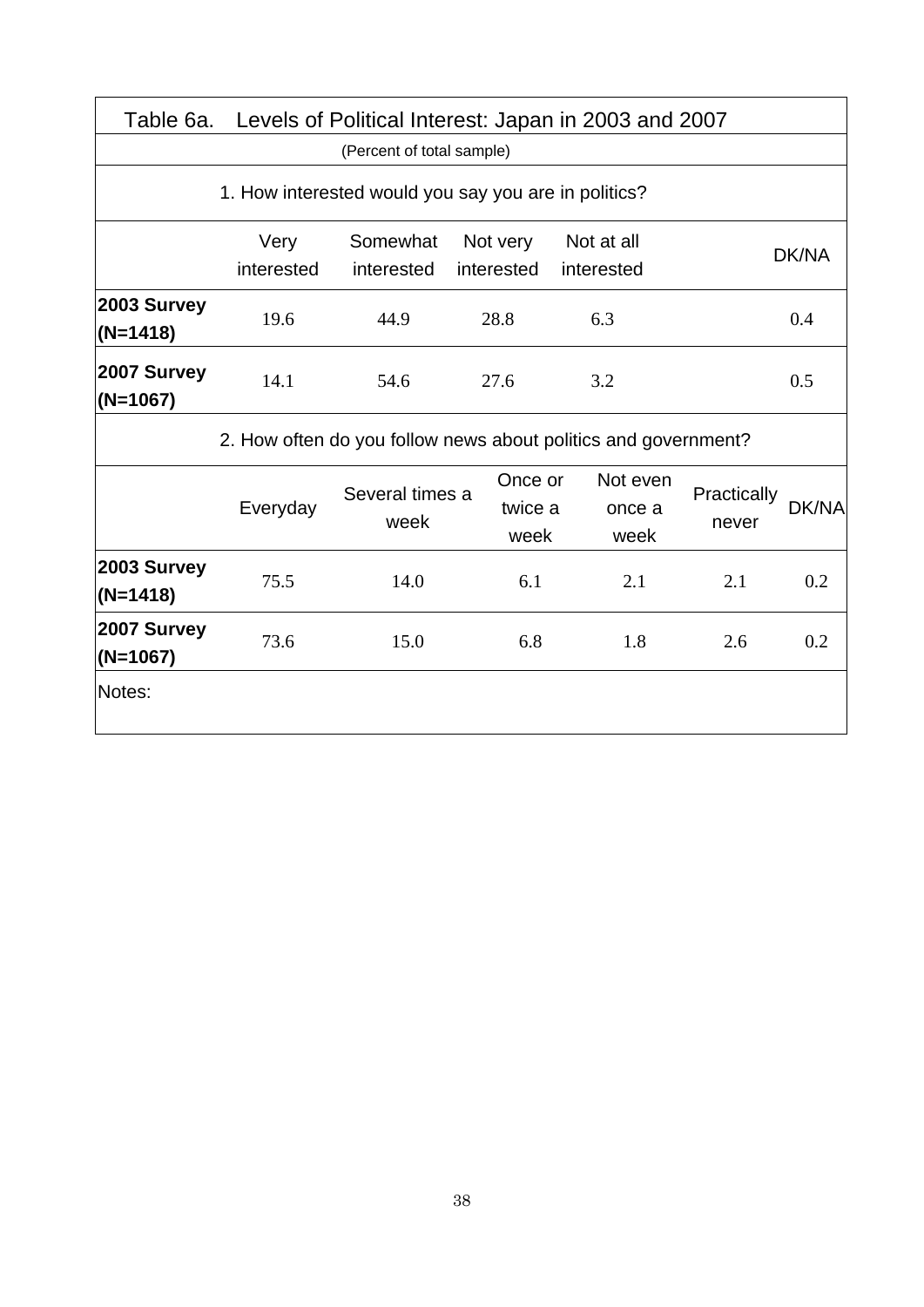| Table 6b.                 |                   |                                                           |                             |                                                                                                                                                                                                                                                  |       |
|---------------------------|-------------------|-----------------------------------------------------------|-----------------------------|--------------------------------------------------------------------------------------------------------------------------------------------------------------------------------------------------------------------------------------------------|-------|
|                           |                   | (Percent of total sample)                                 |                             |                                                                                                                                                                                                                                                  |       |
|                           |                   | 1. I think I have the ability to participate in politics. |                             |                                                                                                                                                                                                                                                  |       |
|                           | Strongly<br>Agree | Somewhat<br>Agree                                         | Somewhat<br><b>Disagree</b> | Strongly<br><b>Disagree</b>                                                                                                                                                                                                                      | DK/NA |
| 2003 Survey<br>$(N=1418)$ | 3.7               | 20.5                                                      | 26.1                        | 32.5                                                                                                                                                                                                                                             | 17.2  |
| 2007 Survey<br>$(N=1067)$ | 3.8               | 15.2                                                      | 37.9                        | 39.7                                                                                                                                                                                                                                             | 3.4   |
|                           |                   |                                                           |                             |                                                                                                                                                                                                                                                  |       |
|                           |                   |                                                           |                             |                                                                                                                                                                                                                                                  |       |
|                           | Strongly          | Somewhat                                                  | Somewhat                    | Levels of Political Efficacy: Japan in 2003 and 2007<br>2. Sometimes politics and government seems so complicated<br>that a person like me can't really understand what is going on.<br>Strongly<br>DK/NA<br>Agree<br>8.8<br>16.6<br>18.6<br>3.3 |       |
|                           | <b>Disagree</b>   | <b>Disagree</b>                                           | Agree                       |                                                                                                                                                                                                                                                  |       |
| 2003 Survey<br>$(N=1418)$ | 7.2               | 20.2                                                      | 47.2                        |                                                                                                                                                                                                                                                  |       |
| 2007 Survey<br>$(N=1067)$ | 9.2               | 25.6                                                      | 43.4                        |                                                                                                                                                                                                                                                  |       |
| Notes:                    |                   |                                                           |                             |                                                                                                                                                                                                                                                  |       |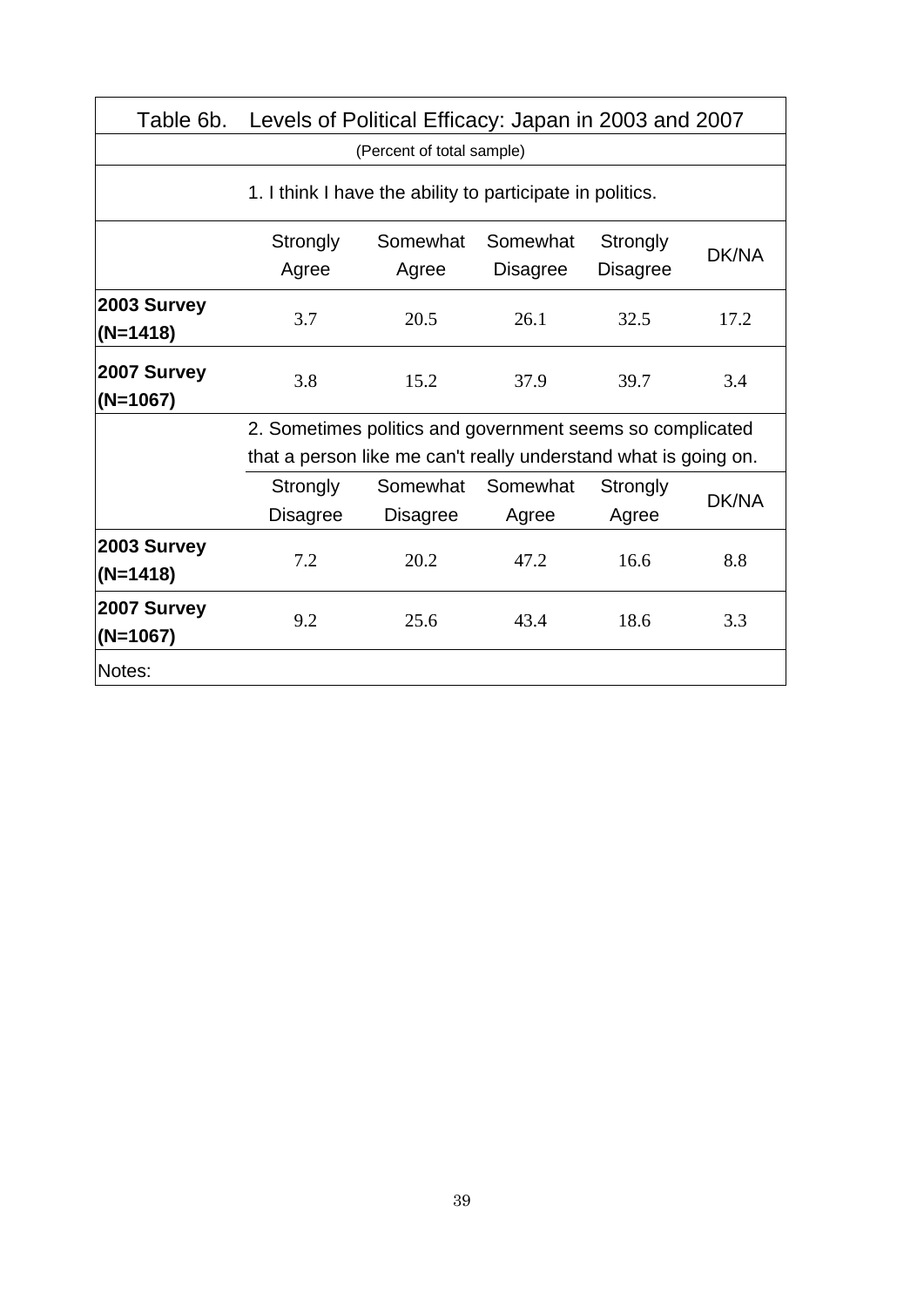| Table 6c.                                                                                                                                      |      |                              | <b>Survey</b>       | Demographic Background and Political Efficacy: Japan 2007 |                              |                   |                             |       |
|------------------------------------------------------------------------------------------------------------------------------------------------|------|------------------------------|---------------------|-----------------------------------------------------------|------------------------------|-------------------|-----------------------------|-------|
|                                                                                                                                                |      |                              |                     | Percent of People with Efficacy                           |                              |                   |                             |       |
|                                                                                                                                                |      |                              |                     | <b>Demographic Background</b>                             |                              |                   |                             |       |
|                                                                                                                                                |      | Gender                       |                     |                                                           |                              |                   |                             |       |
| <b>Political</b><br><b>Efficacy</b>                                                                                                            | Male | Female                       | College or<br>above | <b>High School</b>                                        | Junior<br><b>High School</b> | Primary<br>School | Little or No<br>Education   | Total |
| I think I have the<br>ability to<br>participate in<br>politics.                                                                                | 25.5 | 13.2                         | 28.8                | 16.4                                                      | 9.6                          | 7.5               | 0.0                         | 19.0  |
| Sometimes<br>politics and<br>government<br>seems so<br>complicated that<br>a person like me<br>can't really<br>understand what<br>is going on. | 44.4 | 26.2                         | 46.3                | 30.3                                                      | 26.8                         | 15.0              | 0.0                         | 34.8  |
| <b>Both</b>                                                                                                                                    | 17.6 | 4.6                          | 18.3                | 8.5                                                       | 4.0                          | 0.0               | 0.0                         | 10.8  |
| N=1067<br>Note:                                                                                                                                | 505  | 562<br>$(47.3\%)$ $(52.7\%)$ | 361<br>$(33.8\%)$   | 445<br>$(41.7\%)$                                         | 198<br>$(18.6\%)$            | 40<br>(3.7%       | $\overline{2}$<br>$(0.2\%)$ | 100%  |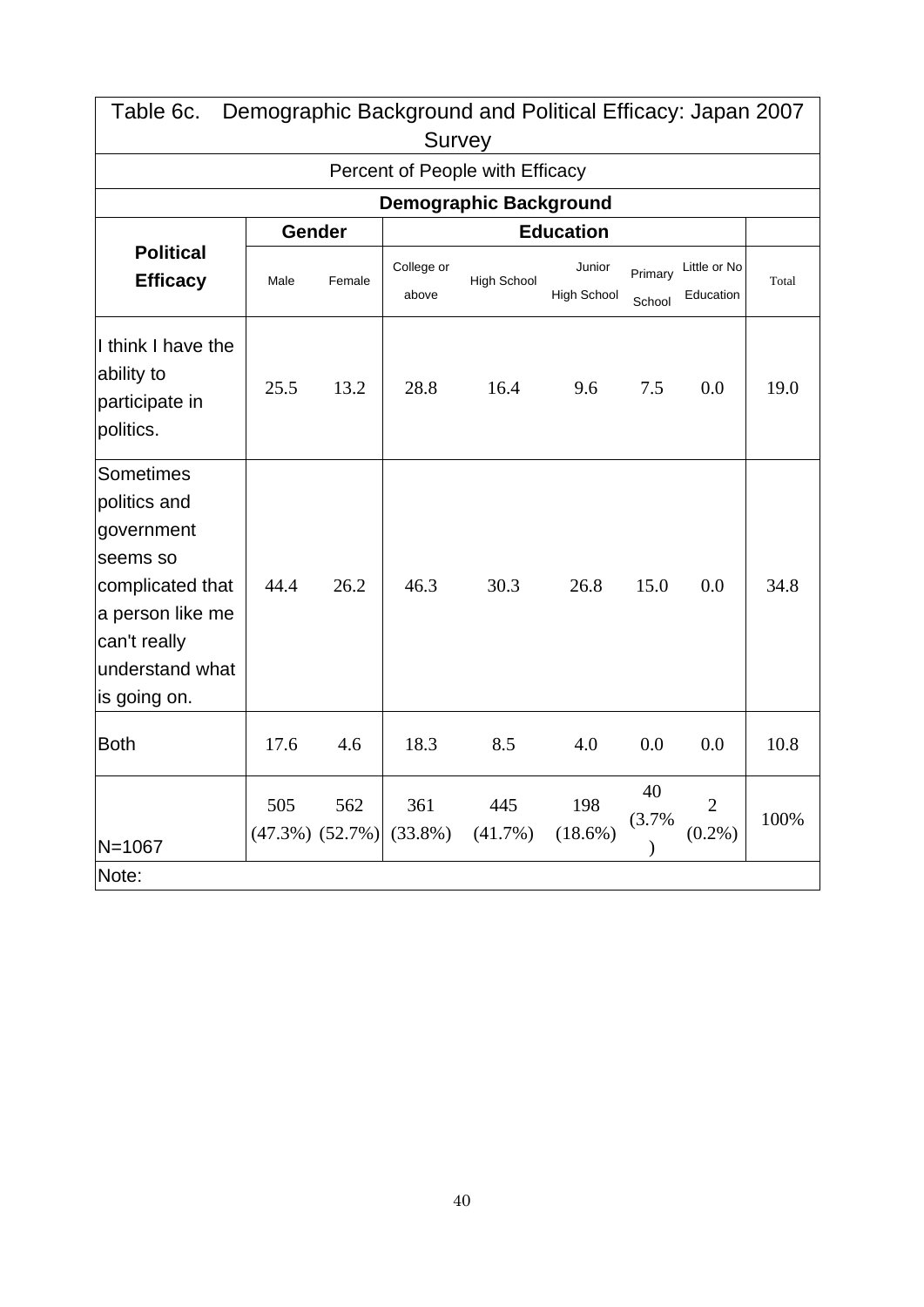| Table 7. Evaluations of Vertical Accountability: Japan in 2007                                     |                   |                           |                             |                             |              |
|----------------------------------------------------------------------------------------------------|-------------------|---------------------------|-----------------------------|-----------------------------|--------------|
|                                                                                                    |                   | (Percent of total sample) |                             |                             |              |
| <b>Items</b>                                                                                       |                   |                           |                             |                             |              |
| 1. People have the power to<br>change a government they<br>don't like                              | Strongly<br>Agree | Somewhat<br>Agree         | Somewhat<br><b>Disagree</b> | Strongly<br><b>Disagree</b> | DK/NA        |
| Percent                                                                                            | 14.1              | 42.5                      | 32.0                        | 7.5                         | 4.0          |
| 2. Between elections, the                                                                          |                   |                           |                             |                             |              |
| people have no way of                                                                              | Strongly          | Somewhat                  | Somewhat                    | Strongly                    | <b>DK/NA</b> |
| holding the government                                                                             | Agree             | Agree                     | <b>Disagree</b>             | <b>Disagree</b>             |              |
| responsible for its actions.                                                                       |                   |                           |                             |                             |              |
| Percent                                                                                            | 24.0              | 37.5                      | 23.9                        | 3.8                         | 10.8         |
| 3. How often do government<br>officials withhold important<br>information from the public<br>view? | Always            | Most of the<br>time       | <b>Sometimes</b>            | Rarely                      | DK/NA        |
| Percent                                                                                            | 14.6              | 40.4                      | 36.1                        | 2.4                         | 6.5          |
| $N = 1067$                                                                                         |                   |                           |                             |                             |              |
| Notes:                                                                                             |                   |                           |                             |                             |              |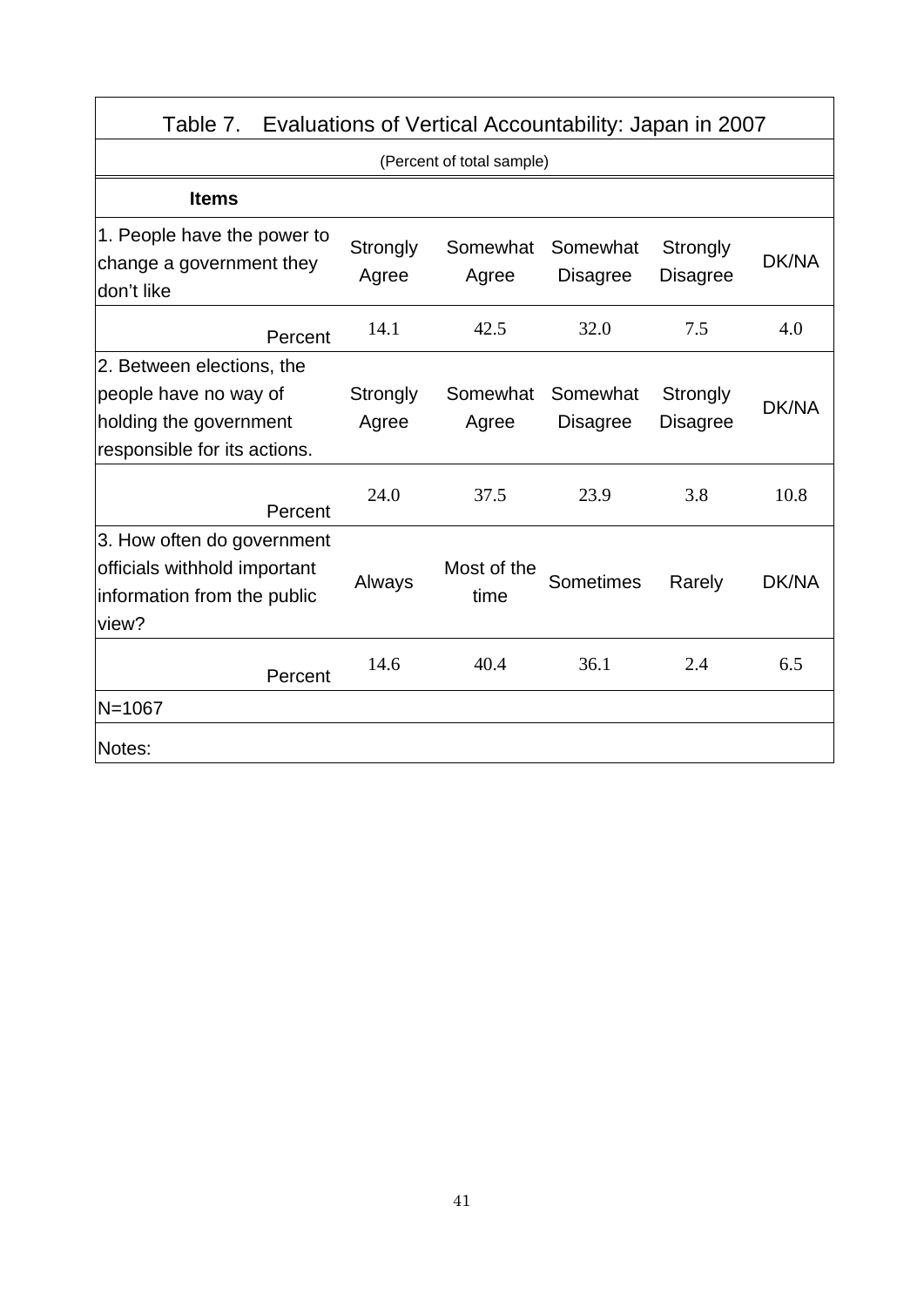| Table 8.                  |          | Evaluations of Horizontal Accountability: Japan in 2007 |                 |                 |       |
|---------------------------|----------|---------------------------------------------------------|-----------------|-----------------|-------|
|                           |          | (Percent of total sample)                               |                 |                 |       |
| <b>Items</b>              |          |                                                         |                 |                 |       |
| 1. When the government    |          |                                                         |                 |                 |       |
| breaks the laws, there is | Strongly | Somewhat                                                | Somewhat        | Strongly        | DK/NA |
| nothing the legal system  | Agree    | Agree                                                   | <b>Disagree</b> | <b>Disagree</b> |       |
| can do.                   |          |                                                         |                 |                 |       |
| Percent                   | 22.3     | 37.7                                                    | 20.9            | 5.8             | 13.3  |
| 2. To what extent is the  |          |                                                         |                 |                 |       |
| legislature capable of    | Very     |                                                         | <b>Not</b>      | Not at all      | DK/NA |
| keeping the government in | capable  | Capable                                                 | capable         | capable         |       |
| check?                    |          |                                                         |                 |                 |       |
| Percent                   | 4.6      | 35.7                                                    | 43.2            | 4.9             | 11.6  |
| $N = 1067$                |          |                                                         |                 |                 |       |
| Notes:                    |          |                                                         |                 |                 |       |

 $\overline{1}$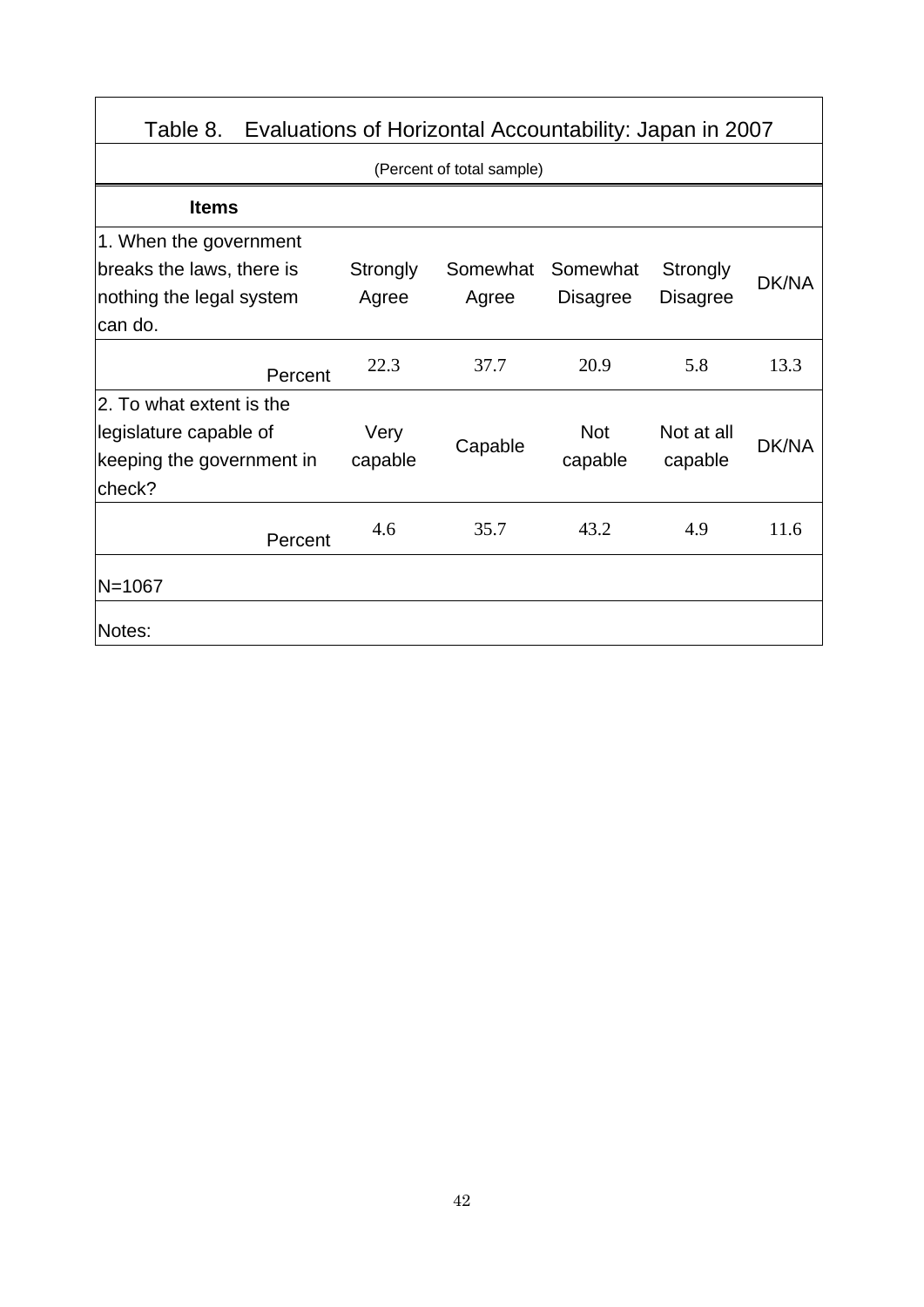| Table 9.                                                             |                       | Evaluations of Freedom under the Current Regime         |                 |                            |       |       |
|----------------------------------------------------------------------|-----------------------|---------------------------------------------------------|-----------------|----------------------------|-------|-------|
|                                                                      |                       | (Percent of total sample)                               |                 |                            |       |       |
| 2003 Survey                                                          | <b>Martial Law</b>    | Comparing the current regime with the past regime under |                 |                            |       |       |
|                                                                      | Much                  |                                                         |                 |                            |       |       |
|                                                                      | better                |                                                         |                 | Somewhat Much the Somewhat | Much  | DK/NA |
|                                                                      | than<br><b>Before</b> | <b>Better</b>                                           | Same            | Worse                      | Worse |       |
| 1. Everyone is free                                                  |                       |                                                         |                 |                            |       |       |
| to say what they<br>think.                                           | 50.7                  | 39.8                                                    | 3.6             | 1.3                        | 0.4   | 4.2   |
| 2. You can join any<br>organization you<br>like.                     | 33.7                  | 45.5                                                    | 8.4             | 1.7                        | 0.3   | 10.4  |
| $N = 1418$                                                           |                       |                                                         |                 |                            |       |       |
| <b>2007 Survey</b>                                                   |                       |                                                         |                 |                            |       |       |
|                                                                      | Agree                 | Strongly Somewhat Somewhat Strongly<br>Agree            | <b>Disagree</b> | <b>Disagree</b>            | DK/NA |       |
| 1. People are free<br>to speak what they<br>think without fear.      | 12.6                  | 39.3                                                    | 33.6            | 10.5                       | 4.1   |       |
| 2. People can join<br>any organization<br>they like without<br>fear. | 16.6                  | 39.9                                                    | 30.5            | 7.7                        | 5.3   |       |
| N=1067                                                               |                       |                                                         |                 |                            |       |       |
| Notes:                                                               |                       |                                                         |                 |                            |       |       |

 $\mathbf{r}$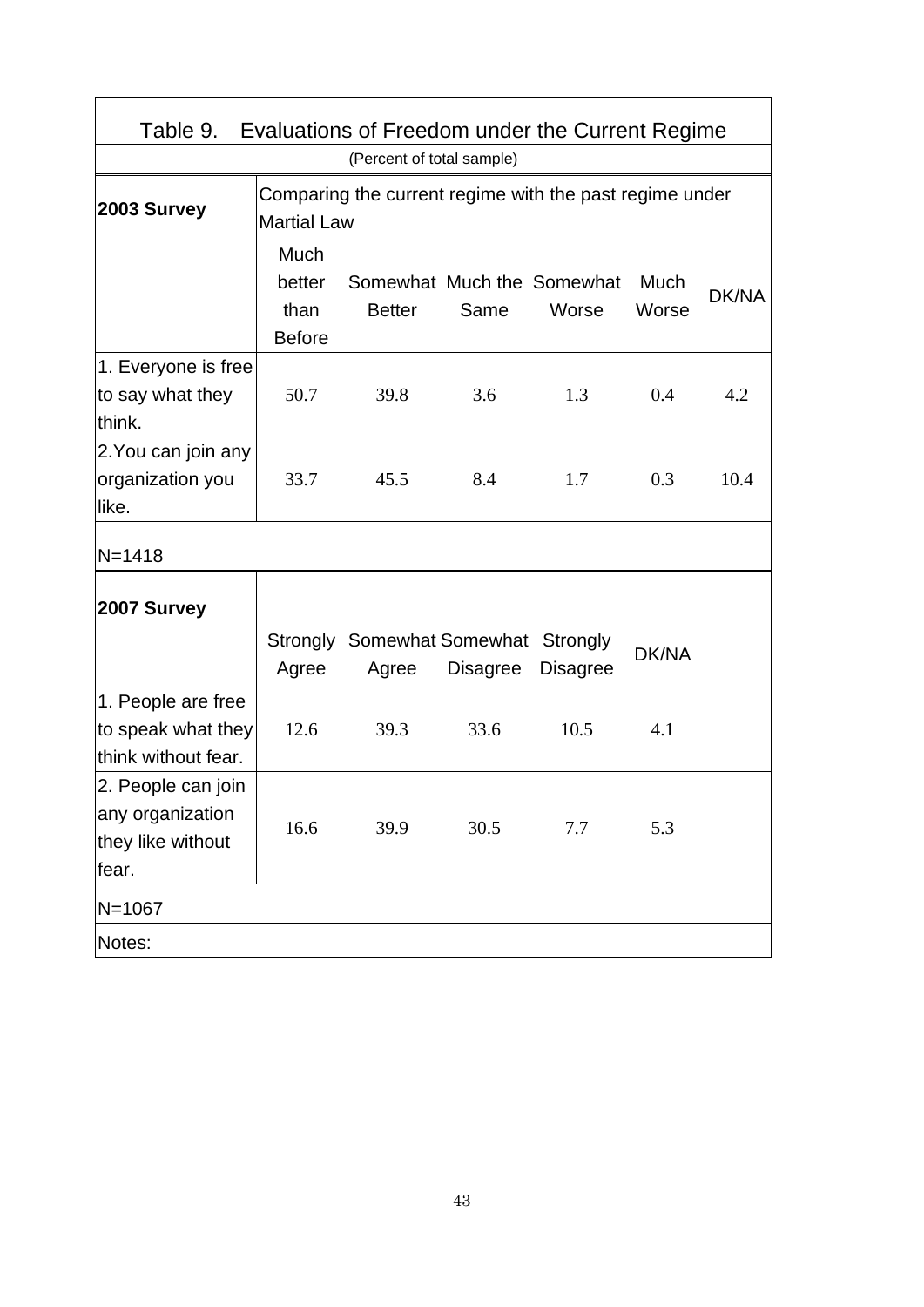| Table 10a.                        |                                                                                                                                                                                                                                                                    | Social Status and Equal Treatment: Japan 2007 Survey |                                 |                   |                 |                   |  |  |  |  |
|-----------------------------------|--------------------------------------------------------------------------------------------------------------------------------------------------------------------------------------------------------------------------------------------------------------------|------------------------------------------------------|---------------------------------|-------------------|-----------------|-------------------|--|--|--|--|
|                                   |                                                                                                                                                                                                                                                                    |                                                      | <b>Subjective Social Status</b> |                   |                 |                   |  |  |  |  |
|                                   | People sometimes think of the social status of their families in terms of<br>being high or low. Imagine a ladder with 10 steps. At step one stand<br>the lowest status and step 10 stand the highest. Where would you<br>place your family on the following scale? |                                                      |                                 |                   |                 |                   |  |  |  |  |
| <b>Equal Treatment</b>            |                                                                                                                                                                                                                                                                    | High $(7 - 10)$                                      | Middle $(5-6)$                  | Low<br>$(1 - 4)$  | DK/NA           | Total             |  |  |  |  |
|                                   | Agree                                                                                                                                                                                                                                                              | 16.2                                                 | 19.4                            | 21.7              | 21.7            | 206<br>$(19.3\%)$ |  |  |  |  |
| Everyone is<br>treated equally by | <b>Disagree</b>                                                                                                                                                                                                                                                    | 80.3                                                 | 76.4                            | 73.6              | 53.6            | 803<br>$(75.3\%)$ |  |  |  |  |
| the government.                   | DK/NA                                                                                                                                                                                                                                                              | 3.5                                                  | 4.2                             | 4.7               | 24.6            | 58<br>$(5.4\%)$   |  |  |  |  |
|                                   | Total                                                                                                                                                                                                                                                              | $172(16.2\%)$                                        | 696<br>$(65.2\%)$               | 129<br>$(12.1\%)$ | 69<br>$(6.5\%)$ | 1067<br>$(100\%)$ |  |  |  |  |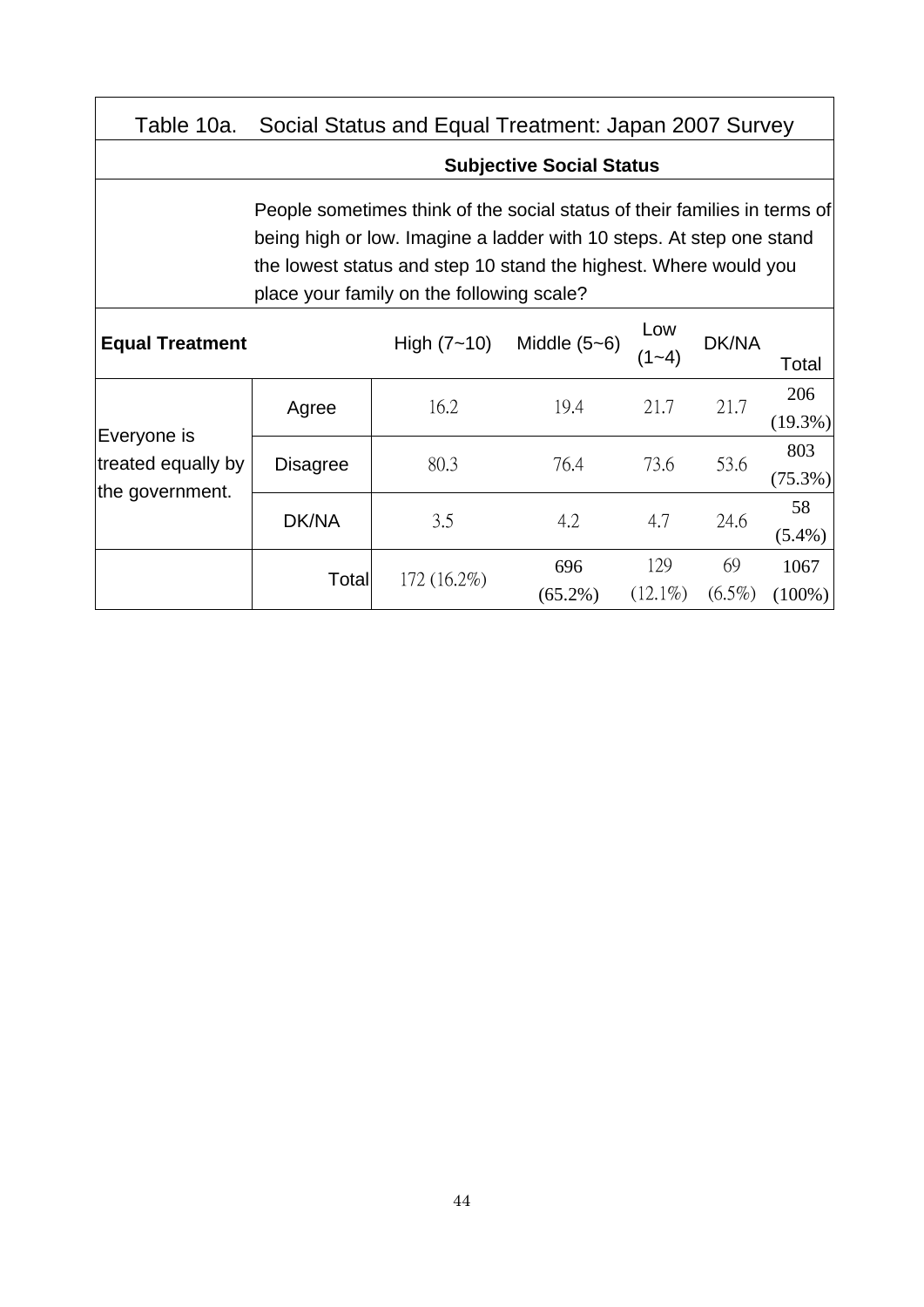| Table 10b.                                                                                                                                                                            | <b>Social Status and Basic Needs:</b>                                     |                                 |                   | Japan 2007 Survey |                 |                   |  |  |
|---------------------------------------------------------------------------------------------------------------------------------------------------------------------------------------|---------------------------------------------------------------------------|---------------------------------|-------------------|-------------------|-----------------|-------------------|--|--|
|                                                                                                                                                                                       |                                                                           | <b>Subjective Social Status</b> |                   |                   |                 |                   |  |  |
|                                                                                                                                                                                       | People sometimes think of the social status of their families in terms of |                                 |                   |                   |                 |                   |  |  |
| being high or low. Imagine a ladder with 10 steps. At step one stand<br>the lowest status and step 10 stand the highest. Where would you<br>place your family on the following scale? |                                                                           |                                 |                   |                   |                 |                   |  |  |
| <b>Basic Needs</b>                                                                                                                                                                    |                                                                           | High $(7 - 10)$                 | Middle<br>$(5-6)$ | Low<br>$(1 - 4)$  | DK/NA           | Total             |  |  |
| People have basic<br>necessities like                                                                                                                                                 | Agree                                                                     | 63.6                            | 64.9              | 70.5              | 55.1            | 691<br>$(64.8\%)$ |  |  |
| food, clothes, and<br>shelter.                                                                                                                                                        | <b>Disagree</b>                                                           | 34.7                            | 31.8              | 28.7              | 23.2            | 334<br>$(31.3\%)$ |  |  |
|                                                                                                                                                                                       | DK/NA                                                                     | 1.7                             | 3.3               | 0.8               | 21.7            | 42<br>$(3.9\%)$   |  |  |
|                                                                                                                                                                                       | Total                                                                     | 173 (16.2%)                     | 696<br>$(65.2\%)$ | 129<br>$(12.1\%)$ | 69<br>$(6.5\%)$ | 1067<br>$(100\%)$ |  |  |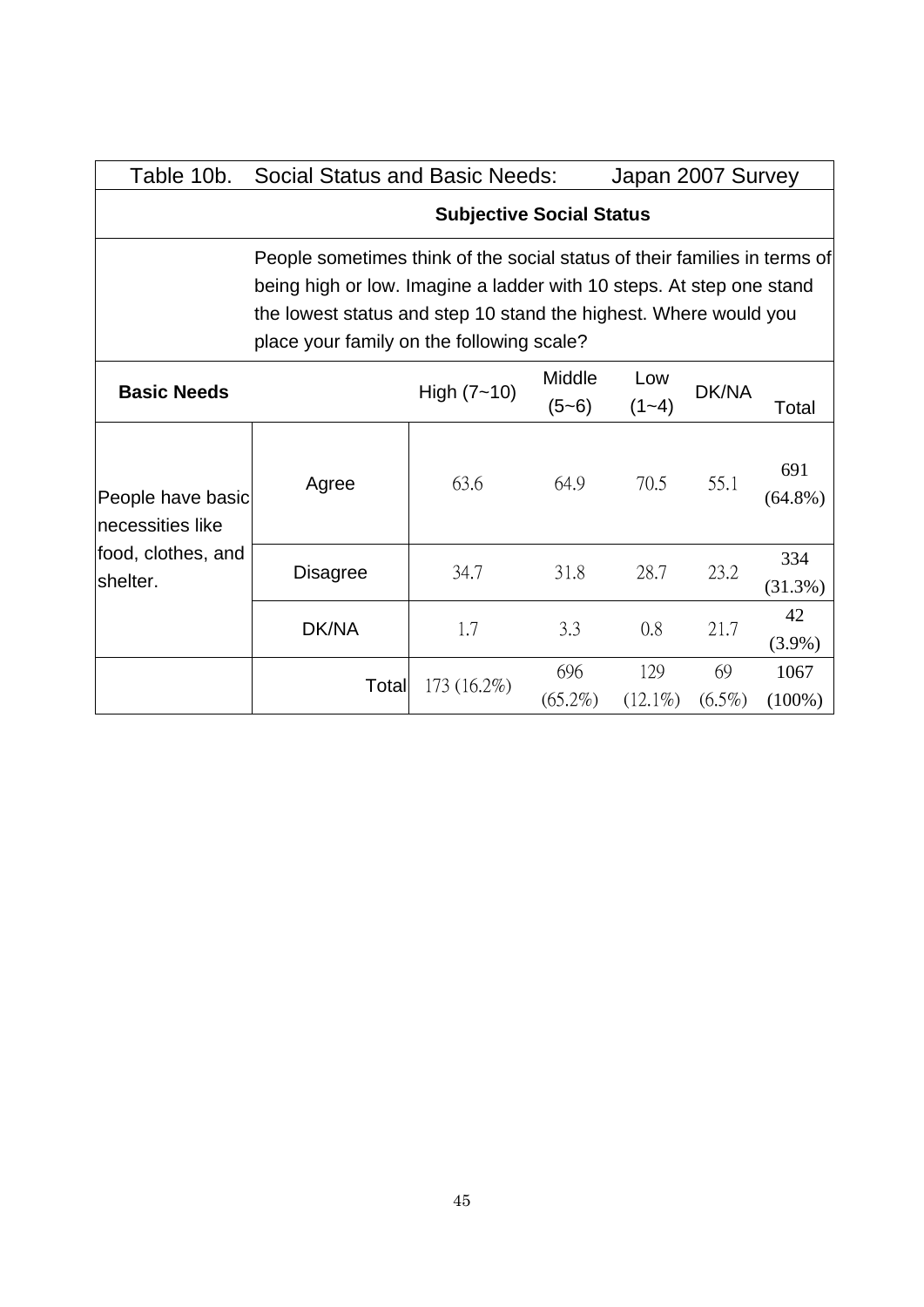| Table 11.                           | Evaluation of System Responsiveness: Japan in 2007 |                 |                   |                                                                                                                             |                      |                   |                   |
|-------------------------------------|----------------------------------------------------|-----------------|-------------------|-----------------------------------------------------------------------------------------------------------------------------|----------------------|-------------------|-------------------|
|                                     |                                                    |                 | Percent           |                                                                                                                             |                      |                   |                   |
| <b>Items</b>                        |                                                    |                 |                   | How likely is it that the government will solve the most<br>important problem you identified within the next five<br>years? |                      |                   |                   |
|                                     |                                                    | Very<br>likely  | Likely            | Not very<br>likely                                                                                                          | Not at<br>all likely | DK/NA             | Total             |
| How well do<br>you think            | Very<br>responsive                                 | 20.0            | 20.0              | 60.0                                                                                                                        | 0.0                  | 0.0               | 5<br>$(0.5\%)$    |
|                                     | Largely<br>responsive                              | 2.9             | 28.6              | 52.6                                                                                                                        | 5.7                  | 10.3              | 350<br>$(32.8\%)$ |
| the<br>government                   | Not very<br>responsive                             | 0.5             | 18.3              | 55.2                                                                                                                        | 15.9                 | 10.1              | 611<br>$(57.3\%)$ |
| responds to<br>what people<br>want? | <b>Not</b><br>responsive at<br>all                 | 0.0             | 4.1               | 37.0                                                                                                                        | 45.2                 | 13.7              | 73<br>$(6.8\%)$   |
|                                     | DK/NA                                              | 0.0             | 3.6               | 21.4                                                                                                                        | 7.1                  | 67.9              | 28<br>$(2.6\%)$   |
|                                     | Total                                              | 14<br>$(1.3\%)$ | 217<br>$(20.3\%)$ | 557<br>$(52.2\%)$                                                                                                           | 152<br>$(14.2\%)$    | 127<br>$(11.9\%)$ | 1067<br>$(100\%)$ |
| $N = 1067$<br>Notes:                |                                                    |                 |                   |                                                                                                                             |                      |                   |                   |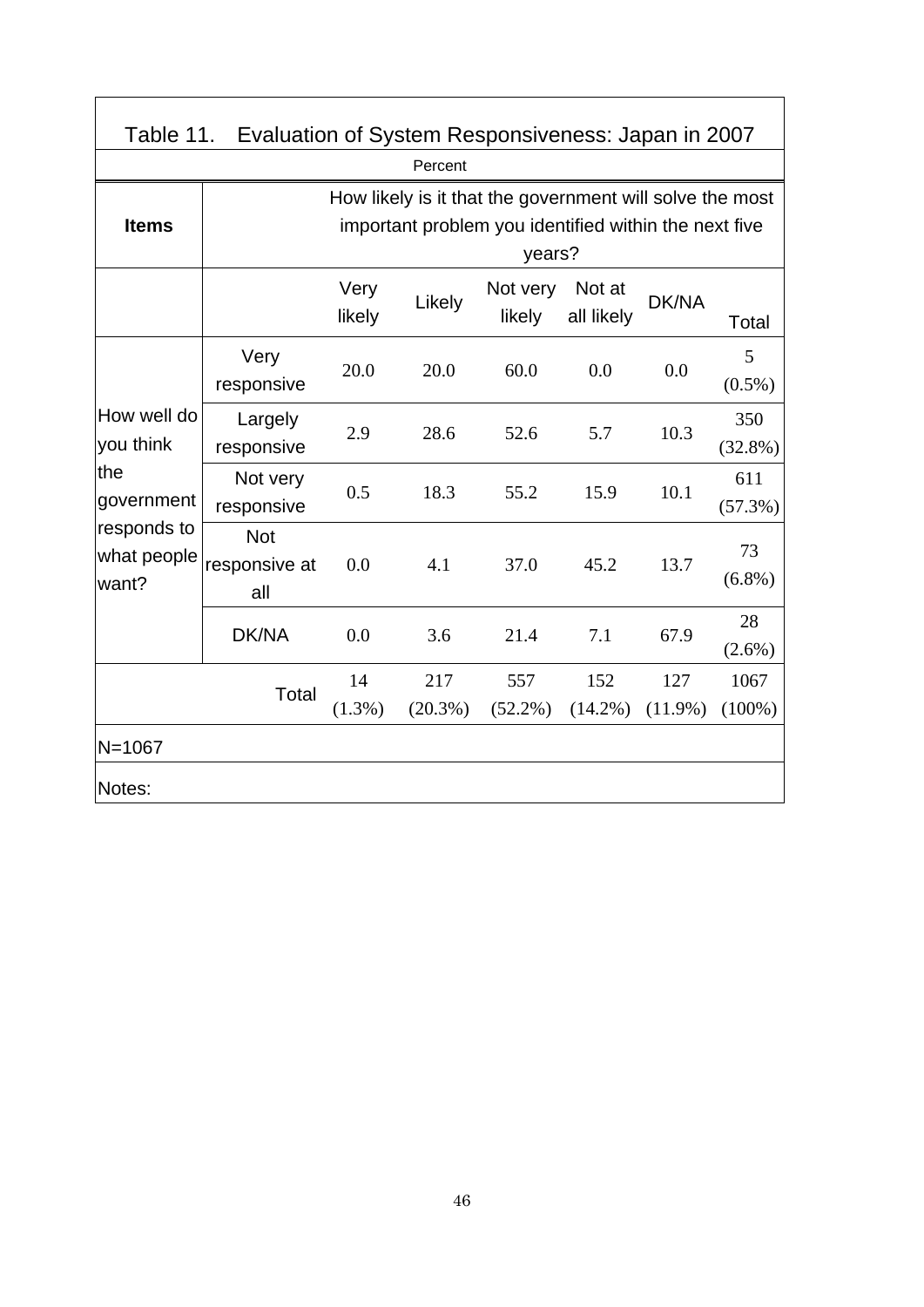**Figure 1: Summary of Quality Assessment: Japan in 2007**



Note: Electoral Participation is a behavioral measure and may not be comparable to other indicators.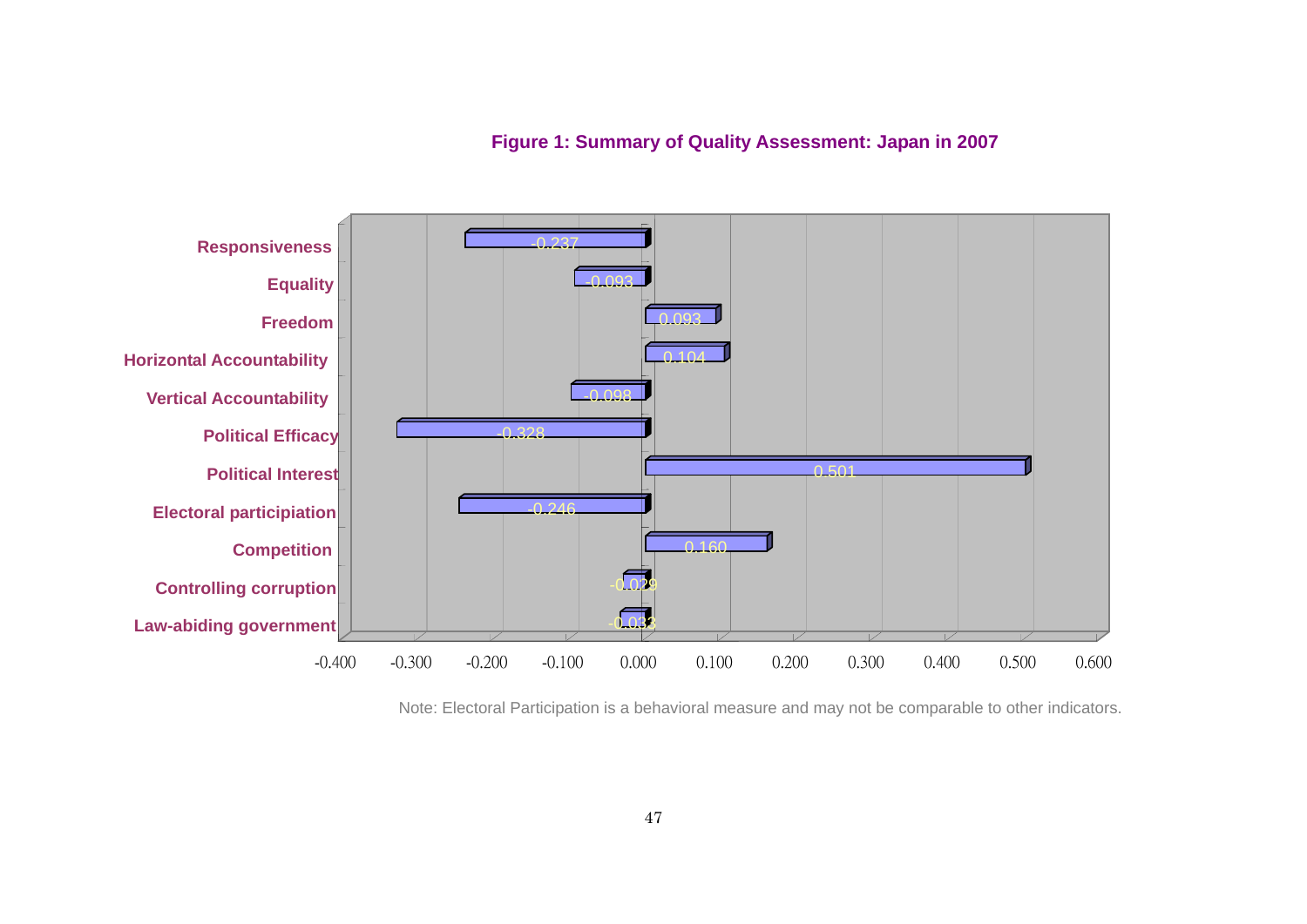|                                                                                                                         | <b>Satisfaction</b><br>with<br><b>Democracy</b> | <b>Support for</b><br><b>Democracy</b> | <b>Detachment</b>                       | <b>Diffuse</b>    |
|-------------------------------------------------------------------------------------------------------------------------|-------------------------------------------------|----------------------------------------|-----------------------------------------|-------------------|
| <b>Rule of Law</b>                                                                                                      | $\qquad \qquad -$<br>$0.27**$<br>$0.10**$       |                                        | from<br><b>Authoritarianism Support</b> | <b>Regime</b>     |
|                                                                                                                         |                                                 |                                        |                                         | --                |
| Law-abiding government                                                                                                  |                                                 |                                        | 0.04                                    | $0.23**$          |
| Controlling corruption                                                                                                  | $0.21**$                                        | $0.12**$                               | 0.03                                    | $0.21**$          |
| <b>Competition</b>                                                                                                      | $0.34**$                                        | $0.08**$                               | 0.04                                    | $0.23**$          |
| Participation                                                                                                           | $\qquad \qquad -$                               |                                        | --                                      | $\qquad \qquad -$ |
| Electoral participation                                                                                                 | $-0.07**$                                       | 0.03                                   | $-0.04$                                 | 0.01              |
| <b>Political Interest</b>                                                                                               | 0.04                                            | $0.26**$                               | $0.20**$                                | $-0.03$           |
| Political efficacy                                                                                                      | 0.01                                            | $0.19**$                               | $-0.01$                                 | $-0.01$           |
| <b>Vertical Accountability</b>                                                                                          | $0.16**$                                        | $0.07*$                                | $\boldsymbol{0}$                        | $0.12**$          |
| <b>Horizontal Accountability</b>                                                                                        | $0.08*$                                         | $-0.02$                                | $-0.01$                                 | $0.10**$          |
| Freedom                                                                                                                 | $0.24**$                                        | 0.03                                   | $-0.01$                                 | $0.19**$          |
| <b>Equality</b>                                                                                                         | $0.27**$                                        | $-0.02$                                | $-0.08**$                               | $0.25**$          |
| <b>Responsiveness</b>                                                                                                   | $0.30**$                                        | $0.07*$                                | $-0.03$                                 | $0.29**$          |
| <b>Country's Economic</b><br><b>Condition</b>                                                                           | $0.23**$                                        | $0.15**$                               | 0.04                                    | $0.08**$          |
| <b>Personal Economic</b><br><b>Condition</b>                                                                            | $0.24**$                                        | $0.10**$                               | 0.03                                    | 0.05              |
| $N = 1067$                                                                                                              |                                                 |                                        |                                         |                   |
| **Correlation is significant at the 0.01 level (2-tailed).<br>*Correlation is significant at the 0.05 level (2-tailed). |                                                 |                                        |                                         |                   |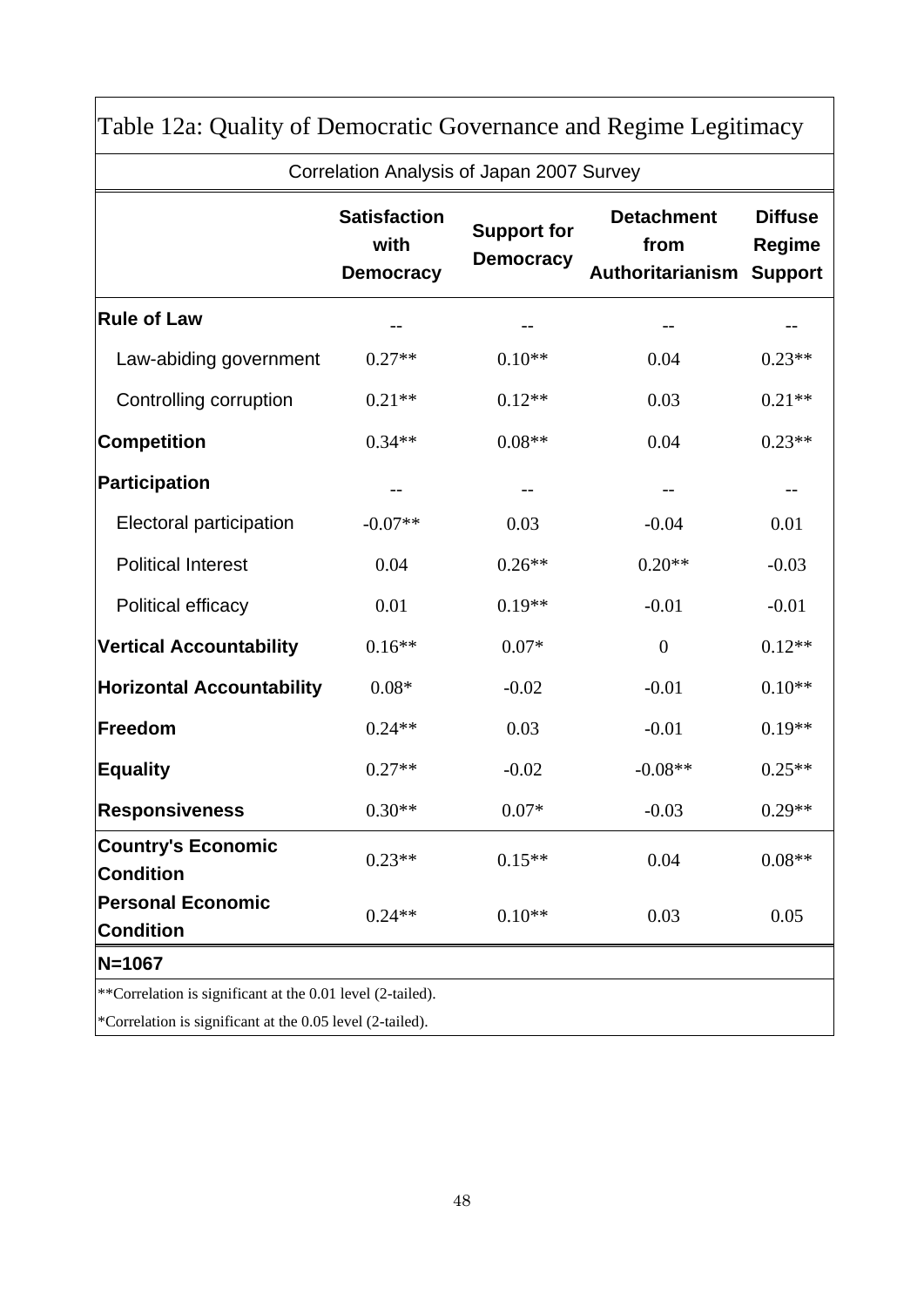|                                     | Regression Analysis of Japan 2007 Survey |           |                      |                         |  |                              |           |                      |                         |     |
|-------------------------------------|------------------------------------------|-----------|----------------------|-------------------------|--|------------------------------|-----------|----------------------|-------------------------|-----|
|                                     | <b>Satisfaction with Democracy</b>       |           |                      |                         |  | <b>Support for Democracy</b> |           |                      |                         |     |
|                                     | B                                        | std. err. | beta                 | prob. VIF               |  | $\mathbf{B}$                 | std. err. | beta                 | prob.                   | VIF |
| <b>Rule of Law</b>                  |                                          |           |                      |                         |  |                              |           |                      |                         |     |
| Law-abiding government              | 0.170                                    | 0.079     |                      | $0.070$ $0.032$ $1.428$ |  | 0.132                        | 0.109     | 0.041                | 0.229 1.428             |     |
| Controlling corruption              | 0.061                                    | 0.082     |                      | 0.023 0.461 1.313       |  | 0.251                        | 0.114     |                      | $0.073$ $0.028$ 1.313   |     |
| <b>Competition</b>                  | 0.578                                    | 0.099     |                      | 0.187 0.000 1.380       |  | 0.124                        | 0.137     |                      | 0.031 0.366 1.380       |     |
| Electoral participation             | $-0.099$                                 | 0.069     | $-0.041$ 0.149 1.101 |                         |  | 0.345                        | 0.095     |                      | $0.110$ $0.000$ $1.101$ |     |
| <b>Political Interest</b>           | 0.005                                    | 0.077     |                      | 0.002 0.946 1.166       |  | 0.842                        | 0.107     |                      | $0.245$ 0.000 1.166     |     |
| <b>Political Efficacy</b>           | $-0.066$                                 | 0.066     | $-0.028$ 0.317 1.096 |                         |  | 0.357                        | 0.092     |                      | $0.117$ 0.000 1.096     |     |
| <b>Vertical Accountability</b>      | $-0.085$                                 | 0.092     | $-0.029$ 0.356 1.309 |                         |  | $-0.031$                     | 0.128     | $-0.008$             | 0.809 1.309             |     |
| <b>Horizontal Accountability</b>    | $-0.002$                                 | 0.089     | $-0.001$ 0.982 1.075 |                         |  | $-0.173$                     | 0.123     | $-0.042$             | 0.161 1.075             |     |
| Freedom                             | 0.178                                    | 0.061     |                      | 0.090 0.003 1.286       |  | 0.023                        | 0.084     | 0.009                | 0.781 1.286             |     |
| <b>Equality</b>                     | 0.165                                    | 0.079     |                      | $0.067$ 0.037 1.420     |  | $-0.292$                     | 0.110     | $-0.091$ 0.008 1.420 |                         |     |
| <b>Responsiveness</b>               | 0.381                                    | 0.091     |                      | 0.1340.0001.405         |  | 0.079                        | 0.126     | 0.021                | 0.529 1.405             |     |
| <b>Country's Economic Condition</b> | 0.124                                    | 0.038     |                      | 0.097 0.001 1.207       |  | 0.155                        | 0.053     |                      | $0.093$ $0.003$ $1.207$ |     |
| <b>Personal Economic Condition</b>  | 0.225                                    | 0.046     |                      | $0.143$ 0.000 $1.179$   |  | 0.119                        | 0.064     | 0.058                | 0.064 1.179             |     |
| <b>constant</b>                     | $-0.984$                                 | 0.150     |                      | 0.000                   |  | 1.952                        | 0.208     |                      | 0.000                   |     |
| adjusted R-square                   | 0.213                                    |           |                      |                         |  | 0.117                        |           |                      |                         |     |
| std. err. of regression             | 1.005                                    |           |                      |                         |  | 1.391                        |           |                      |                         |     |
| <b>N</b>                            | 1067                                     |           |                      |                         |  | 1067                         |           |                      |                         |     |